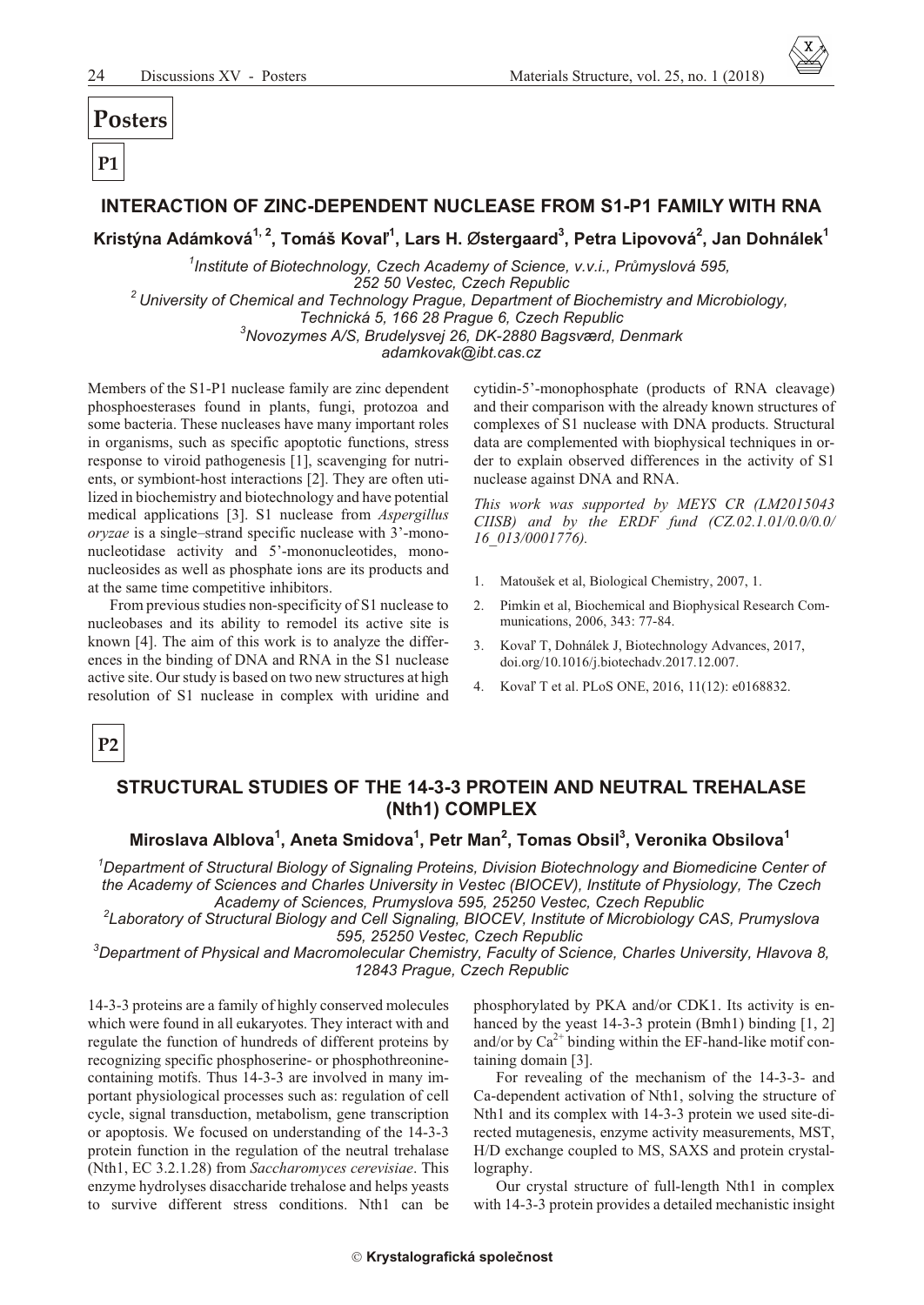into the role of 14-3-3 proteins in activating Nth1 [4]. We proved that 14-3-3 protein binding induces a rearrangement of the whole Nth1 molecule and enables the proper three-dimensional configuration of the pNth1 catalytic and calcium-binding domains relative to each other. The complex formation stabilizes the intrinsically disordered N-terminal part of Nth1 and moreover 14-3-3 protein directly interacts also with the separate Ca-binding domain of Nth1. Thus the EF-hand-like motif can function as an intermediary through which the 14-3-3 protein modulates the structure and function of the catalytic domain of Nth1. This process stabilizes the flexible part of Nth1 active site, so called "lid" loop, which completes the active site of pNth1 by providing side-chains important for catalysis and is crucial for the Nth1 activation. Our crystal structure of fully active Nth1 bound to yeast 14-3-3 protein Bmh1 provides the first high-resolution view of the neutral trehalase from eukaryotic organism as well as highlights the ability of 14-3-3 proteins to modulate the tertiary structure of a multi-domain binding partner.

- Veisova, D. Macakova, E. Rezabkova, L. Sulc, M. Vacha,  $\mathbf{1}$ P. Sychrova, H. Obsil, T. Obsilova. V., Biochem. J., 2012, 443,  $663 - 670$ .
- Macakova, E. Kopecka, M. Kukacka, Z. Veisova, D. 2. Novak, P. Man, P. Obsil, T. Obsilova, V. BBA. - Gen. Subjects, 2013; 1830, 4491 - 4499.
- 3. Kopecka, M. Kosek, D. Kukacka, Z. Rezabkova, L. Man, P. Novak, P. Obsil, T. Obsilova, V., J. Biol. Chem., 2014,  $289, 13948 - 13961.$
- Alblova, M. Smidova, A. Docekal, V. Vesely, J. Herman, 4. P. Obsilova, V. Obsil, T., Proc. Natl. Acad. Sci. U. S. A., 2017, 114, E9811 - E9820.

P<sub>3</sub>

#### STRUCTURAL ANALYSIS OF RESURRECTED ANCESTRAL HALOALKANE **DEHALOGENASES**

# P. Babková<sup>1,2</sup>, M. Marek<sup>1,2</sup>, R. Chaloupková<sup>1,2</sup>, J. Damborský<sup>1,2</sup>

<sup>1</sup>Loschmidt Laboratories, Department of Experimental Biology and Research Centre for Toxic Compounds in the Environment RECETOX, Masaryk University, Kamenice 5/A13, 625 00 Brno, Czech Republic <sup>2</sup>International Clinical Research Center, St. Anne's University Hospital Brno, Pekarska 53, 656 91 Brno, Czech Republic. Petra.Babkova01@gmail.com

Ancestral sequence reconstruction is a powerful approach allowing the resurrection of ancient enzymes based on sequences predicted by a phylogenetic analysis [1]. In this project, we predicted five ancestral enzymes (AncHL-D1-5) of haloalkane dehalogenase belonging to subfamily II and representing the ancestors of the thoroughly characterized dehalogenases DbjA [2], DbeA [3], DhaA [4], DmxA[5] and DmmA[6]. Resurrected enzymes were overexpressed in *Escherichia coli*, purified to homogeneity, concentrated to 10 mg/ml and used for crystallization experiments. All crystallization trials were performed by using the sitting-drop vapor-diffusion method at 23  $^{\circ}$ C. The crystals of AncHLD2, AncHLD3 and AncHLD5 grown during the initial screening, were used for X-ray diffraction data collection and a complete data sets were collected to a resolution of 1.7, 1.3 and 1.8 Å resolution, respectively. Obtained microcrystals of AncHLD1 and AncHLD4 are currently optimized by variation of enzyme concentration, pH and precipitant concentration. The structure of AncHLD2, AncHLD3 and AncHLD5 was solved by molecular replacement using the structure of DbjA (PDB ID 3AFI) [7] as a search model. Similarly to descendant haloalkane dehalogenase enzymes, ancestral enzymes consists of two domains, the conserved main domain formed by eight-stranded -sheet with 2 lying in an antiparallel orientation with respect to the direction of the

-sheet surrounded by 6 -helices. The second variable cap domain consists of five -helices. During refinement of the crystal structure of AncHLD2, two chloride anions were detected in the vicinity of the enzyme active site. The first chloride anion occupied the product-binding site and interacts with two conserved halide-stabilizing residues. The second chloride anion was located about 10 Å from the product-binding site and is buried deep in the protein core. The second halide-binding site has previously been observed in the structure of DbeA, the closely related descendant counterpart of AncHLD2. Comparison of structures of ancestral enzymes with structures of descendants accompanied by dynamic simulations will provide detailed insight into their catalytic properties.

- Skovgaard, M., et al., J. Mol. Biol. 2006, 363, 977-988.  $\mathbf{1}$ .
- Sato, Y., et al., Acta Cryst. 2007, F63, 294-296.  $\overline{2}$ .
- 3. Chaloupkova, R., et al., Acta Cryst. 2014, D70, 1884-1897.
- Lahoda, M., et al. Acta Cryst. 2014, D70, 209-217.  $\overline{4}$
- Tratsiak, K., et al. Acta Cryst. 2013, F69, 683-688. 5.
- Gehret, J.J., et al. Prot. Sci. 2012, 21, 239-248. 6.
- 7. Prokop, Z., et al., Angew. Chem. Int. Ed. Engl. 2010, 49, 6111-6115.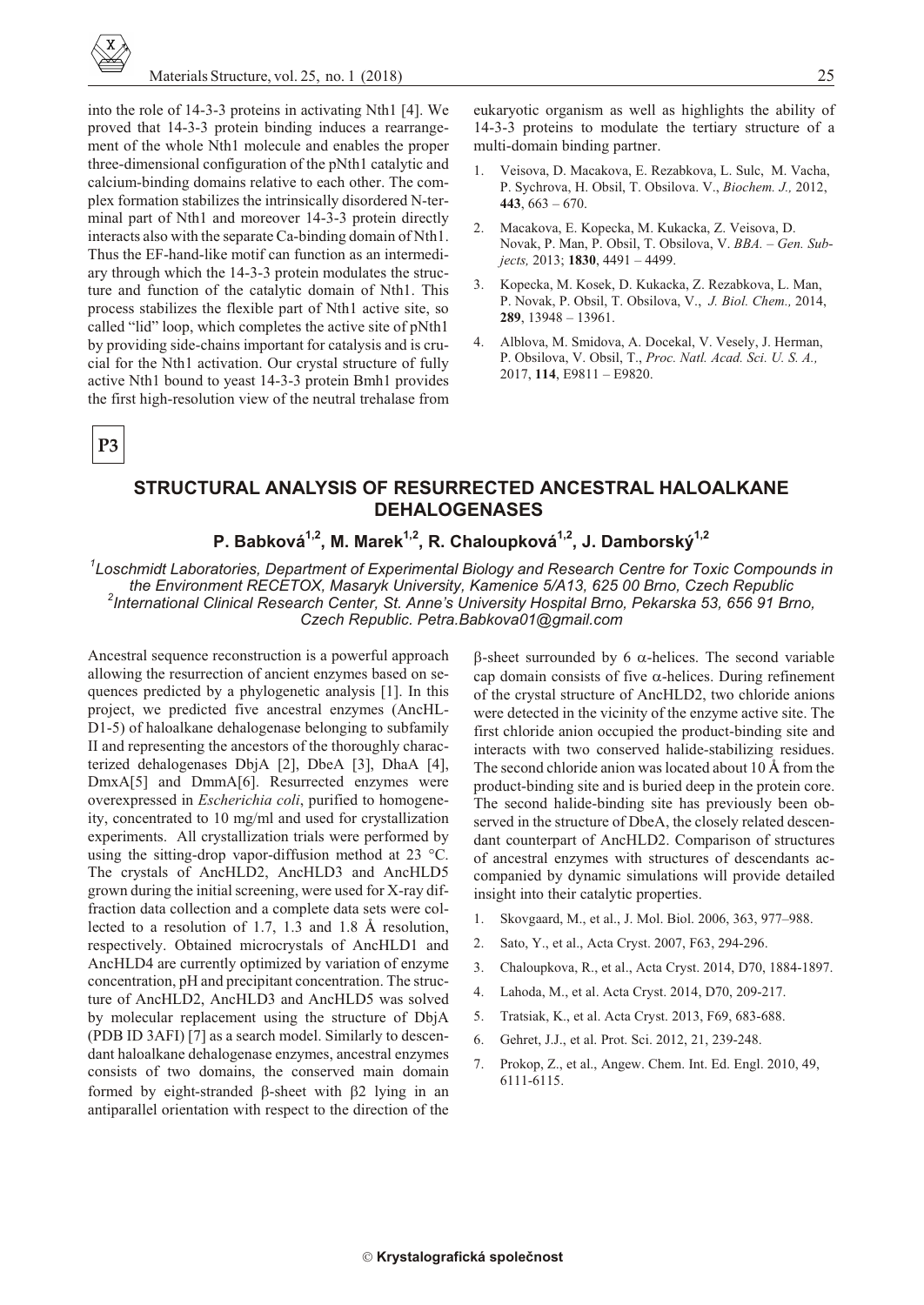P<sub>4</sub>

#### **GRAND THEFT AMONG BACTERIA AND PHAGES:** THE STRUCTURE OF THE GENE TRANSFER AGENT

### Pavol Bárdy<sup>1, 2</sup>, Dominik Hrebík<sup>1, 2</sup>, Tibor Füzik<sup>2</sup>, Roman Pantůček<sup>1</sup>, Jiří Doškař<sup>1</sup>, Pavel Plevka<sup>2</sup>

<sup>1</sup>Department of Experimental Biology, Masaryk University Structural Virology, CEITEC, Masaryk University

Gene transfer agents (GTA), the virus-like particles of certain alpha-proteo-bacteria, represent the most sophisticated system of horizontal gene transfer in prokaryotes discovered to date. Here, we report the structure of Rhodobacter capsulatus GTA.

A novel purification method of GTA was developed, combining anion-exchange chromatography on methacrylate monolith columns with ultracentrifugation in sucrose gradient. This method resulted in  $> 95\%$  pure sample of full and empty GTA particles with ratio =  $2:3$ . Cryo-EM studies revealed functionally important differences between GTA and bacteriophages in the capsid geometry. There are two types of GTA particles. The minor one (1 % of all particles) possess icosahedral head, with the triangulation number  $T = 3$ . The more prevalent one (99 % of all particles) possess oblate head (icosahedron shortened along fivefold axis), with the triangulation number for the center body  $Q = 3$ , resulting in the compression value in respect to spherical capsid of  $dQ = -3$ . To our knowledge this is the first structure with negative dQ value ever observed.

The capsid is composed out of major capsid protein with HK97 fold, decorated with head spikes on the capsid pentons. The portal and the tail proteins are homologous to those of phages from the family *Siphoviridae*. The tail of GTA contains 6 hexamer rings, with an estimated rise of 38.1 Å, the relative twist of the disks is yet undetermined. The portal, neck, and tail of the full GTA particle contain

internal central density of unknown origin, which is not observable in the empty particle. Similar structure is not present in phages and may play a role in transducing of a signal to initiate genome-release. This differs from the conformational changes of baseplate, tail, and neck that trigger the genome release of phages.

The baseplate of GTA possess C3 symmetry and has been reconstructed to the resolution of 6.1 C. It is the only part of GTA structural locus with higher than 50% sequence similarity to known phages. Gp12 forms hexamer disc at the tip of the tail, gp13 forms central hub, and gp15 forms receptor binding trimers connected to the hub. The tail fiber is encoded in genome locus distinct from that, which encodes the rest of the baseplate, revealing complex evolution of the baseplate assembly.

Our results show more distant evolutionary relationship between GTAs and phages then previously thought, and reveal a strategy that enabled bacteria to utilize its parasite for own purposes.

CIISB research infrastructure project - LM2015043, IT4Innovations National Supercomputing Center -LM2015070, and the National Grid Infrastructure Meta-Centrum - LM2015042 funded by by The Ministry of Education, Youth and Sports of the Czech Republic are gratefully acknowledged. This work was supported by Grant Agency of the Masaryk University (MUNI/A/0824/ 2017).

# P<sub>5</sub>

#### STRUCTURAL STUDY OF STAPHYLOCOCCAL PHAGE phi812K1/420 PROTEINS **BmpA, BmpB and BmpC**

#### Roman Baška, Marta Siborová, Pavel Plevka

Structural Virology, Central European Institute of Technology, Masaryk University, Kamenice 753/5, 625 00 **Brno, Czech Republic** 

Staphylococcus aureus causes a range of illnesses from minor skin infections to life-threatening pneumonia, meningitis, and sepsis. Furthermore, many S. aureus strains, particularly those isolated from hospitals, carry genes for resistance to antibiotics. Annual medical expenses caused by S. aureus infections in the EU and US were estimated to be more than  $\epsilon$ 380 million [1] and \$2 billion, respectively. In 2017, the World Health Organization listed S. aureus among the twelve most threatening antibiotic-resistant pathogens for which new treatments are urgently needed. Phage therapy is an alternative to antibiotics for treatment of staphylococcal infections. Phage phi812K1/420 infects 95% of Methicilin-sensitive S. aureus strains and at least 75 % of Methiciline-resistant strains [2]. However, before it can be applied as therapeutics, it is important to know the detailed structure of the virus particle. Here we show the current state of structural research of phage phi812K1/420 proteins BmpA, B, and C. BmpA and BmpB are being optimized for expression. BmpC was succesfully crystallyzed and diffraction data were recently collected. All proteins are part of the base plate, which is responsible for the attachment of the phage to host cell. The structure determina-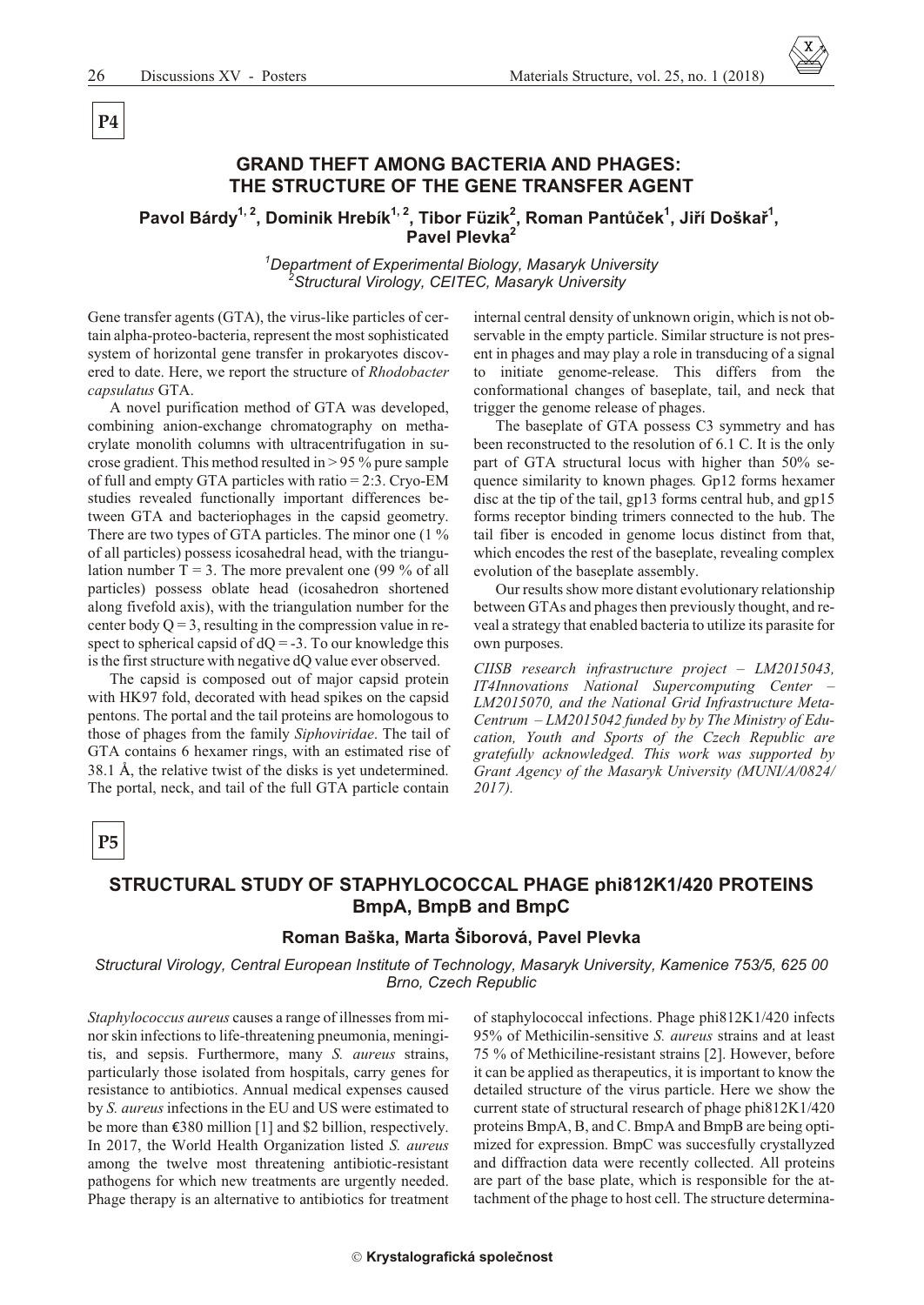tion of the base plate proteins can reveal important informations about the infection process. We anticipate our study to be another step in introduction of staphylococcal phages as therapeutic agents.

1. European Centre for Disease Prevention and Control/European Medicines Agency (ECDC/EMEA). Joint technical report The bacterial challenge: time to react. Stockholm:ECDC/EMEA; 2009. Available

**P6** 

from: http://www.ecdc.europa.eu/en/publications/Publicati ons/0909 TER The Bacterial Challenge Time to React. pdf

Nováček, J., Šiborová, M., Benešík, M., Pantůček, R., 2. Doškař, J. and Plevka, P. 2016. Structure and genome delivery mechanism of Staphylococcus aureus phage therapy agent phi812-K1 determined by cryo-electron microscopy. European Microscopy Congress 2016: Proceedings. 65.

## **CRYSTALLIZATION STUDIES OF NOVEL HALOALKANE DEHALOGENASE DgaA** FROM GLACIEOCOLA AGARYLITICA NO2

Ivana Berkova<sup>1</sup>, Tatyana Prudnikova<sup>1,2</sup>, Michal Kuty<sup>1,2</sup>, Radka Chaloupkova<sup>3</sup>,<br>Jiri Damborsky<sup>3</sup>, Ivana Kuta Smatanova<sup>1,2</sup>

<sup>1</sup>University of South Bohemia in Ceske Budejovice, Faculty of Science, Branisovska 1760, 370 05 Ceske Budejovice

<sup>2</sup>Academy of Science of the Czech Republic, Center for Nanobiology and Structural Biology IMB, Zamek 136, 373 33 Nove Hrady

<sup>3</sup>Loschmidt Laboratories, Department of Experimental Biology and Research Centre for Toxic Compounds in the Environment RECETOX, Faculty of Science, Masaryk University, Kamenice 5/A13, 625 00 Brno, **Czech Republic** 

Haloalkane dehalogenases (HLDs) are microbial enzymes that have attracted significant interest because of their ability to catalyze the irreversible hydrolysis of a wide range of halogenated compounds. These enzymes can be used as potential applicants in industrial catalysis, in the bioremediation and the biosensing of environmental pollutants. Novel haloalkane dehalogenase DgaA (EC 3.8.1.5, HLDs) belonging to the superfamily of a hydrolases, was isolated from a psychrophilic and moderately halophilic organism, Glaciecola agarilytica NO2, that was found in marine sediment collected from the East Sea, Korea. The purified protein dialyzed against 50mM Tris HCl buffer (pH 7.5) overnight and stored at 193 K was used for crys-

tallization experiments in the concentration of 13.6 mg ml<sup>-1</sup>. Screening for crystallization conditions has been performed by Oryx crystallization robot (Douglas Instruments, Ltd., UK) using sitting drop vapour diffusion method. Commercial crystallization screen Index HR2-144 (Hampton Research, USA) was used for screening of DgaA crystallization conditions. Futher optimization to find successful crystallization conditions will be starting point for further research focused on structure determination and and description of protein function.

The work was supported from GACR 17-24321S, GAJU-149/2016/P.

 $P7$ 

## PHAGE ADHESION TO S. AUREUS: STRUCTURE-FUNCTIONAL STUDIES OF **RECEPTOR BINDING PROTEIN 1**

#### Ján Bíňovský<sup>1</sup>, Roman Pantůček<sup>2</sup>, Pavel Plevka<sup>1</sup>

<sup>1</sup>CEITEC – Masaryk University, Kamenice 735/5, 625 00 Brno, Czech Republic <sup>2</sup>Masaryk University, Department of Experimental Biology, Section of Genetics and Molecular Biology, Kotlářská 2, 611 37 Brno, Czech Republic jan.binovsky@ceitec.muni.cz

Infection caused by antibiotic-resistant S. aureus strains are difficult to treat and can induce life-threatening symptoms. Because of the slow development of new antibiotics, alternative treatments are being looked for. One of the promising approaches is *phage therapy* employing bacterial viruses (phages)  $[1, 2]$ . Phage phi $812K1/420$  from the family *Myoviridae* infects and kills *S. aureus* cells [3]. The phage can infect 95 % of S. *aureus* strains, including those resistant to antibiotics. Such a wide host range makes the phage phi812K1/420 a promising agent for phage therapy.

Receptor Binding Protein 1 (RBP1) is located in the baseplate of the phage phi812K1/420 [4]. At the onset of infection, RBP1 binds to specific receptor at the surface of S. aureus and enables attachment of the phage to the bacterial surface. The goal of this project is to determine the RBP1 structure using X-ray crystallography and cryo-electron microscopy. Key interactions of RBP1 with S. aureus cell wall receptors will be studied with biochemical and biophysical assays, such as glycan array or difference scanning fluorimetry. RBP1 characterization will help to com-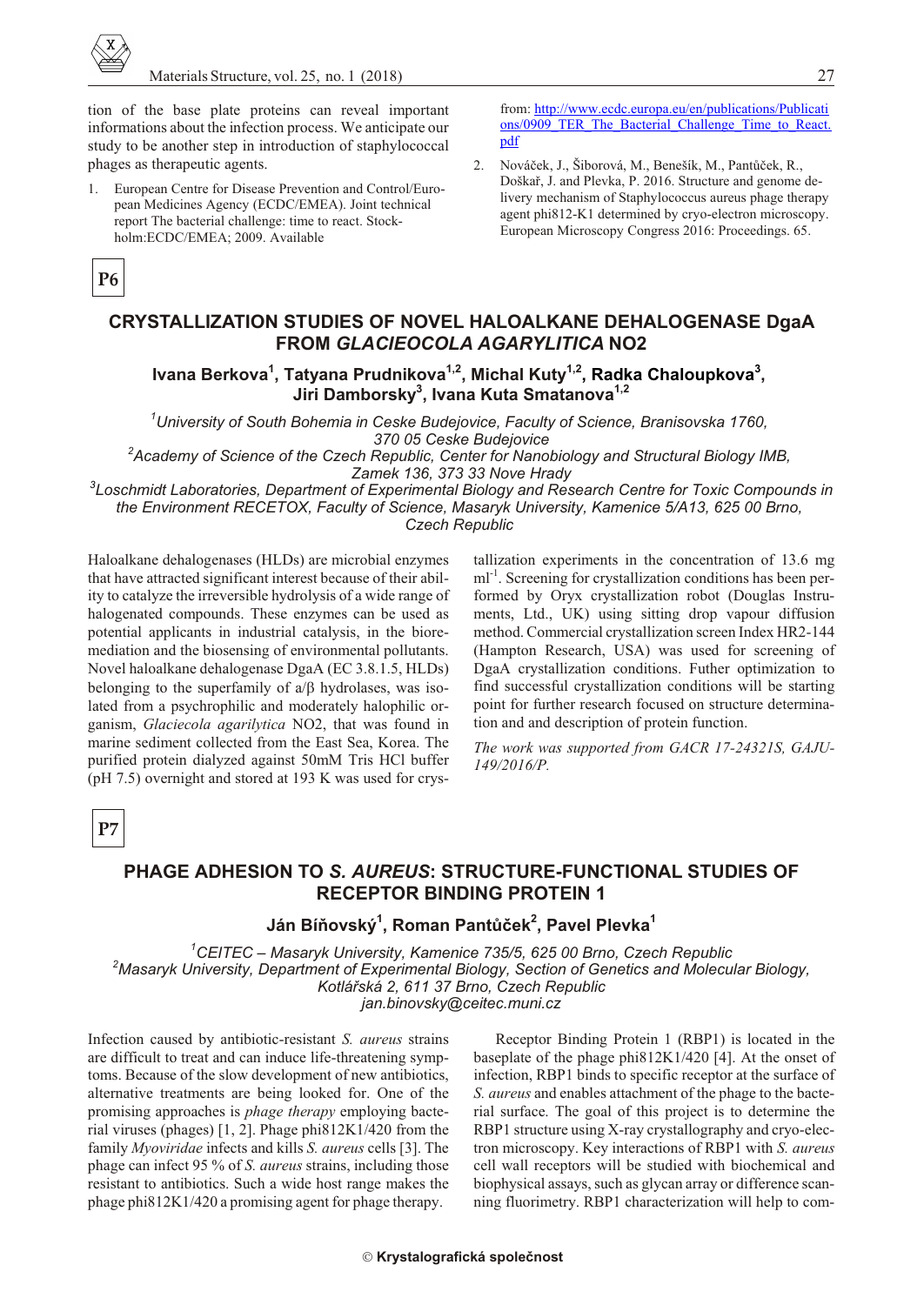

plete our understanding of the phage infection process and allow design of phi812 variants targeted against specific S. aureus strains.

- A. A. Cisek, I. Dąbrowska, K. P. Gregorczyk, and Z.  $\mathbf{1}$ Wyżewski, "Phage Therapy in Bacterial Infections Treatment: One Hundred Years After the Discovery of Bacteriophages," Curr. Microbiol., vol. 74, no. 2, pp. 277-283, Feb. 2017.
- 2. B. K. Chan, S. T. Abedon, and C. Loc-Carrillo, "Phage cocktails and the future of phage therapy," Future Microbiol., vol. 8, no. 6, pp. 769-783, Jun. 2013.

P<sub>8</sub>

- 3. R. Pantůček et al., "The Polyvalent Staphylococcal Phage 812: Its Host-Range Mutants and Related Phages," Virology, vol. 246, no. 2, pp. 241-252, Jul. 1998.
- 4. J. Nováček, M. Šiborová, M. Benešík, R. Pantůček, J. Doškař, and P. Plevka, "Structure and genome release of Twort-like Myoviridae phage with a double-layered baseplate," Proc. Natl. Acad. Sci., vol. 113, no. 33, pp. 9351-9356, Aug. 2016..

#### STRUCTURAL ALPHABETS FOR CONFORMATIONAL **ANALYSIS OF NUCLEIC ACIDS**

#### Bohdan Schneider, Paulína Božíková, Jiří Černý

Institute of Biotechnology of the Czech Academy of Sciences, Vestec, Czech Republic, Průmyslová 595, 252 50 Vestec, paulina.bozikova@ibt.cas.cz

We present a universal nucleic acids structural alphabet suitable for conformational analysis of DNA as well as RNA structures. The underlying local conformational classes assigned at a level of dinucleotide "step" are characterized by seven torsion angles of the sugar-phosphate backbone and two torsion angles around two glycosidic bonds, supplemented by empirically determined parameters. Our previous definition of 44 DNA conformational classes [1,2] was extended to incorporate also RNA conformers

The conformational classes are built on a subset of RNA conformers defined previously [3] and classes newly defined by means of hierarchical clustering of available structural data. The necessary structural information was extracted from a sequentially non-redundant set of high resolution crystal structures containing about 60 and 60 thousands steps for DNA and RNA, respectively. We have

obtained more than 70 conformational classes covering the combined structural variability of DNA and RNA.

We have found that many of the previously defined DNA conformational classes are shared among nucleic acids and are suitable for RNA description. They differ in relative occurrence, whereas in DNA B-forms prevail and A-forms are less common, A-forms are the most prevalent in RNA. The most significant feature of new conformational classes unique for RNA is the high occurrence of non-stacked steps. In spite of the apparent structural flexibility of RNA, the conformations rarely found in DNA comprise only about one third of all characterized classes.

- Schneider et al., Acta Cryst. D 2018, 74, 52-64.  $1<sub>1</sub>$
- $2.$ Schneider et al., Genes (Basel) 2017, 8, 278.
- $3.$ Richardson et al., RNA 2008, 14, 465-481.

P<sub>9</sub>

#### STRUCTURE OF PROTEIN FROM NECK OF BACTERIOPHAGE INFECTING **STAPHYLOCOCCUS AUREUS**

## Barbora Břenková<sup>1</sup>, Marta Šiborová<sup>1</sup>, Pavol Bárdy<sup>2</sup>, Roman Pantůček<sup>2</sup>, Pavel Plevka<sup>1</sup>

<sup>1</sup>Central European Institute of Technology, Masaryk University, Kamenice 753/5, 625 00 Brno,

Czech Republic;

<sup>2</sup>Department of Experimental Biology, Faculty of Science, Masaryk University, Kotlářská 267/2, 611 37 Brno, Czech Republic;

#### correspondence should be addressed to pavel.plevka@ceitec.muni.cz

Bacteriophage phi812 is a lytic phage from the family Myoviridae. Phi812 infects most staphylococcal strains including those resistant to antibiotics [1]. The structure of this bacteriophage was previously determined by cryo electron microscopy [2] but functions of individual proteins remain unclear. Here we present our work towards resolving the structure of protein gp99 that forms the neck region of

phi812. The protein may play a role in a regulation of the genome release from the virion during infection. Gp99 was cloned and expressed in E. coli and purified by affinity and size exclusion chromatography. A suitable crystallization condition was found and X-ray diffraction data with a resolution of 2.3 Å were collected. To solve the phase problem, a variety of methods had been tried, including molecular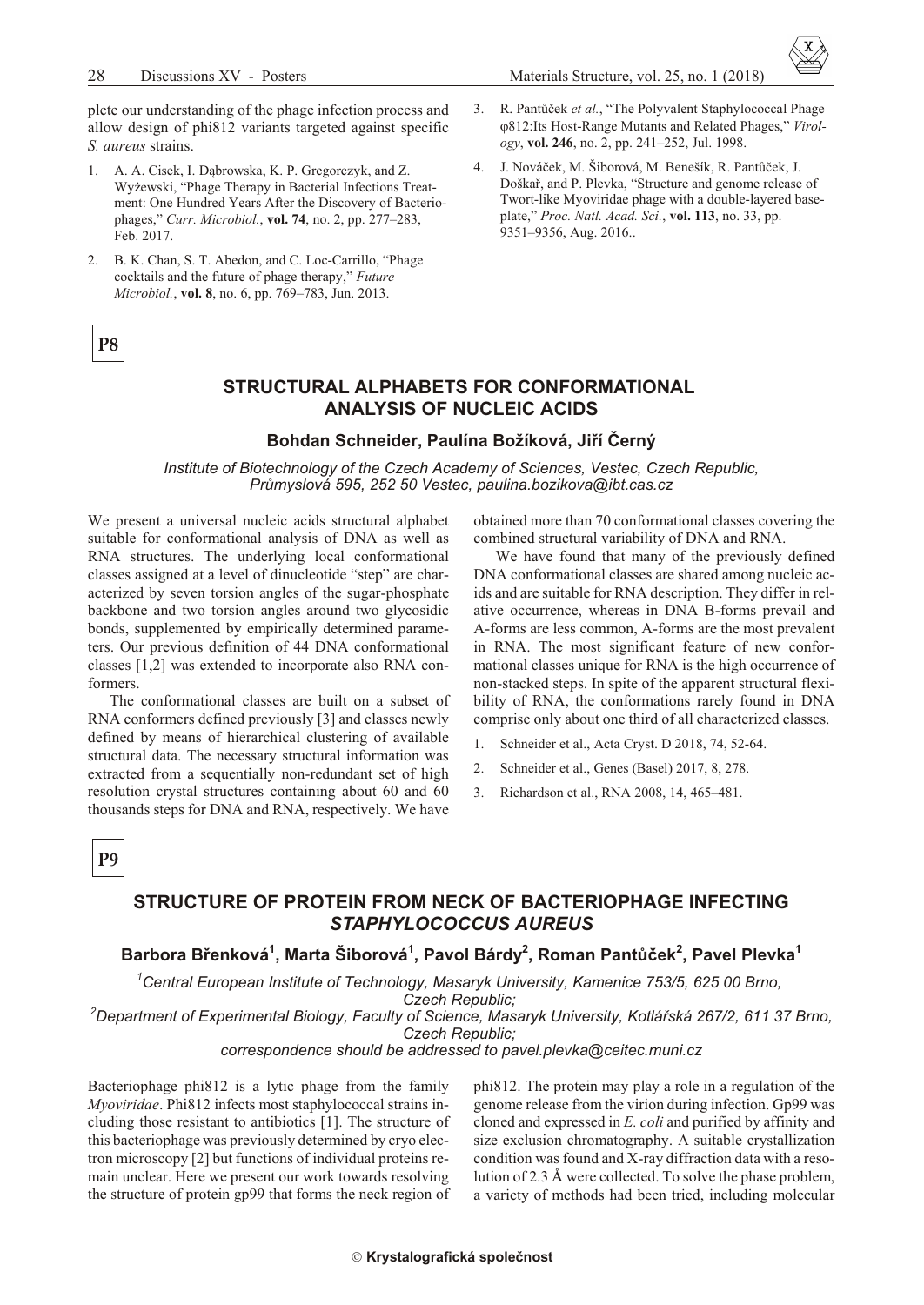replacement, heavy atom soaking and co-crystallization, and seleno-methionine incorporation. The structure of gp99 will help explain the mechanism of bacterial infection by bacteriophage. As there is a rising number of antibiotic resistant bacterial strains causing severe illnesses, phage therapy has a high potential. For this purpose, detailed knowledge of bacteria-phage interactions is vital.

1. Pantůček, R., Rosypalová, A., Doškař, J., Kailerová, J., Rùžièková, V., Borecká, P., Snopková, S., Horváth, R., Götz, F., Rosypal, S. "The Polyvalent Staphylococcal

**P10**

Phage Phi 812: Its Host-Range Mutants and Related Phages." Virology., U.S. National Library of Medicine, 5 July 1998, [www.ncbi.nlm.nih.gov/pubmed/9657943](http://www.ncbi.nlm.nih.gov/pubmed/9657943).

2. Nováèek, J., Šiborová, M., Benešík, M., Pantùèek, R., Doškař, J., Plevka, P. "Structure and Genome Release of Twort-like Myoviridae Phage with a Double-Layered Baseplate." Proceedings of the National Academy of Sciences of the United States of America., U.S. National Library of Medicine, 16 Aug. 2016, [www.ncbi.nlm.nih.gov/pubmed/27469164](http://www.ncbi.nlm.nih.gov/pubmed/27469164).

## **VIRION STRUCTURE AND INHIBITION OF GENOME RELEASE OF HUMANECHOVIRUS 18**

#### **Da vid Buchta, Yevgen Levdansky, Tibor Füzik, Jana Moravcová, Dominik Hrebik, Pavel Plevka**

Structural Virology, CEITEC Masaryk University, Kamenice 753/5, 62500 Brno, Czech Republic

Echovirus  $18$  (E18) is one of the most common enteroviruses, which cause aseptic meningitis, leukoencephalitis, and acute exanthema. No treatments against E18 are available and its structure is unknown. Here we present a cryo-EM study of E18 genome release and its inhibition by a capsid-binding compound. The structure of E18 virion was determined to the resolution of  $3.2 \text{ Å}$ . We show that binding of an inhibitor WIN51711 replaces a natural pocket

factor within capsid protein VP1, but its binding does not cause any changes in the overall capsid structure relative to the native virus. However, the compound effectively decreases infectivity of the virus, probably by blocking of the genome release. Structure of so called "A" particle of E18 shows changes in its capsid that enable subsequent genome release. Similar to other enteroviruses the E18 A-particle contains pores along twofold symmetry axes.

**P11**

#### **FUNCTIONAL CHARACTERISATION OF NOVEL CYSTEINE PROTEASE INHIBITOR FROM** *FASCIOLA HEPATICA*

#### **Michal Buša<sup>1</sup> , Zuzana Matoušková<sup>1</sup> , Pavla Sojková-Bartošová<sup>2</sup> , Jiøí Vondrášek<sup>1</sup> , John Dal ton<sup>3</sup> , Mi chael Mareš<sup>1</sup> , Saša Štefaniè<sup>4</sup>**

<sup>1</sup> Institute of Organic Chemistry and Biochemistry, Academy of Sciences of the Czech Republic, **16610 Prague, Czech Republic** <sup>2</sup> Institute of Parasitology, Academy of Sciences of the Czech Republic, 37005 Ceske Budejovice, Czech Republic <sup>3</sup> School of Biological Sciences, Queen's University, BT9 7BL Belfast, Northern Ireland <sup>4</sup> Institute of Parasitology, University of Zurich, 8057 Zurich, Switzerland, *sasa.stefanic@uzh.ch*

Fasciolosis caused by the liver fluke *Fasciola hepatica* is a worldwide spread parasitic disease of domestic ruminants responsible for considerable economic losses in the cattle industry. In addition, fasciolosis is now recognized as an emerging human disease. This work is focused on FhCY2, a member of cystatin superfamily encoded by *F. hepatica.* FhCY2 is expressed from metacercarial to adult stages in several tissues and also found in *F. hepatica* excretory-secretory products (ESP). Sequence alignment analysis and homology modelling revealed that FhCY2 belongs to the type 1 cystatin (stefin) family, but surprisingly it has also typical features of mammalian members of the type 2

cystatin family, including two disulfide bridges and a signal sequence. Recombinant FhCY2 showed a broad inhibitory specificity towards various mammalian cysteine cathepsins and ESP proteases, including cathepsin L1 (FhCL1), the most abundant ESP protease. FhCL1 was produced by recombinant expression as a stable active-site mutant and used for the preparation of FhCL1-FhCY2 complex for crystallographic analysis. We propose that FhCY2 acts as a physiological regulator of endogenous parasite proteases as well as modulator of the host proteolytic system, and represents a potential vaccination target.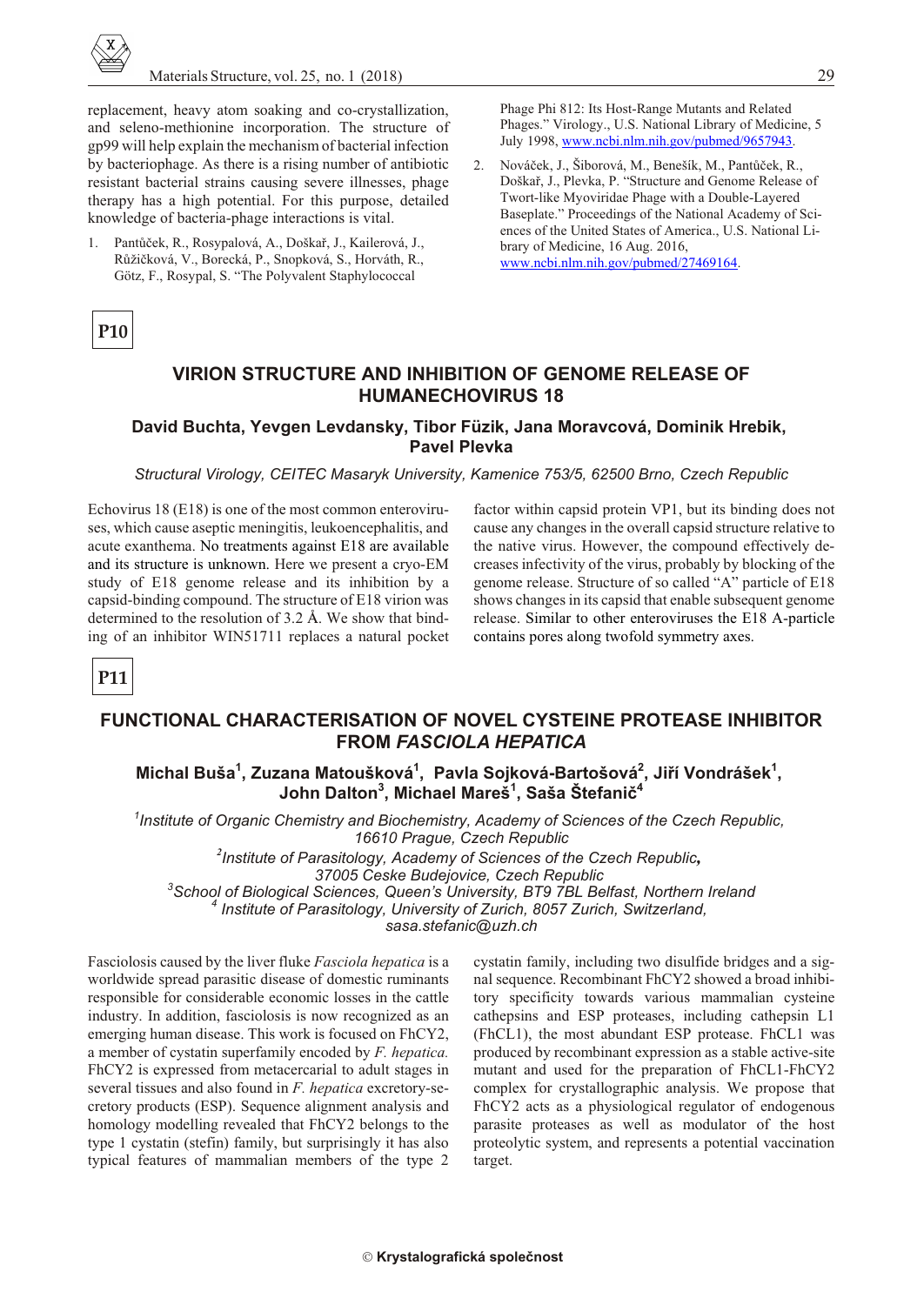#### **STRUCTURES OF THREE INFECTION CYCLE INTERMEDIATES OF COXSACKIEVIRUS A6**

#### **Ca rina R Büttner, Radovan Spurny, Tibor Füzik, Pavel Plevka**

**CEITEC-MU, Structural Biology, Masaryk University, Brno** *cor re spond ing au thor: ca rina.buttner@ceitec.muni.cz*

Coxsackievirus A6 (CVA6) has recently overtaken CVA16 and Enterovirus 71 as the primary causative agent of epidemics of hand, foot and mouth disease (HFMD) that usually affects children but occasionally spreads also to adolescents and adults. Millions of self-limiting HFMD cases and several hundred of deaths are reported each year, predominantly in the Asian-Pacific region. However, no vaccine against CVA6 is available, and vaccine development against CVA16 and EV71 has proven challenging and even trivalent vaccine candidates fail to cross-protect. Recently published structural characterizations of CVA6  $[1,2]$  lack structural data of the native antigenic, mature virion. Unlike other picornaviruses, CVA6 virus particle preparations

yield visibly only expanded and empty capsid conformations [1, and our observations]. By using a very large cryo-electron microscopy (cryo-EM) dataset, we were able to detect a small subset of mature virions during the 3D classification steps of single particle reconstruction. Here, we present high-resolution cryo-EM structures of CVA6 in fection cycle in termediates, including mature virion, expanded and empty capsids to 3.4, 2.8 and 3.2  $\AA$  resolution (at  $FSC = 0.143$ ), respectively. Structure comparisons, conformational changes and their implications will be discussed.

- 1. Xu, L., et al., Nat Commun (2017) 8(1): 505.
- 2. Chen, J., et al., J Virol (2018) 92(2): e01257-17.

**P13**

**P12**

#### **CONFORMATIONAL BIASES OF Tau PROTEIN'S MICROTUBULE BINDING REPEAT REGIONS**

## **O. Cehlar1,2, R. Skrabana1,2, M. Novak<sup>1</sup>**

<sup>1</sup> Institute of Neuroimmunology, Slovak Academy of Sciences, Dubravska cesta 9, *845 10 Bratislava, Slovakia* <sup>2</sup> Axon Neuroscience R&D Services SE, Dvorakovo Nabrezie 10, 811 02 Bratislava, Slovakia *ondrej.cehlar@savba.sk*

Accumulation of intrinsically disordered protein tau in the form of insoluble aggregates is a common feature of neurodegenerative tauopathies. Monoclonal antibody DC8E8 is able to inhibit tau-tau interaction and therefore it holds promise for the immunotherapy of Alzheimer's disease. The active vaccine based on the DC8E8 epitope peptide has successfully passed the phase 1 clinical trial [1]. Minimal epitope of DC8E8 represents amino acid motif HXPGGG that is present in each of the four microtubule binding repeats (MTBRs) of tau. However, the affinity of DC8E8 for its MTBR epitopes differs and descends as follows:  $MTBR2 > MTBR1 > MTBR3 > MTBR4$ . These differences in the antibody affinity for highly homologous epitopes can be attributed to different conformational biases of epitope peptides for the bound conformation. The crys tal structure was solved so far only for the complex of MTBR2 peptide with DC8E8 Fab. We have performed 300 ns long molecular dynamics simulations of 18 amino acids containing peptides from all four MTBRs in NAMD program with CHARMM36m force field suitable for simula-



**Krystalografická spoleènost**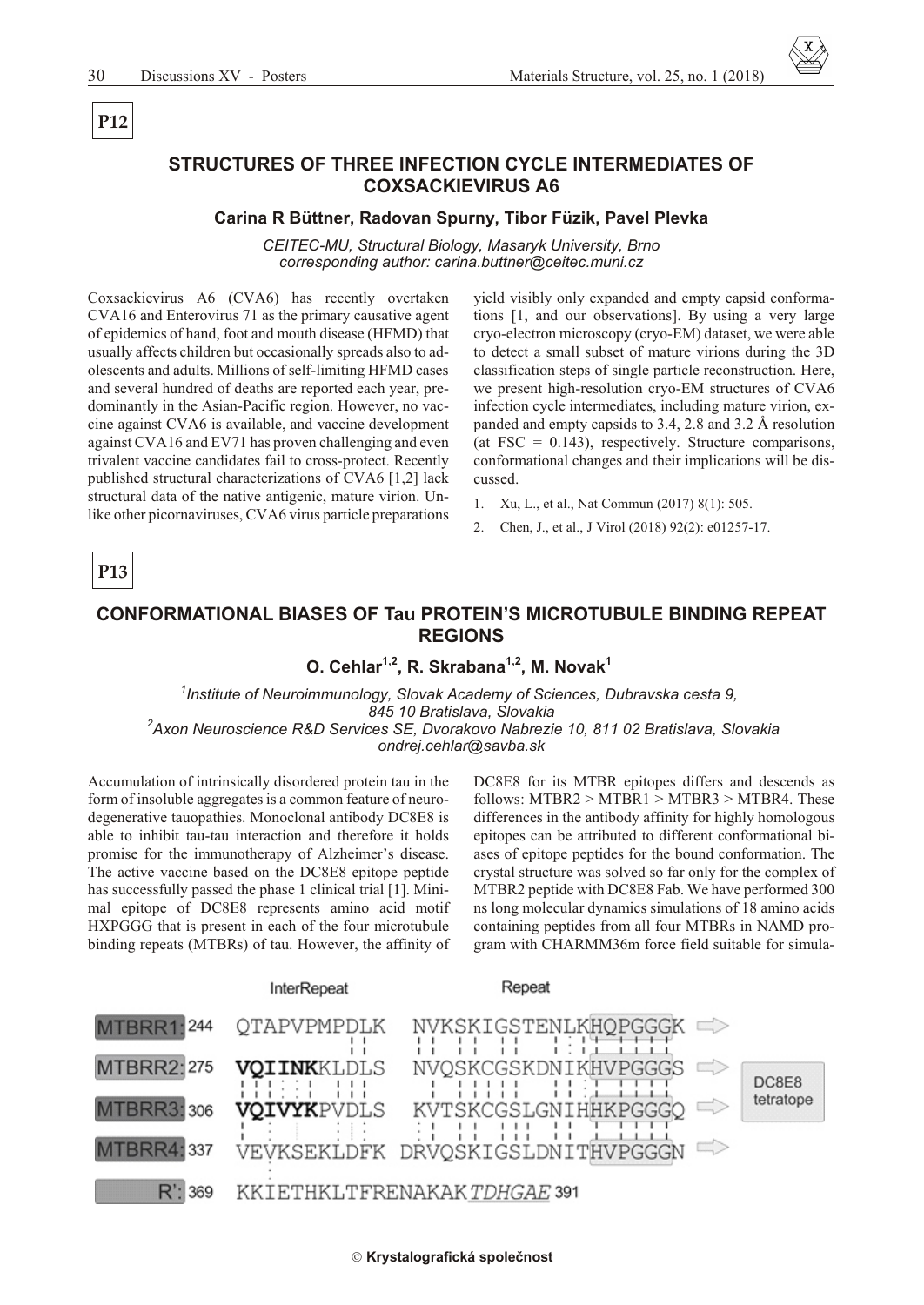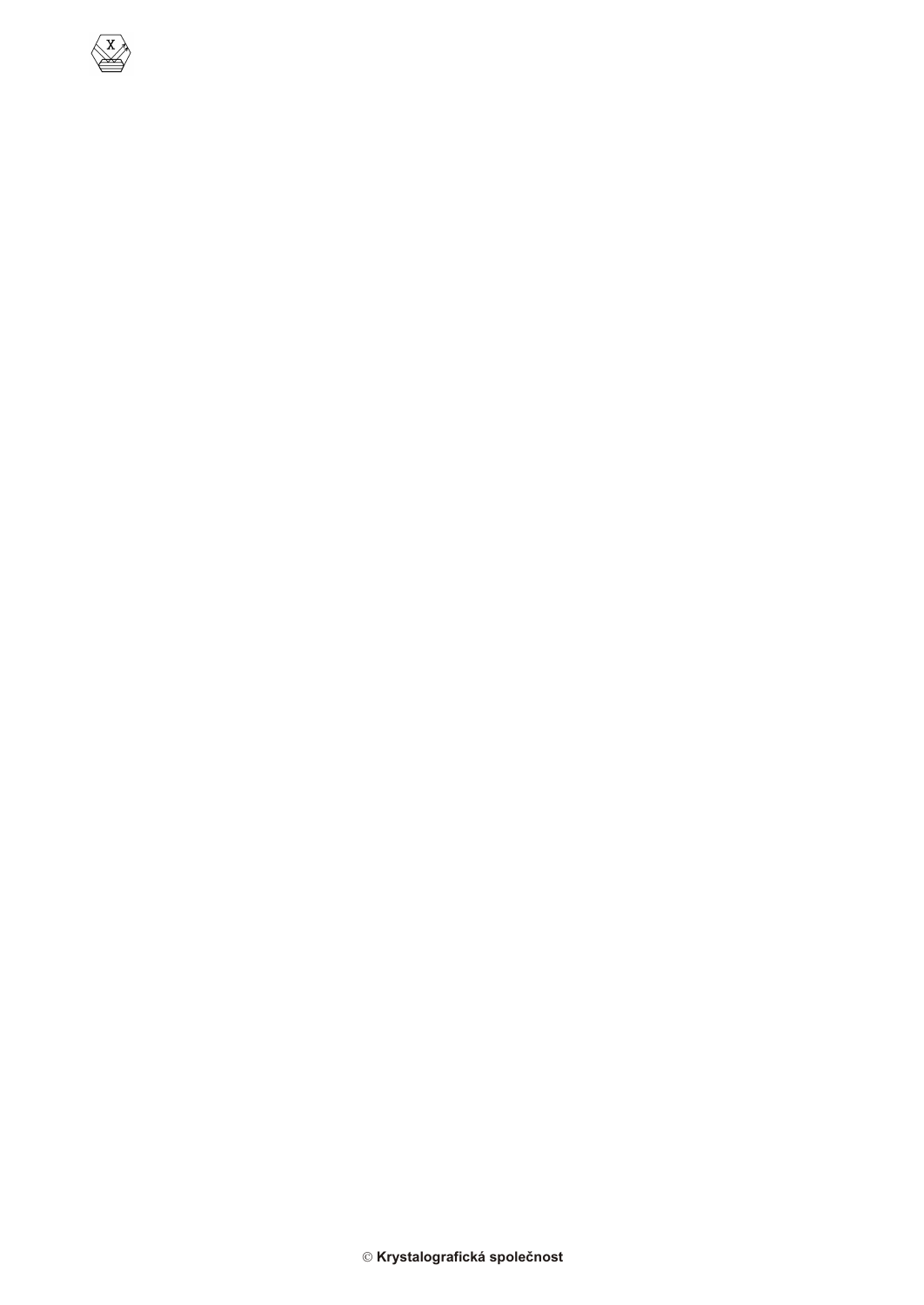# P<sub>15</sub>

#### **FACILITIES AT THE CENTRE OF MOLECULAR STRUCTURE OF BIOCEV**

#### Tatsiana Charnavets, Jan Dohnálek, Jiří Pavlíček, Petr Pompach, Frédéric Vellieux

Institute of Biotechnology CAS, v.v.i., BIOCEV, Průmyslová 595, Vestec, 52542, Czech Republic

The Centre of Molecular Structure (CMS) consists of three core facilities: i) Biophysical Measurements; ii) Crystallization and X-ray Diffraction; iii) Structural Mass spectrometry. The CMS thus provides complementary tools for the studies of the biophysical properties, three-dimensional structure and structure: function relationships of biological macromolecules.

The Biophysical Techniques facility offers circular dichroism spectroscopy (Chirascan Plus CD spectrometer), spectrophotometry (Specord 50 Plus UV/Vis spectrophotometer), differential scanning fluorescence (Prometheus NT.48), dynamic light scattering (Zetasizer Nano ZS90) and differential scanning calorimetry (Microcal VP-DSC). These devices are used for the determination of size, structure and stability of biomolecules, and for the study of conformational changes and thermodynamics of temperature transitions. Isothermal titration calorimetry (Microcal iTC200), microscale thermophoresis (Monolith NT.115 and NT.LabelFree) and surface plasmon resonance (ProteOn XPR36) allow to characterize protein-protein interactions and protein-ligand interactions (small molecule, DNA, RNA, peptides, sugars, lipids...) that can be measured under close to native conditions.

The Crystallisation and Diffraction facility includes an ArtRobbins Gryphon dropsetter, which allows to set-up nanodrop crystallisation plates, and a Formulatrix RI1000 hotel for the storage of crystallization plates and for the automated, remote-access monitoring of crystallization droplets using visible, polarized and UV light. A glovebox, a cold room and a warm room (all equipped with stereomicroscopes) allow crystallisation and crystal manipulation in different environments (including in oxygen-free conditions). The Bruker D8 Venture diffractometer equipped with a liquid metal jet X-ray source (plus its ISX stage for in situ diffraction) is the core equipment for diffraction data acquisition.

The Structural Mass Spectrometry facility offers access to an ultra-high resolution 15T-Solarix XR FT-ICR (Bruker Daltonics), and to a MALDI-TOF Autoflex Speed (Bruker Daltonics) mass spectrometers. This instrumentation allows determination of precise mass of biological macromolecules, characterization of posttranslational modifications, peptide mass fingerprinting, detection of small molecule/metabolites and monitoring of protein structural changes/protein-protein interactions under physiological conditions by hydrogen-deuterium exchange and chemical cross-linking. An Agilent Technologies 1200 HPLC system coupled to the 15T-SolariX XR mass spectrometer is used for the separation of complex peptide mixtures, proteins and metabolites.

Together with the core facilities of CEITEC, the CMS is part of Czech Infrastructure for Integrative Structural Biology (CIISB), national affiliated centre of Instruct-ERIC (European Integrated Structural Biology Infrastructure).

This work was supported by the ERDF (BIOCEV: CZ.1.05/1.1.00/02.0109), MEYS CR (CIISB: LM2015043).

# P<sub>16</sub>

#### STRUCTURE-FUNCTION ANALYSIS OF DhmeA, A HALOALKANE DEHALOGENASE OF SUBFAMILY III FROM HALOFERAX MEDITERRANEI

K. Chmelova<sup>1,2</sup>, M. Marek<sup>1,2</sup>, T. Shaikh<sup>3</sup>, J. Novacek<sup>3</sup>, R. Chaloupkova<sup>1,2</sup>, J. Damborsky<sup>1,2</sup>

 $^{\text{\tiny{\textsf{1}}}}$  Loschmidt Laboratories, Dep. Experimental Biology and Research Centre for Toxic Compounds in the Environment RECETOX, Fac. of Science, Masaryk Univ., Kamenice 5/A13, Bld. A13, 625 00 Brno, Czech Rep. <sup>2</sup> International Clinical Research Center, St. Anne's University Hospital Brno, Brno, Czech Republic  $3$  CEITEC - Central European Institute of Technology, Masaryk University, Kamenice 753/5, Bld. A35, 625 00 Brno, Czech Republic klaudia.chmelova@gmail.com

Haloalkane dehalogenases (HLDs), which catalyse the cleavage of the carbon-halogen bond of organohalogen compounds, are recognized as the key tools in many industrial and biotechnological processes [1]. The HLDs are composed of two domains a main domain containing catalytic residues and a cap domain. According to phylogenetic and structural analyses, HLDs can be divided into three subfamilies - HLD-I, HLD-II and HLD-III, which differ in the cap domain architecture and the composition of their catalytic pentads [2]. Unlike the HLD-I and HLD-II members, which structures have been studied by X-ray crystallography, the structural information on HLD-III enzymes is missing. A major problem with structural characterization of HLD-III members is the fact that these enzymes form polydisperse high-molecular weight oligomeric states [3, 4], which hampers their structural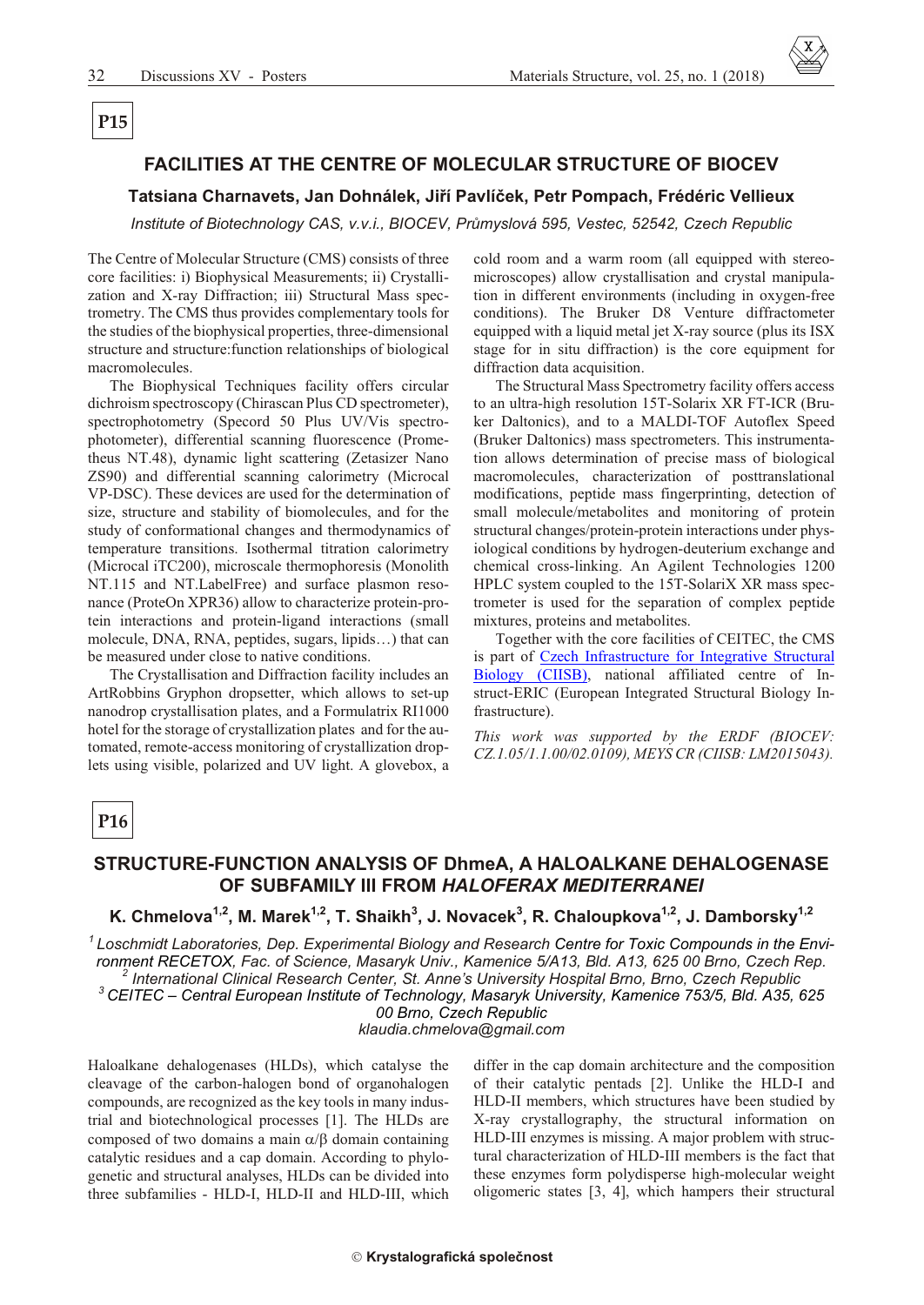

analysis. Here, we report an optimized method for recombinant production and purification of DhmeA from the halophilic archeon *Haloferax mediterranei*. The strategy employs a robust recombinant expression in *Escherichia coli* together with protein purification through a poly-histidine affinity tag and size-exclusion chromatography. Subsequent biophysical characterization by differential scanning fluorimetry and dynamic light scattering revealed that the newly developed purification method significantly improved monodispersity of DhmeA. Our findings pave a way for probing DhmeA structure by highresolution techniques such as X-ray crystallography and single-particle cryo-electron microscopy analysis. Cryoelectron microscopy data was collected and initial 3D model of DhmeA was inferred. Future work will focus on

**P17**

#### 3D structure reconstruction, model building and experimental validation.

- 1. T. Koudelakova, S. Bidmanova, P. Dvorak, A. Pavelka, R. Chaloupkova, Z. Prokop, J. Damborsky, *Biotechnol. J.*, **8**, (2013), 32-45.
- 2. E. Chovancova, J. Kosinski, M. J. Bujnicki, J. Damborsky, *Pro teins*, **67**, (2007), 305–316.
- 3. A. Jesenska, M. Monincova, T. Koudelakova, K. Hasan, R. Chaloupkova, Z. Prokop, A. Geerlof, J. Damborsky, *Appl. En vi ron. Microbiol.*, **75**, (2009), 5157–5160.
- 4. H. K. Fung, M. S. Gadd, T. A. Drury, S. Cheung, J. M. Guss, N. V. Coleman, J. M. Matthews, *Mol. Microbiol.*, **97**, (2015), 439–453.

#### **STRUCTURAL STUDIES OF THE** *MYOVIRIDAE* **BACTERIOPHAGE 812 PORTAL COMPLEX**

#### **Z. Cieniková, P. Bárdy, J. Nováèek, P. Plevka**

*Central European Institute of Technology (CEITEC), Masaryk University, Kamenice 753/5, 625 00 Brno,* **Czech Republic** 

*zcienikova@mail.muni.cz*

The Twort-like bacteriophage 812 from the *Myoviridae* family is a promising there a per alternative for treatment of antibiotics-resistant bacterial infections. We previously reported high-resolution cryo-electron microscopy reconstructions of the isometric head and the double-layered tail of this phage  $[1]$ . The portal domain is located in the neck region at the interface between the head and the tail and serves as a channel for DNA translocation. *In situ* cryo-EM reconstruction of the portal complex from phages after genome release, obtained at  $3.8 \text{ Å}$  resolution, reveals that the portal adopts a dodecameric ring-shaped conformation with an outer diameter of 13 nm. A prominent crown composed of axially stacked C-terminal helices forms a fun-

nel-like structure opening towards the head interior. In contrast, a preliminary  $6.5 \text{ Å}$  cryo-EM electron density map of a recombinant portal complex shows that the latter assembles predominantly into 13-meric structures with a diameter of 15 nm and presents conformational differences in the crown and the stem regions. These differences likely stem from mis-folding in solution in absence of phage chaperones, but they could also correspond to structural rearrangements experienced by the portal complex during different stages of phage maturation.

1. Nováèek, J. *et al.*, Proc. Natl. Acad. Sci. U. S. A., 2016, 113 (33), 9351-9356.

**P18**

#### **EXPRESSION, PURIFICATION AND STRUCTURAL ANALYSIS OF RECOMBINANT CHRONIC BEE PARALYSIS VIRUS RNA-DEPENDENT-RNA-POLYMERASE**

#### **Alžbeta Dikunová, Tibor Füzik, Pavel Plevka**

*Central European Institute of Technology, Masaryk University, Kamenice 5, 625 00, Brno, Czech Republic, email: alzbetmail@gmail.com*

Colony collapse disorder is a phenomenon, which causes rapid decline in bee colonies. It is a global problem for bees and beekeepers. Although the origin and mechanism of this process is still not know, one of the agents, which cause the collapses are virus infections. One of these viruses is chronic bee paralysis virus (CBPV), a positive single strained RNA virus. We aim to determine the structure of CBPV RNA-dependent-RNA-polymerase. We used *E*. coli bacterial expression system, as well as, baculovirus expression system in *SF9* cell line, which is more phylogenetically related to bees, the natural hosts of CBPV. We found significant differences in solubility of CBPV RNA polymerase produced by these expression systems. Partial solubility of recombinant CBPV RNA polymerse produced by *SF9* cell line enabled further experiments leading to the preparation of pure protein, its crystallization, and subsequent structure determination. Knowledge of the structure of CBPV RNA polymerase may allow development of anti-viral compounds.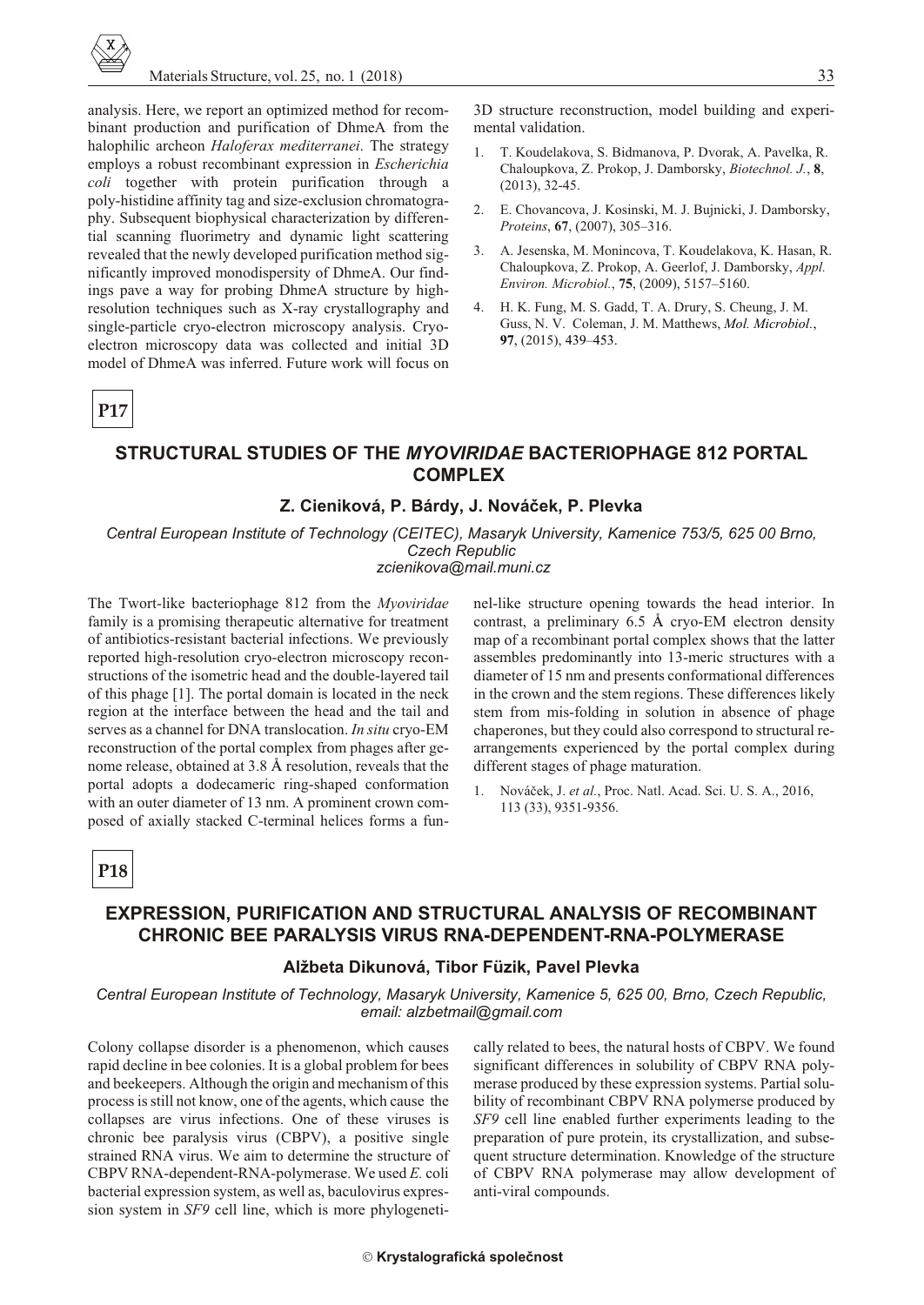# P<sub>19</sub>

## STRUCTURAL AND FUNCTIONAL CHARACTERISATION OF AICHI VIRUS RNA **DEPENDENT RNA POLYMERASE**

#### Anna Dubankova, Evzen Boura

IOCB, Flemingovo nam. 2., 166 10 Prague 6, Biochemistry and Molecular Biology, Czech Republic Dubankova@uochb.cas.cz

Aichi virus is a single stranded plus RNA (+ RNA) virus which causes gastroenteritis in humans. Aichi virus is also used as a model organism for studying related more virulent viruses like SARS, HCV, West Nile virus, Yellow fever virus etc. Protein 3D<sup>pol</sup>, RNA dependent RNA polymerase, is a key enzyme for the life cycle of  $a + RNA$ viruses. The 3D<sup>pol</sup> enzymes catalyze formation of phosphodiester bond between RNA nucleotides. The picornaviral RNA replication is protein 3D<sup>pol</sup> activity dependent. The RNA replication is curtail for both viral genome multiplication and viral protein translation.

+ RNA viruses hijack phosphatidylinositol 4-kinases (PI4Ks) to generate membranes highly enriched in phosphatidylinositol 4-phosphate (PI4P). These viral induced membrane structures serves as structural scaffold for RNA replication and also to protect from innate intracellular immunity. We studied interaction of 3D<sup>pol</sup> with PI4P lipid using recombinant 3D<sup>pol</sup> from Aichi virus 1 (AiV), Poliovirus 1 (PV), Coxsackievirus b3 (CV) and Enterovirus 71 (EV). The polymerase activities of  $3D^{pol}$  enzymes were compared by PETE fluorescence assay [1]<sub>pol</sub>

We also determined the crystal structure of Aichi 3D at 3.8 Å resolution. The structure revealed an overall conserved fold. However, the Aichi 3D<sup>pol</sup> has a different N-terminal structure compared to other related picornaviruses (PV, CV, EV), where the N-terminal residue is buried in a pocket at the base of fingers domain. Our structure reveals that Aichi 3D<sup>pol</sup> can not stabilize itself by a slip of its first redue in the hydrophobic core of the protein.

 $\mathbf{1}$ Campagnola, G., Gong, P., and Peersen, O.B. (2011). High-throughput screening identification of poliovirus RNA-dependent RNA polymerase inhibitors. Antiviral Res. 91, 241-251.

P<sub>20</sub>

#### SmSP2: AN ANTI-HEMOSTATIC SERINE PROTEASE SECRETED BY THE BLOOD FLUKE PATHOGEN, SCHISTOSOMA MANSONI

#### Adrian Leontovyc<sup>1,2</sup>, Lenka Ulrychova<sup>1</sup>, Anthony J. O'Donoghue<sup>3</sup>, Lucie Maresova<sup>1</sup>, Pavla Fajtova<sup>1,2</sup>, Jiri Vondrasek<sup>1</sup>, Conor R. Caffrey<sup>3</sup>, Michael Mares<sup>1</sup>, Martin Horn<sup>1</sup>, Jan Dvorak<sup>1</sup>

Institute of Organic Chemistry and Biochemistry, Academy of Sciences of the Czech Republic, Flemingovo<sup>1</sup> nam. 2, Prague, Czech Republic, fajtova@uochb.cas.cz

<sup>2</sup>First Faculty of Medicine, Charles University in Prague, Katerinska 1660/32, Prague, Czech Republic <sup>3</sup>Skaggs School of Pharmacy and Pharmaceutical Sciences, 9500 Gilman Drive, University of California San Diego, California, USA

Schistosomiasis caused by parasitic blood flukes of the genus Schistosoma is the second most important parasitic infection after malaria with more than 240 million people infected. There is an urgent need to identify novel antischistosomal targets for therapeutic interventions. Our work is focused on S. mansoni serine protease 2 (SmSP2). It was localized in the tegument and esophageal glands, ovaries, testes and vitelaria of adult schistosomes by immunofluorescence microscopy and in situ RNA hybridization. Enzyme activity measurements and immuno-

blotting identified SmSP2 in the excretory/secretory products. Recombinant SmSP2 was produced in the Pichia *pastoris* expression system and its cleavage specificity was investigated using combinatorial substrate libraries and 3D model analysis. SmSP2 was found to activate plasmin, the key component of the fibrinolytic system, and releases vasoregulatory kinins from kininogen. Our results suggest that SmSP2 plays a role in host-parasite interactions and represents a potential target for novel drug or vaccine interventions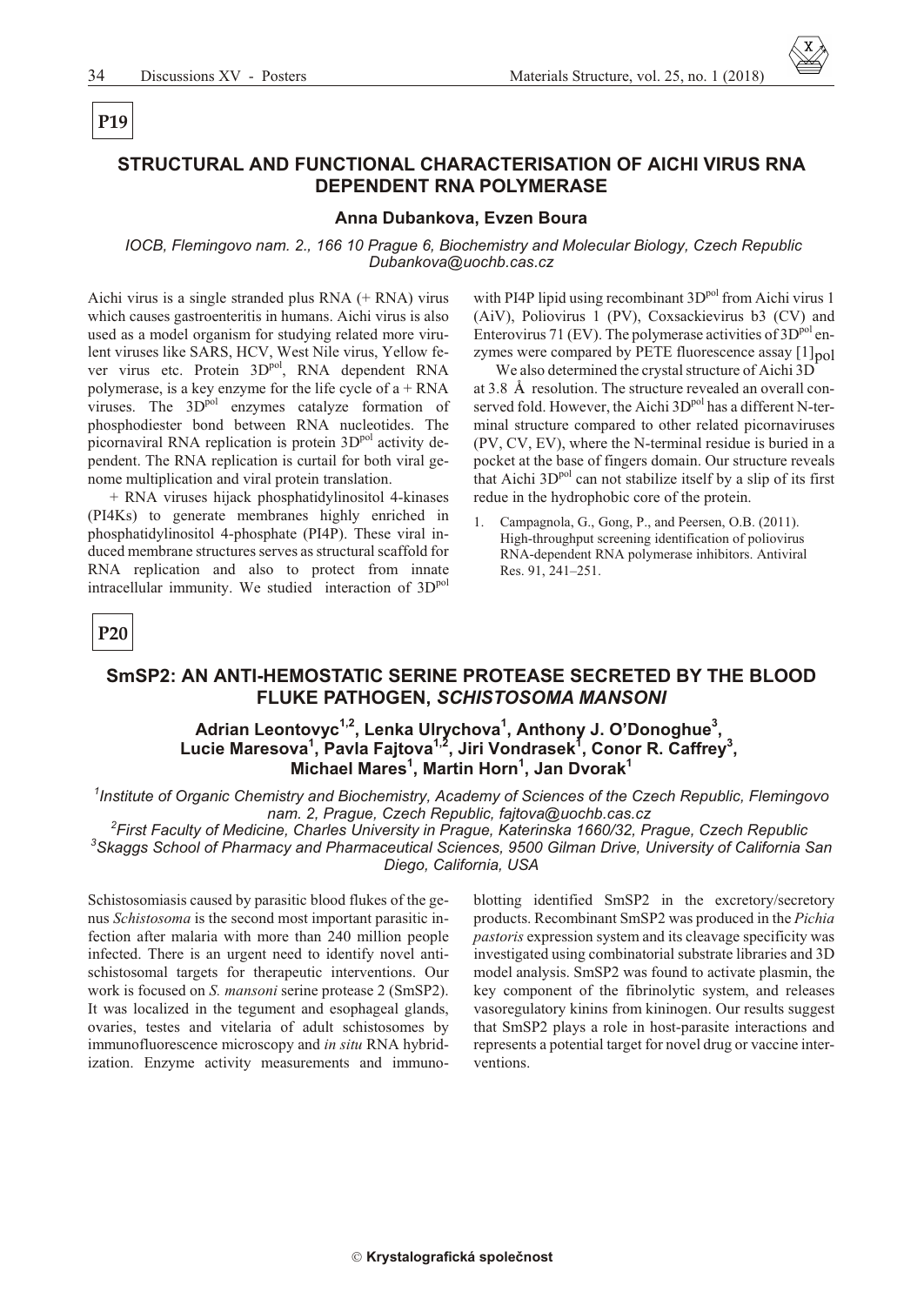# P<sub>21</sub>

# THE BENCHMARK OF <sup>31</sup>P NMR PARAMETERS IN PHOSPHATE: A CASE STUDY ON STRUCTURALLY CONSTRAINED AND FLEXIBLE PHOSPHATE

# Jiří Fukal,<sup>ab</sup> Ondřej Páv,<sup>a</sup> Miloš Buděšínský,<sup>a</sup> Jakub Šebera<sup>a</sup> and Vladimír Sychrovský<sup>ac</sup>

<sup>a</sup>Institute of Organic Chemistry and Biochemistry, Academy of Sciences of the Czech Republic, v.v.i., Flemingovo náměstí 2, 166 10, Praha 6, Czech Republic. Email: jiri.fukal@uochb.cas.cz <sup>b</sup>Charles University, Faculty of Mathematics and Physics, Ke Karlovu 3, 121 16, Praha 2, Czech Republic <sup>c</sup>Department of Electrotechnology, Electrical Engineering, Czech Technical University, Technická 2, 166 27, Praha 6, Czech Republic

A benchmark for structural interpretation of the <sup>31</sup>P NMR shift and the  ${}^{2}J_{P,C}$  NMR spin-spin coupling in the phosphate group was obtained by means of theoretical calculations and NMR measurements in diethylphosphate (DEP) and 5.5-dimethyl-2-hydroxy-1.3.2-dioxaphosphinane 2oxide (cDEP). The NMR parameters were calculated employing the B3LYP, BP86, BPW91, M06-2X, PBE0, KT2, KT3, MP2, and HF methods, and the 6-31+G(d), Iglo-n (n = II, III), cc-pVnZ( $n = D$ , T, Q, 5), aug-cc-pVnZ( $n = D$ , T and Q), and pcS-n and pcJ-n  $(n=1, 2, 3, 4)$  bases, including the solvent effects described with explicit water molecules and/or the implicit Polarizable Continuum Model (PCM). The effect of molecular dynamics (MD) on NMR parameters was MD-calculated using the GAFF force field inclusive of explicit hydration with TIP3P water molecules. Both the optimal geometries and the dynamic behaviors of the DEP and cDEP phosphates differed notably, which allowed a reliable theoretical benchmark of the <sup>31</sup>P NMR parameters for highly flexible and structurally constrained

phosphate in a one-to-one relationship with the corresponding experiment. The calculated <sup>31</sup>P NMR shifts were referenced employing three different NMR reference schemes to highlight the effect of the <sup>31</sup>P NMR reference on the accuracy of the calculated <sup>31</sup>P NMR shift. The rela- $(^{31}P)$  NMR shift calculated employing the MD/ tive B3LYP/Iglo-III/PCM method differed from the experiment by 0.16 ppm while the NMR shifts referenced to  $H_3PO_4$  and/or PH<sub>3</sub> deviated from the experiment notably more, which illustrated the superior applicability of the relative NMR reference scheme. The  ${}^{2}J_{P,C}$  coupling in DEP and cDEP calculated employing the MD/B3LYP/ Iglo-III(DSO,PSO,SD)/cc-PV5Z(FC)/PCM method inclusive of correction due to explicit hydration differed from the experiment by 0.32 Hz and 0.15 Hz, respectively. The NMR calculations demonstrated that reliable structural interpretation of the 31P NMR parameters in phosphate must involve both the structural and the dynamical components.

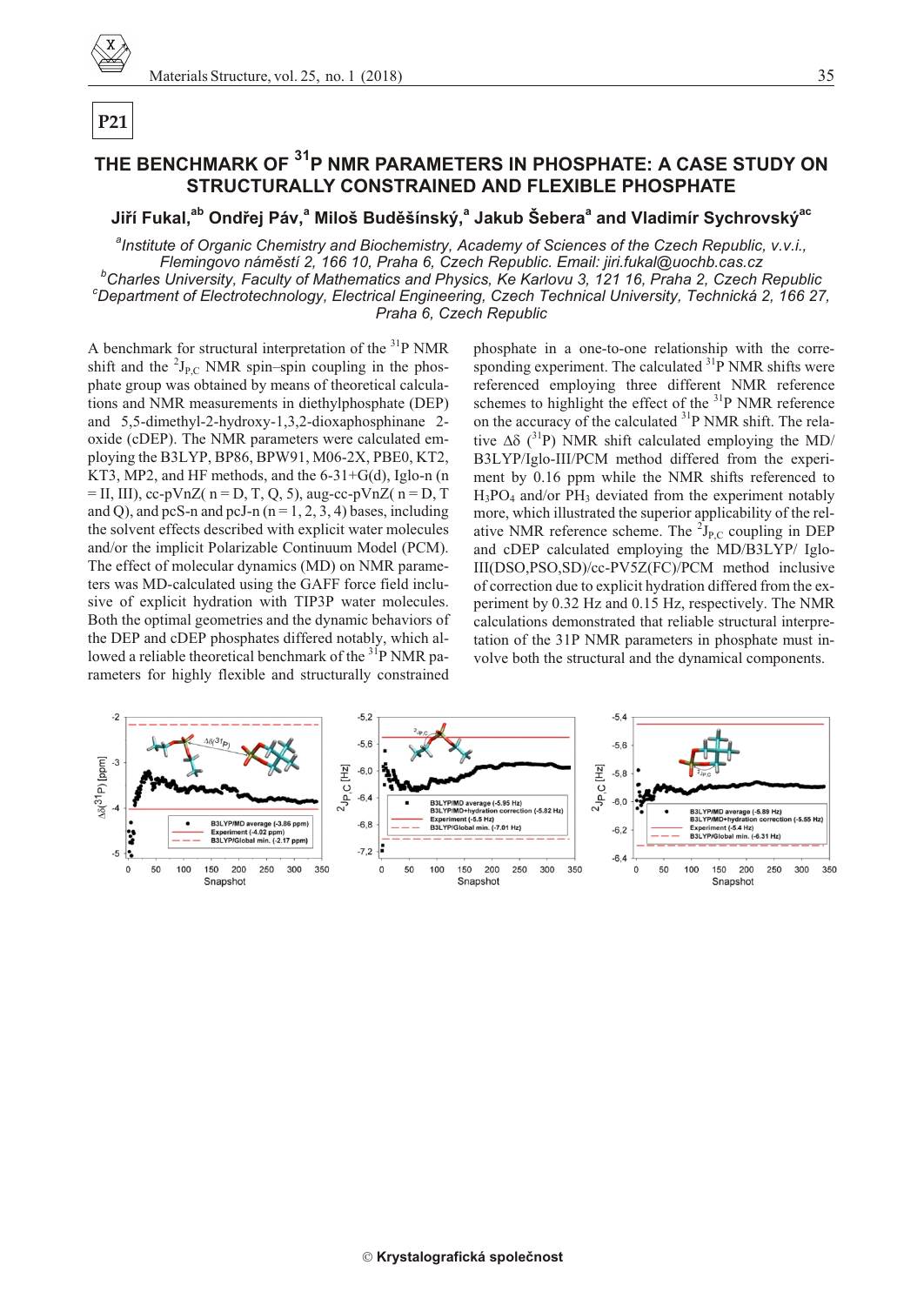## **TEST OF GENETIC CODE EVOLUTION HYPOTHESES: REVERSE EVOLUTION OF SPECIFIC TARGET PROTEINS BY mRNA-DISPLAY TECHNIQUE**

**Valerio Guido Giacobelli<sup>1</sup> , Kosuke Fujishima<sup>2</sup> , Vyacheslav Tretyachenko<sup>1</sup> , Klara Hlouchova<sup>1</sup>**

<sup>1</sup>Department of Biochemistry, Faculty of Science, Charles University, Hlavova 2030, 128 00, Prague 2, Czech Republic <sup>2</sup>*Earth-Life Science Institute, Tokyo Institute of Technology, Tokyo, 1528550, Japan* 

Although extant proteins consist of 20 different amino acids, it has been proposed that primordial proteins consisted of a smaller set of "early" amino acids and that additional "modern" amino acids have gradually been recruited into the genetic code  $[1-3]$ . This naturally leads to the questions: can structured and functional proteins be constructed using the "early" amino-acid alphabet? Can extant proteins be reverse-evolved while preserving their structure/function?

To test this, protein databases have been inspected to select model extant protein candidates with different structural folds. Our preliminary search contains proteins with both catalytic and binding/interaction functions.

The selected protein targets were "reverse-evolved" in *vitro* into variants where the "modern" amino acid were randomized by "early" ones. The libraries of randomized genes were incorporated into a genotype-phenotype linkage to be compatible with an appropriate library display  $(mRNA$  display  $[4]$ ) and selection method. The selection of success ful candidates was based on conservation of structure and/or function and the most "successful" variants will be characterized.

This research will inform us of the essentiality of "modern" amino acids for building protein structure/function and thus will provide a direct test of the hypotheses about early proteins. In addition, proteins constructed from a limited amino acid alphabet are of importance in protein engineering and synthetic biology. Finally, this area touches upon the very basic link of protein sequence-structurefunction that lies at the core of many biotechnological and biomedicine problems and has express implications for construction of artificial biochemistries.

- 1. Trifonov EN. *Gene,* 2000*,* 261:139-151.
- 2. Higgs PG, Pudritz RE. Astrobiology, 2009, 9: 483–490.
- 3. Freeland SJ. Vol.1 Origins and Synthesis of Amino Acids. Hughes AB ed., Wiley-VCH, 2009, 43-75.
- 4. Seelig B. Nat. Protoc., 2011, 6(4):540-52.

**P23**

## **CRYSTAL STRUCTURE OF HONEYBEE HEXAMERIN 70B PROVIDES INSIGHT INTO REGULATION OF JUVENILE HORMONE LEVELS IN HAEMOLYMPH OF PUPAE**

#### **Mária Gondová<sup>1</sup> , Antonín Pøidal<sup>2</sup> & Pavel Plevka<sup>1</sup>**

<sup>1</sup>*Structural virology, Central European Institute of Technology, Masaryk University, Kamenice 5,* 625 00, Brno, Czech Republic

<sup>2</sup>*Department of Zoology, Fishery, Hydrobiology, and Apidology, Faculty of Agronomy, Men del Uni ver sity in Brno, Zemìdìlská 1, 613 00, Brno, Czech Re pub lic*

The most abundant proteins in haemolymph of honey bee (*Apis mellifera*) larvae and pupae are hexamerins. These haemocyanin derived proteins are produced by a larval organ "fat body" and serve as a source of aminoacids for the development of pupae that do not consume food. Furthermore, there has been an evidence that hexamerins act as juvenile-hormone binding proteins but the mechanism remained unknown. Here we present a structure of native hexamerin 70b, isolated from bee pupae, determined to the resolution of 2.0 Å by X-ray crystallography. Hexamerin

70b forms hexamers with 32 symmetry. Each subunit contains an enclosed hydrophobic cavity occupied by one molecule of putative juvenile hormone. We suggest that the juvenile hormone can be released only upon proteolytic digestion of hexamerin. Therefore, the hexamerin consumption is linked to release of free juvenile hormone that may affect development of pupae. This regulation mechanism might be universally conserved among holometabolous insects.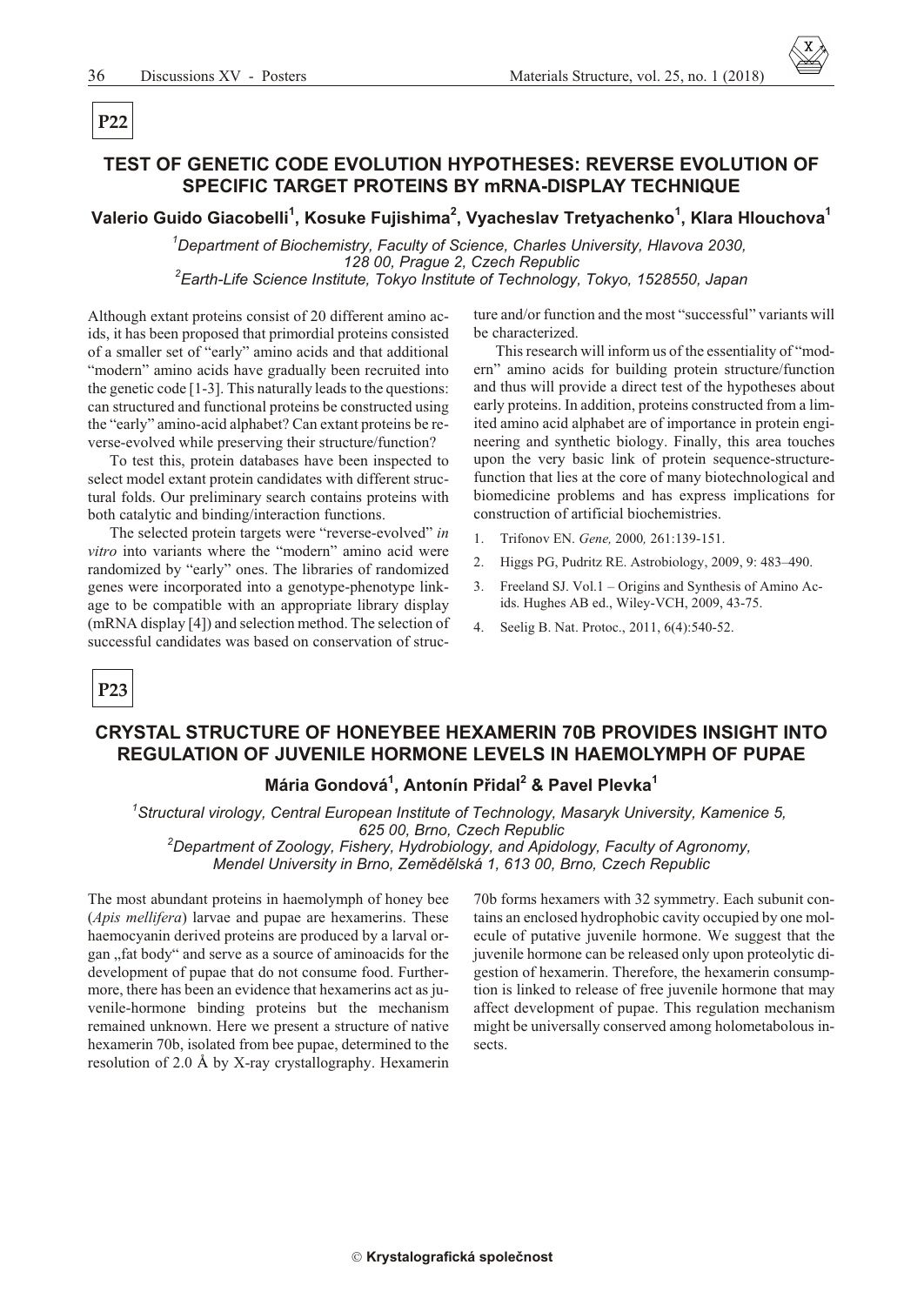

# P<sub>24</sub>

#### **CRYSTALLIZATION STUDIES AND PRELIMINARY X-RAY CRYSTALLOGRAPHIC ANALYSIS OF A NEWLY PREPARED HISTIDINOL-PHOSPHATE PHOSPHATASE Tt82 FROM THERMOCOCCUS ONNURINEUS**

Petra Havlickova<sup>1</sup>, Tatyana Prudnikova<sup>1,2</sup>, Jeroen R. Mesters<sup>3</sup>, Michal Kuty<sup>1,2</sup>,<br>Marc L. Pusey<sup>4</sup> and Ivana Kuta Smatanova<sup>1,2</sup>

<sup>1</sup>University of South Bohemia in Ceske Budeiovice. Faculty of Science, Branisovska 1760, 370 05 Ceske **Budejovice, Czech Republic** 

<sup>2</sup>Academy of Sciences of the Czech Republic, Center for Nanobiology and Structural Biology IMB, Zamek 136, 373 33 Nove Hrady, Czech Republic

<sup>3</sup>Institute of Biochemistry, University of Lübeck, Ratzeburger Allee 160, 23538 Lübeck, Germany <sup>4</sup>iXpressGenes Inc.,601 Genome Way, Huntsville, AL 35810, USA

Dephosphorylation of histidinol-phosphate is the eight step in the histidine-biosynthetic pathway and is catalyzed by histidinol-phosphate phosphatase [1]. The main goal of this research was to optimize crystallization conditions and obtain suitable monocrystals of a newly prepared and until now uncharacterized protein Tt82 from Thermococcus *onnurineus*, which is considered to be a histidinol-phosphate phosphatase. Crystal screening was performed with crystallization kit Index-HR2-144 (Hampton Research, USA) using sitting drop vapor diffusion technique at 295 K. The most suitable crystals for diffraction experiment were grown from the precipitant solution containing 0.2 M magnesium chloride hexahydrate, 0.1 M Tris pH 8.5 and 25% w/v PEG 3350 (condition No. 85). Native data set was collected to the resolution of 1.6 Å at the BESSY-II synchrotron operated by Joint Berlin MX-Laboratory (Berlin-Adleshof, Germany). Although attempting to solve the crystal structure using molecular-replacement method with homologues (PDB codes 1qyi, 3pib, 3kbb, 2hdo, 3r3h,

2vvl, 3iru) as search models, all trials using MOLREP [2] and Phaser [3] resulted in failure. Therefore, heavy atom derivative crystals were grown from the precipitant solution No. 85 from Index-HR2-144 (Hampton Research, USA) adding 1 mM manganese (II) chloride and data set is about to be collected. Diffraction data will be used for further research, mainly for solving the structure by heavy atom derivatization method.

- Brilli, M. & Fani, R. (2004). J. Mol. Evol. 58, 225-237.  $\mathbf{1}$
- $2.$ Vagin, A. & Teplyakov, A. (1997). J. Appl. Cryst. 30(6): 1022-1025.
- McCov, A. J., Grosse-Kunstleve, R. W., Adams, P. D.,  $\mathcal{Z}$ Winn, M. D., Storoni, L. C., Read, R. J. (2007). J. Appl. Cryst. 40(4): 658-674.

The work was supported from GACR 17-24321S, GAJU 149/216/P and ERDF No. CZ.02.1.01/0.0/0.0/15 003/  $0000441$ .

#### P<sub>25</sub>

# ABBREVIATION PARADISE: THE Taz2 (CBP) TAD (C/EBP ) INTERACTION Rozálie Hexnerová<sup>1,2</sup>, Maria Miller<sup>3</sup> and Václav Veverka<sup>1</sup>

<sup>1</sup>Institute of Organic Chemistry and Biochemistry, Academy of Sciences of the Czech Republic, Prague, hexnerova@uochb.cas.cz

<sup>2</sup>Faculty of Science, Charles University in Prague, Czech Republic

<sup>3</sup>Macromolecular Crystallography Laboratory, National Cancer Institute at Frederick, USA

Cyclic-AMP-response element-binding protein (CREB)binding protein, (CBP), and its paralog p300 are histone acetyl transferases playing a critical role in embryonic development, cell growth control, division as well as homeostasis. Via its Taz2 domain, they interact with multiple transcription factors to regulate gene expression. These transcription factors include CCAAT-enhancer-binding proteins, the C/EBP family. Through transactivation domain (TAD), C/EBPs recruit the co-activators (p300, CBP)

that open up chromatin structure and mediate its phosphorylation through the recruitment of specific kinases. C/EBP binds to the closed chromatin and acts as a pioneering factor for initiating tissue-specific gene expression at several promoters. Here, we present the detailed structural characterization of the C/EBP interaction with CBP.

This work is supported by the Charles University Grant Agency (grant No. 227020).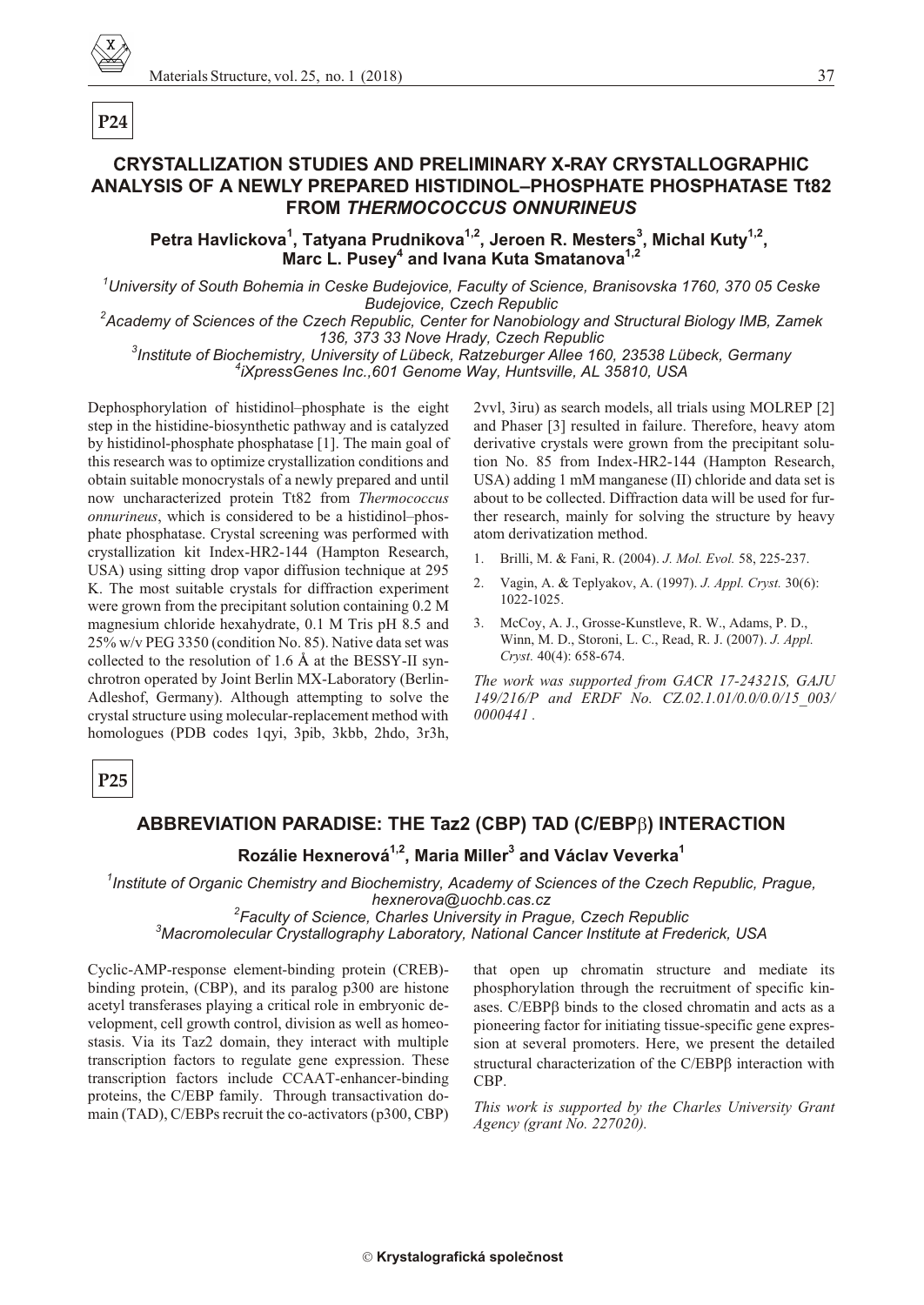#### **STRUCTURE AND REPLICATION OF** *EMILIANIA HUXLEYI* **VIRUS 86**

#### **Miroslav Homola, Carina R. Büttner, and Pavel Plevka**

*Structural Virology Group, CEITEC Masaryk University, Brno, Czech Republic* 

The *Emiliania huxleyi* virus 86 (EhV-86) is a Coccolithovirus from the family *Phycodnaviridae*. EhV-86 infects marine coccolithophore alga *Emiliania huxleyi*, which is found in almost all ocean ecosystems from the equator to sub-polar regions. *E. huxleyi* forms massive blooms, which can cover over 100,000 square kilometers and are visible from space. The blooms affect not only the properties of the surface ocean water, but also the global climate. These algae blooms collapse usually after  $5-8$ days because of infections by coccolithoviruses, most often by EhV-86 [1]. This virus is unique among other Phycodnaviruses, because it is enveloped by a lipid membrane. Thanks to the outer membrane EhV-86 exploits an animal-like membrane-fusion infection strategy and its progeny virions leave the algal host cell by budding [2].

We cultivate *Emiliania huxleyi* in large volumes and infect it with EhV-86. We purified the EhV-86 particles from the lysed alga culture and are working toward structure determination of EhV-86 by cryo-electron microscopy. To characterize the life-cycle of EhV-86 inside the alga cell, we are preparing thin lamellas (under 300 nm thick) of virus-infected cells using focused ion beam milling. These lamellas will be investigated by cryo-electron to mography.

- 1. Paasche, E. A re view of the coccolithophorid *Emiliania huxleyi* (Prymnesiophyceae), with particular reference to growth, coccolith formation, and calcification-photosynthesis interactions. Phycologia 40,  $503-529$  (2002).
- 2. Mackinder, L. C. M. et al. A unicellular algal virus, *Emiliania huxleyi* virus 86, exploits an animal-like infection strategy. J. Gen. Virol. 90, 2306-2316 (2009).

**P27**

#### **NOVEL MACROCYCLIC INHIBITORS OF HUMAN CATHEPSIN D**

#### **Radka Hobizalova1,2, Lenka Pallova<sup>1</sup> , Jindrich Fanfrlik<sup>1</sup> , Jiri Brynda<sup>1</sup> , Lenka Monincova<sup>1</sup> , Mar tin Lepsik<sup>1</sup> , Mar tin Horn<sup>1</sup> , Pavel Majer<sup>1</sup> , Mi chael Mares<sup>1</sup>**

<sup>1</sup> Institute of Organic Chemistry and Biochemistry of the Czech Academy of Sciences, Prague, Czech Rep. <sup>2</sup> First Faculty of Medicine, Charles University, Prague, Czech Republic

Human cathepsin D (HCD), a lysosomal aspartic peptidase, plays an important role in tumor progression and metastasis. It is an independent marker of poor prognosis in breast cancer. HCD is overexpressed and hyper-secreted in cancer cells and is involved in proteolysis of various intraand extracellular factors and matrix remodeling. Our work is focused on the development of HCD inhibitors as novel tools for HCD regulation. We designed and synthesized a set of macrocyclic peptidomimetic inhibitors that were used for analysis of the macrocyclic scaffold and specificity of S1 and S2<sup>'</sup> subsites. The high resolution crystal structures of three macrocyclic inhibitors in complex with HCD were determined and their binding mode was investigated using quantum chemical calculations. The work identified a novel inhibitor scaffold and interaction hot spots that can be exploited for the rational design of specific inhibitors of HCD and related aspartic peptidases as potential chemotherapeutics.

*This work was sup ported by the pro ject InterBioMed LO1302 from the Ministry of Education of the Czech Re*public, and institutional project RVO 61388963.

**P28**

#### **STRUCTURAL BASIS OF ASK1 INHIBITION BY DJ-1**

#### **M. Horvath, O. Petrvalska, K. Psenakova, T. Obsil**

*Department of Physical and Macromolecular Chemistry, Faculty of Science, Charles University, Hlavova 8, 12843 Prague 2, Czech Re pub lic,horvath.mm@gmail.com*

Human ASK1 (Apoptosis signal-regulating kinase 1) is a Ser/Thr kinase, belonging to subfamily of mitogen activated protein kinases (MAPKs). ASK1 is activated as a response to various stress stimuli, further transduces signal and activates response pathways playing role in apoptosis,

differentiation, survival or immune response [1]. During normal conditions ASK1 is tightly regulated mostly by its direct physiological inhibitors 14-3-3 and Thioredoxin [2]. Recent studies, showed that a human protein/ nucleic acid

#### **Krystalografická spoleènost**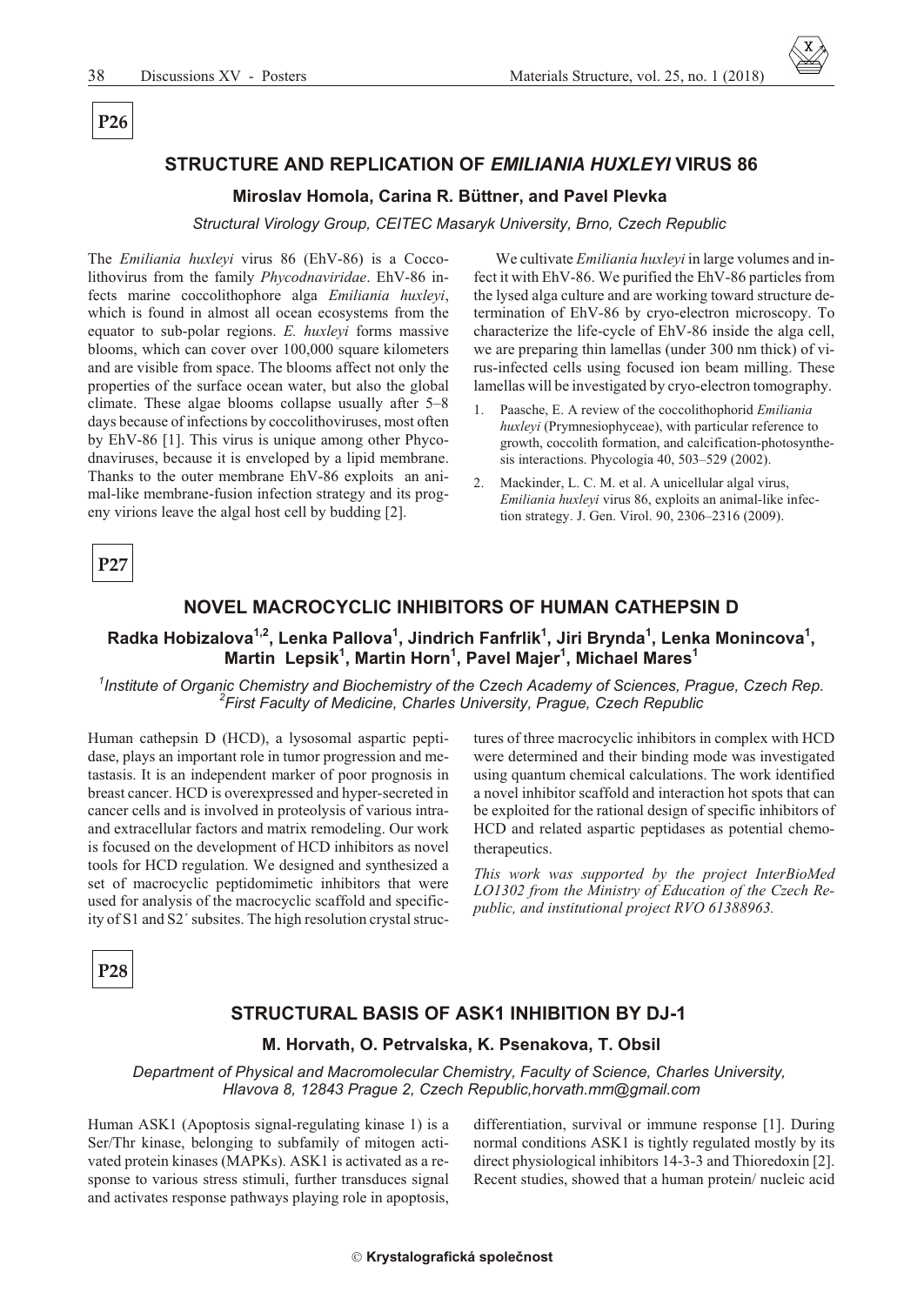deglycase DJ-1 is another important negative regulator of ASK1.

DJ-1 is a versatile enzyme playing role as an oxidative stress sensor, redox-sensitive chaperone, protease and transcription factor, forming dimers when activated. All enzymatic activities of DJ-1 lead to protection against oxidative stress and cell death [3, 4]. There are two models describing role of DJ-1 as a direct negative regulator of ASK1, however the exact molecular mechanism is not known [5].

Both, ASK1 and DJ-1 play important role in tissue homeostasis and cellular stress response, thus de regulation of their activity in human results in various diseases and cancer  $[6-8]$ . Aim of this study is therefore: to describe regions of ASK1, DJ-1 and thioredoxin participating in the interaction and to provide a detailed molecular mechanism of ASK1 inhibition. Data obtained in this study can be further used to design drugs and therapeutic approaches to treat diseases caused by deregulated ASK1 activity.

- 1. Takeda K, Noguchi T, Naguro I, Ichijo H. Apoptosis Signal-Regulating Kinase 1 in Stress and Immune Response. Annu Rev Pharmacol Toxicol. 2008 Jan 9;48(1):199–225.
- 2. Rusnak L, Fu H. Regulation of ASK1 signaling by scaffold and adaptor proteins. Adv Biol Regul. 2017;66:23–30.
- **P29**
- 3. Cao J, Lou S, Ying M, Yang B. DJ-1 as a human oncogene and potential therapeutic target. Biochem Pharmacol. 2015;93(3):241–50.
- 4. Ariga H, Iguchi-Ariga SMM. Introduction/Overview. In: Ariga H, Iguchi-Ariga SMM, editors. Singapore: Springer Singapore; 2017. p. 1–4.
- 5. Oh SE, Mouradian MM. Regulation of signal transduction by DJ-1. In: Ariga H, Iguchi-Ariga SMM, editors. Advances in Experimental Medicine and Biology. Singapore: Springer Singapore; 2017. p. 97-131.
- 6. Hayakawa R, Hayakawa T, Takeda K, Ichijo H. Therapeutic targets in the ASK1-dependent stress signaling pathways. SEKIYA T, editor. Proc Jpn Acad Ser B Phys Biol Sci. 2012 Oct 11;88(8):434–53.
- 7. Antipova D, Bandopadhyay R. Expression of DJ-1 in neurodegenerative disorders. In: Ariga H, Iguchi-Ariga SMM, editors. Advances in Experimental Medicine and Biology. Singapore: Springer Singapore; 2017. p. 25-43.
- 8. Kawate T, Tsuchiya B, Iwaya K. Expression of DJ-1 in Cancer Cells: Its Correlation with Clinical Significance. In: Ariga H, Iguchi-Ariga SMM, editors. Singapore: Springer Singapore; 2017. p. 45–59.

#### **VACCINIA VIRUS AS VECTOR FOR HUMAN RHINOVIRUS C3 EXPRESSION**

#### **Ishemgulova A., Plevka P.**

#### Laboratory of Structural Virology, CEITEC MU, Brno, Czech Republic

Human rhinoviruses (HRVs) belong to the family *Picornaviridae* of small, icosahedral, non-enveloped viruses containing 7.5 kb long positive-stranded RNA genomes. There are over 300 serologically distinct human rhinoviruses which are divided to A, B, and C types. In fected patients exhibit diseases ranging from mild upper respiratory tract common colds to severe lower respiratory tract bouts of bronchiolitis, wheeze, and asthma exacerbation. Viruses belonging to human rhinoviruses type C are more genetically diverse than viruses of A and B types and are more prone to stimulate asthma reactivity or more virulent. There are no specific treatments for HRV-C infections. Viruses of the C type use cadherin-related family member 3 protein as receptor for their cell entry. This re-

ceptor is not expressed in undifferentiated immortalized cells commonly used for propagation of viruses in tissue cultures, which complicates cultivation of HRV-Cs. In this work we plan to use recombinant vaccinia virus for delivery and expression of HRV-C3 in Hela cells. The recombinant vaccinia virus will contain HRV-C3 genome sequence and gpt/fluorescence selection marker integrated into vaccinia thymidine kinase locus. HRV-C3 will be expressed under the control of vaccinia early or early/late promoter combined with tetracycline-dependent operators. HRV-C3 is tagged with HA-tag or BoBS aptamer for further detection. Expressed and purified HRV-C3 will be used for structure determination by cryo-electron microscopy.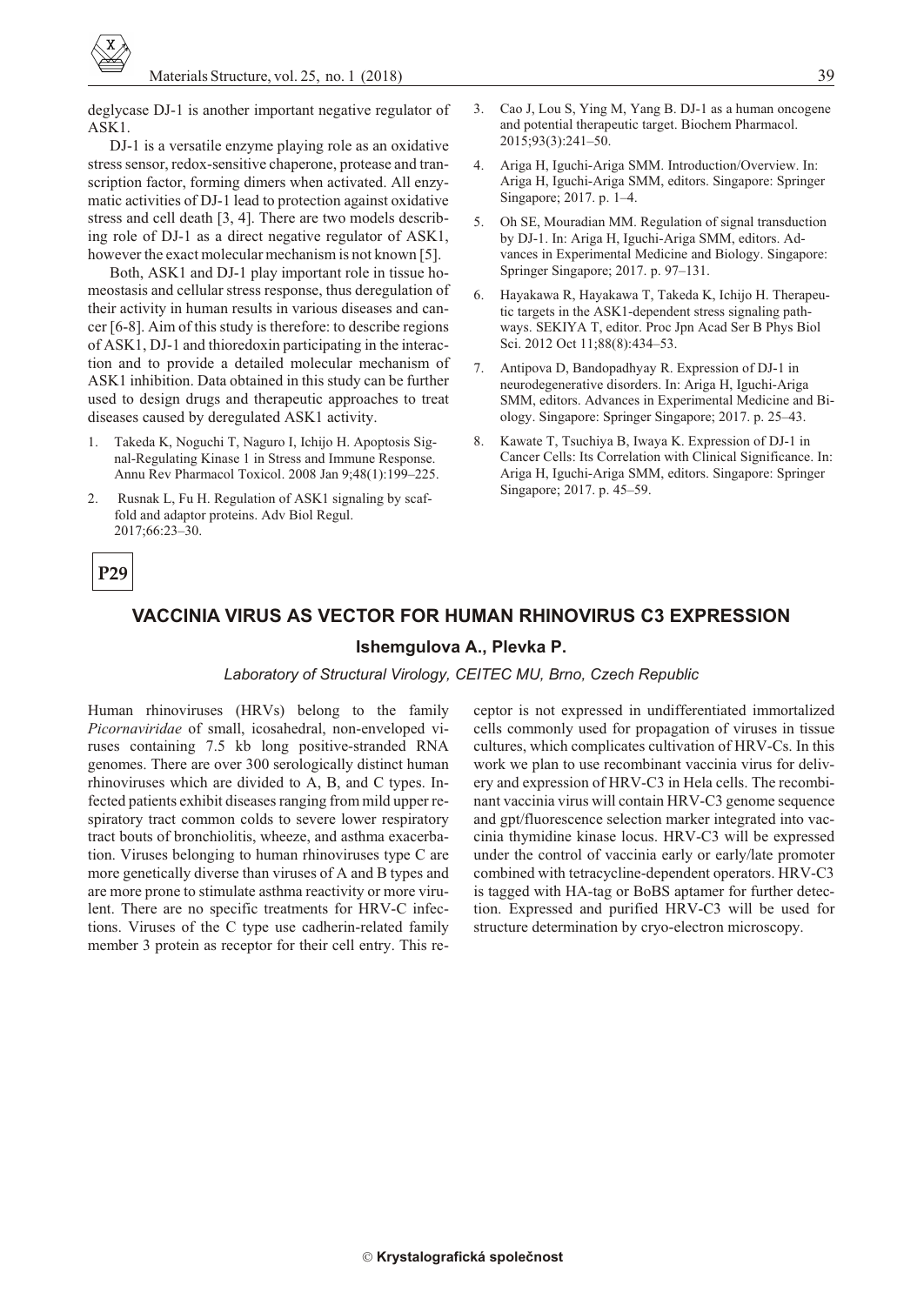# P<sub>30</sub>

## EXPLORING DRUGGABLE HOT SPOTS IN SCHISTOSOMA MANSONI CATHEPSIN B1 FOR STRUCTURE-BASED DESIGN OF VINYL SULFONE INHIBITORS

#### Adela Jilkova<sup>1</sup>, Petra Rubesova<sup>1</sup>, Pavlina Rezacova<sup>1</sup>, Jindrich Fanfrlik<sup>1</sup>, Pavla Fajtova<sup>1</sup>, Jiri Brynda<sup>1</sup>, Martin Lepsik<sup>1</sup>, Martin Horn<sup>1</sup>, James H. McKerrow<sup>2</sup>, Conor R. Caffrey<sup>2</sup>, and Michael Mares<sup>1</sup>

<sup>1</sup>Institute of Organic Chemistry and Biochemistry, Czech Academy of Sciences, Flemingovo n. 2, Prague, 16610, Czech Republic, jilkova@uochb.cas.cz, rubesova@uochb.cas.cz  $^{2}$ Center for Discovery and Innovation in Parasitic Diseases, Skaggs School of Pharmacy and Pharmaceutical Sciences, University of California San Diego, 9500 Gilman Drive, La Jolla, CA 92093, USA

Schistosomiasis, caused by parasitic blood flukes of the genus Schistosoma, afflicts over 200 million people worldwide. Schistosoma mansoni cathepsin B1 (SmCB1) is a gut-associated peptidase that digests host blood proteins and is a drug target for vinyl sulfone inhibitors. We present a detailed inhibition profiling of SmCB1 with a set of vinyl sulfone peptidomimetic derivatives. They were screened against recombinant SmCB1 and against S. mansoni schistosomulas. This work provided two inhibitors of SmCB1 with the  $IC_{50}$  values in the sub-nanomolar range that are the most effective inhibitors of this enzyme re-

ported to date. Their high resolution crystal structures in complex with SmCB1 were determined. Analysis of the inhibitor binding mode using quantum chemical calculations identified novel interaction hot spots that can be exploited for the rational design of anti-schistosomal chemotherapeutics.

This work was supported by the grant LH15040 and the project InterBioMed LO1302 from the Ministry of Education, Youth and Sports of the Czech Republic and the institutional project RVO 61388963.

P31

#### **HUMAN PROCASPASE-2 PHOSPHORYLATION AT BOTH S139 AND S164 IS REQUIRED FOR 14-3-3 BINDING**

#### Dana Kalabova<sup>1,3</sup>, Aneta Smidova<sup>1,3</sup>, Olivia Petrvalska<sup>1,2</sup>, Tomas Obsil<sup>1,2</sup> and Veronika Obsilova<sup>1</sup>

 $^{\prime}$  Department of Structural Biology of Signaling Proteins, Division Biotechnology and Biomedicine Center of the Academy of Sciences and Charles University in Vestec (BIOCEV), Institute of Physiology, The Czech Academy of Sciences, Prague 14220, Czech Republic

 ${}^{2}$ Department of Physical and Macromolecular Chemistry, Faculty of Science, Charles University, Prague 12843, Czech Republic

<sup>3</sup> 2<sup>nd</sup> Faculty of Medicine, Charles University, Prague 15006, Czech Republic Dana.Kalabova@fgu.cas.cz

Caspase-2 engages the mitochondria-dependent apoptotic pathway by inducing the release of cytochrome c. Previous studies in Xenopus laevis oocytes have identified that phosphorylation of procaspase-2 (proC2) at several residues under nutrient abundance conditions suppresses its activation and subsequently blocks the apoptosis through process involving the binding of the scaffolding protein 14-3-3 [1]. To elucidate the mechanism of the 14-3-3 protein-mediated inhibition of caspase-2 in human, we used various biochemical and biophysical approaches to identify phosphorylated motifs of human proC2 required for 14-3-3 binding. Using fluorescence polarization assay, native electrophoresis and analytical gel filtration we show that the 14-3-3:proC2 complex assembling is governed by both of these binding sites: S139 and S164 [2].

Characterization of proC2 in solution showed its monomeric status (methods of analytical ultracentrifugation and small-angle X-ray scattering). By continuing studies of the 14-3-3:proC2 complex we determined that the dissociation constant between 14-3-3:proC2 is in a nanomolar range and the stoichiometry of the interaction is 2:1. Data also indicate that other regions of proC2, in addition to phosphorylation motifs, may be involved in the interaction with 14-3-3. Limited proteolysis of proC2 alone and in the complex with 14-3-3 protein by trypsin and chymotrypsin found out the capability of 14-3-3 to protect the proC2 N-terminal part against proteolytic degradation. The circular dichroism spectra measurements detected significant changes in the tertiary structure of proC2 after 14-3-3:proC2 complex formation.

- 1. L. K. Nutt et al., *Developmental Cell*, **16**, (2009), 856-866.
- $\mathcal{D}$ D. Kalabova et al., *Biochem Biophys Res Commun*, 493(2),  $(2017), 940-945.$

This study was supported by the Czech Science Foundation (Projects 17-00726S), the Czech Academy of Sciences (Research Projects RVO: 67985823 of the Institute of Physiology).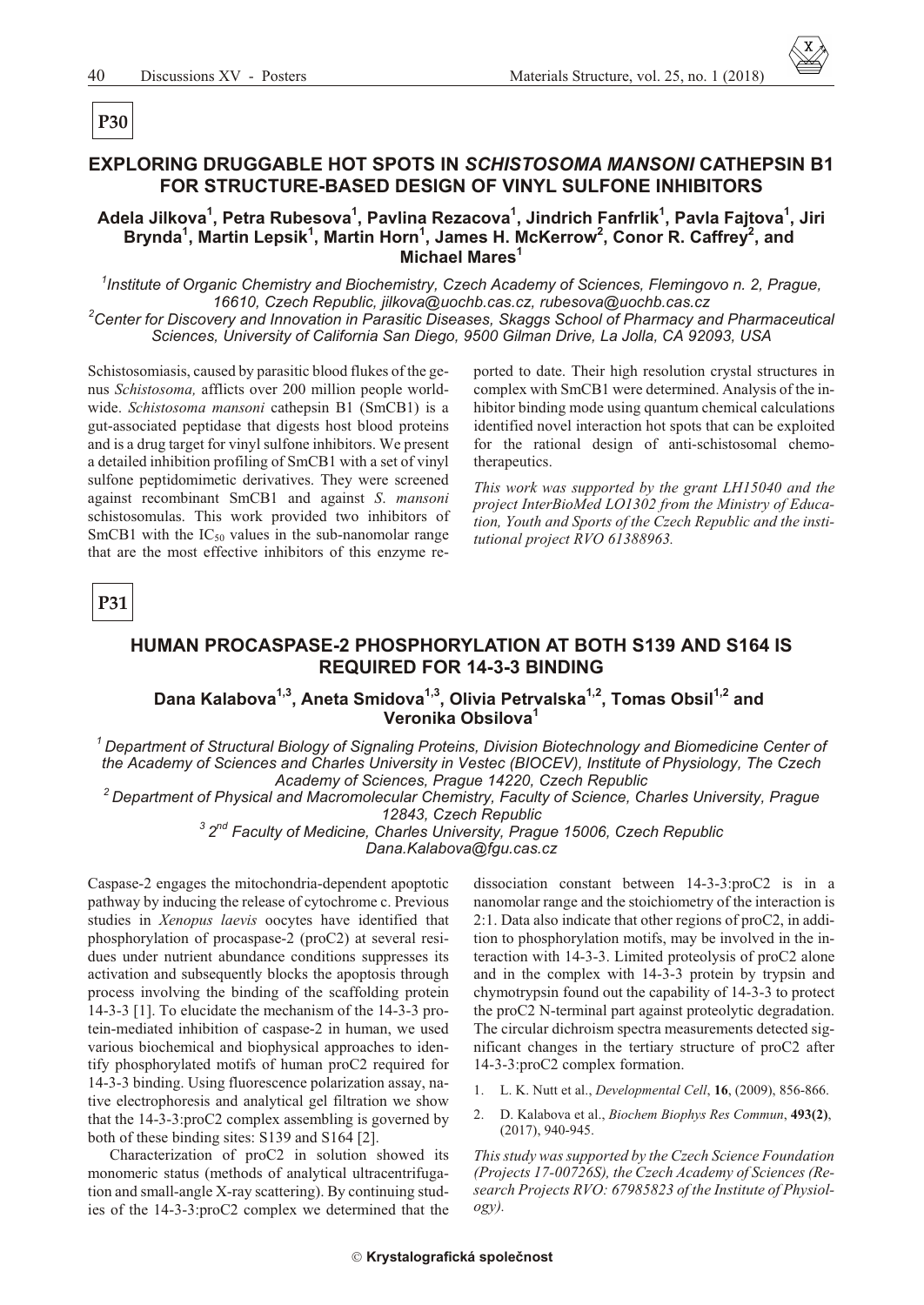

## **STRUCTURE-FUNCTIONAL STUDIES OF PROTEIN P4 FROM BACTERIOPHAGE 8**

#### **Barbora Kascakova<sup>1</sup> , Zdenek Franta<sup>1</sup> ,Tatyana Prudnikova1,2, Michal Kuty1,2, Ro man Tuma1,3 and Ivana Kuta Smatanova1,2**

<sup>1</sup> University of South Bohemia, Faculty of Science, Branisovska 31, CZ-37005 Ceske Budejovice, **Czech Republic** 

<sup>2</sup>Academy of Sciences of the Czech Republic, Institute of Nanobiology and Structural Biology GCRC, Zamek 136, 373 33 Nove Hrady, Czech Republic

<sup>3</sup> University of Leeds, School of Chemistry, The Astbury Centre for Structural Molecular Biology, *Leeds LS2 9JT, UK*

The dsRNA bacteriophages of *Cystoviridae* family package their genome into empty capsid – procapsid, which protects the genome from degradation inside as well as outside host cell. The genome packaging is performed by a molecular motor - P4 proteins, which are components of procapsid. The P4s possess an NTPase activity that converts the chemical energy from ATP hydrolysis to a mechanical movement of packaging ssRNA precursors into a procapsid, where the replication and transcription of dsRNA occurs [1-3]. The P4s are RNA helicases belonging to the Superfamily 4 of helicases with characteristic presence of conserved sequence motifs (H1, H1a, H2, H3 and  $H4$ ) [1-3]. The RNA helicases cause the distribution of RNA-protein complexes and carry out RNA unwinding [2]. The P4 assembles into hexameric ring (Fig.1), which has on the outer perimeter NTP-binding sites and the nucleic acid binding sites are located in the central channel. Each P4monomer can be divided into N-terminal, core NTPase domain with sequence motif and C-terminal domain, which is inserted into the central channel of hexamer and its conformational changes regulate ring stability and ATPase activity of P4s  $[1, 3-4]$ . Here we grow the monocrystals of the  $8$  P4 protein (Fig. 2) in the crystal lization conditions of 100mM sodium acetate (pH 4,6) and 2,2 M ammonium sulphate. These conditions were suitable enough to be a good starting point for the next crystallization experiments with RNA assembled to P4.

The work is supported from European Regional Develop*ment Fund-Project "Mechanisms and dynamics of macromolecular complexes: from single molecules to cells" (No. CZ.02.1.01/0.0/0.0/15\_003/0000441).*

- 1. El Omari K., Meier C., Kainov D., Sutton G., Grimes J.M., Poranen M.M., Bamford D.H., Tuma R., Stuart D.I., Mancini E.J., Nucleic Acids Res., 2013, 41(20), 9396-9410.
- 2. Rabhi M., Tuma R., Boudvillain M., RNA Biol., 2010, 7(6), 655-666.
- 3. Kainov D. E., Tuma R., Mancini E. J., Cell Mol Life Sci 2006, 63, 1095-1105.



Fig. 1. The tertiary structure of P4 hexamer from phage 8. The monomers are distinguished by different colors [Data from PDB: http://www.rcsb.org/3d-view/4BLQ/1].



Fig. 2. Crystals of protein P4 [5,5mg/ml] from condition with 100 mM sodium acetate (pH 4,6) and 2,2 M ammonium sulphate

4. Lisal J., Kainov D. E., Lam T. T., Emmett M. R., Wei H., Gottlieb P., Marshall A. G., Tuma R., Virology 2006, 351 (1), 73-79.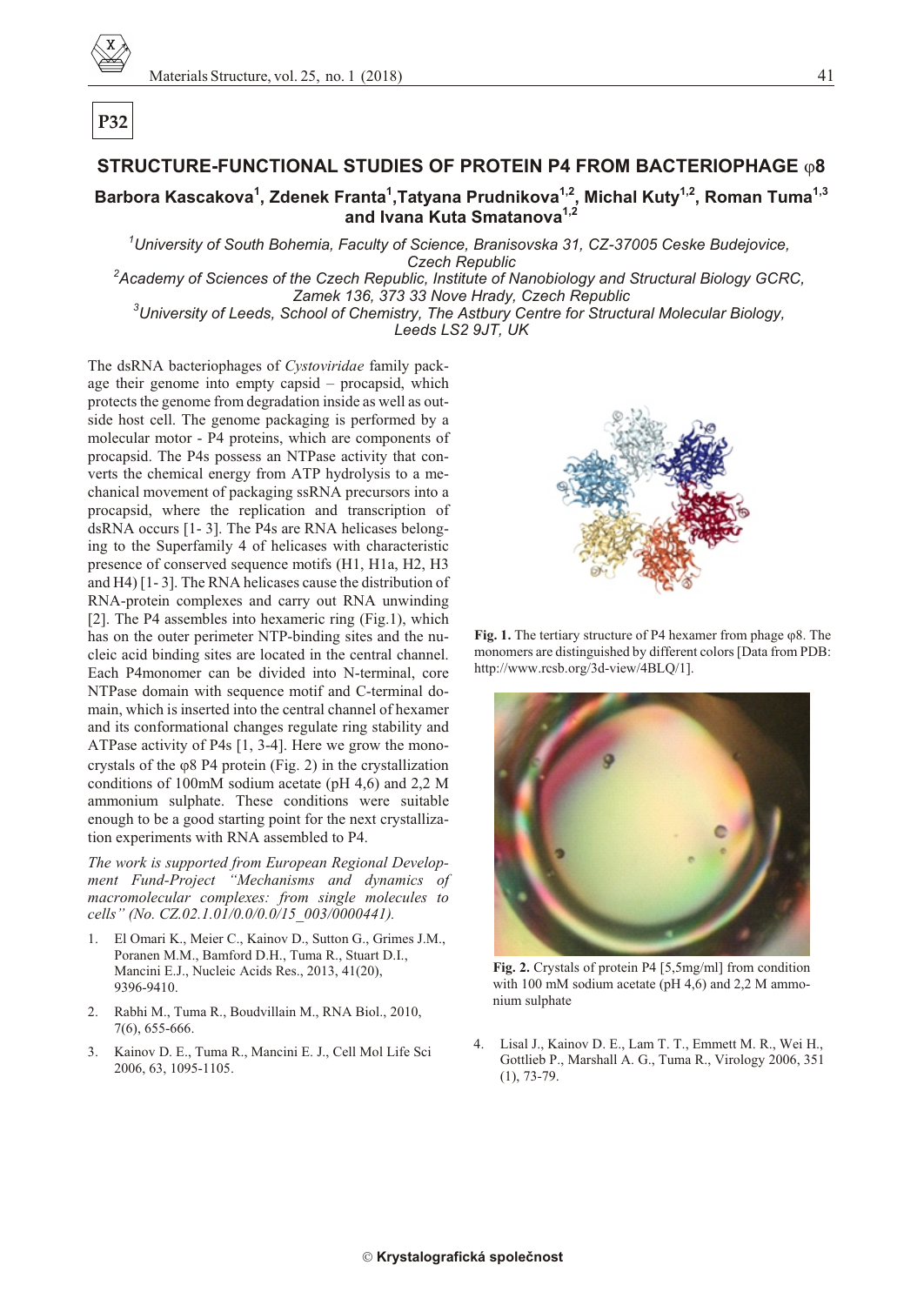# P<sub>33</sub>

## **INTERFERONS TYPE II AND THEIR RECEPTORS R1 AND R2 IN FISH SPECIES: STRUCTURE, FUNCTION AND EVOLUTION**

#### Jiří Zahradník, Lucie Kolářová, Hana Pařízková, Petr Kolenko, and Bohdan Schneider

Laboratory of Biomolecular Recognition, Institute of Biotechnology of the Czech Academy of Sciences, v. v. i., BIOCEV, Průmyslová 595, CZ-252 42 Vestec, Czech Republic

Study of accessory cytokines and signaling pathways in fish provide important clues to understanding of evolution of the antiviral defense system in vertebrates. Interferon gamma (IFN-) is one of the key players in the regulation of immune system of vertebrates especially in response to viral infections. We studied phylogeny, biophysical and structural aspects of IFN- and its receptors in fish species to fill up the knowledge gap about its evolution and structural properties in fish species. In this study we determined the crystal structure of structure of IFN- from olive flounder (Paralichthys olivaceus, PoliIFN-) at 2.3 Å resolution. The overall fold of PoliIFN- is similar to the other known IFN- structures but significant differences were observed, namely the additional -helix G at the C-terminus and a different angle between -helices C and D. By comparing the known IFN- and structures of its two receptors R1 and R2 we suggest a putative structure of the binary and ternary complexes. Our computational analysis showed that three functionally tightly linked molecules, IFN-, IFN-R1, and IFN-R2, have probably underwent distinct evolutionary events. IFN- split into two distinct clusters of IFN- and IFN- related proteins. Genes for IFN- related proteins develop independently in different fish classes. Genes for IFN- receptor 1 also revealed the existence of two independently evolving receptor types. In contrast, there is no sign of existence of a second group of IFN- receptor 2.



Figure Three-dimensional (3D) structure of the IFN- dimer from Paralichthys olivaceus oliIFN- ). A crystal structure of PDB entry 6F1E. The monomer 1 is shown in blue, the monomer 2 in white, the solvent accessible surface is shown in white.

This study was supported by the Czech Science Foundation grant 16-20507S and by the project New research methods to BIOCEV (CZ.1.05/2.1.00/19.0390) from the ERDF. It was conducted at the Institute of Biotechnology CAS with help of the institutional grant RVO 86652036. We thank HZB for the allocation of the synchrotron-radiation *heamtime* 

## P34

## **WEAK LIGAND BINDING: DATA PROCESSING AND ELECTRON DENSITY CALCULATION METHODS**

## P. Kolenko<sup>1,2</sup>, M. Malý<sup>1,2</sup>, J. Dušková<sup>1</sup>, T. Kovaľ<sup>1</sup>, T. Skálová<sup>1</sup>, L. H. Østergaard<sup>3</sup>, J. Dohnálek<sup>1</sup>

<sup>1</sup>Institute of Biotechnology CAS, v.v.i., Biocev, 252 50 Vestec, Czech Republic <sup>2</sup>Dept. of Solid State Physics, FNSPE, CTU, Břehová 7, 115 19 Prague 1, Czech Republic  $^3$ Dept. of Agile Protein Screening, Novozymes A/S, Krogshoejvej 36, Bagsvaerd, Denmark petr.kolenko@ibt.cas.cz

Analysis of interactions between macromolecules and small molecule ligands represents one of the leading courses to develop new drugs. A number of libraries containing from tens to thousands of small molecule fragments have been already used to screen potential binding sites [1]. These observations were later used for the design of a larger ligand composed of chemically linked fragments that would be of a biological importance. One of the problematic issues is weak (or partial) binding of a fragment

that may lead to potential loss of information in calculated electron density.

We collected a medium resolution test dataset of an FAD-dependent enzyme that binds a ligand with partial occupancy. At first, we have analyzed the influence of diffraction limit estimation. After the careful diffraction data processing, we have tested several methods of electron density calculation (e.g. composite omit map, feature-enhanced map, polder map, etc.) [2-3]. Comparative analysis of the calculated electron densities was performed.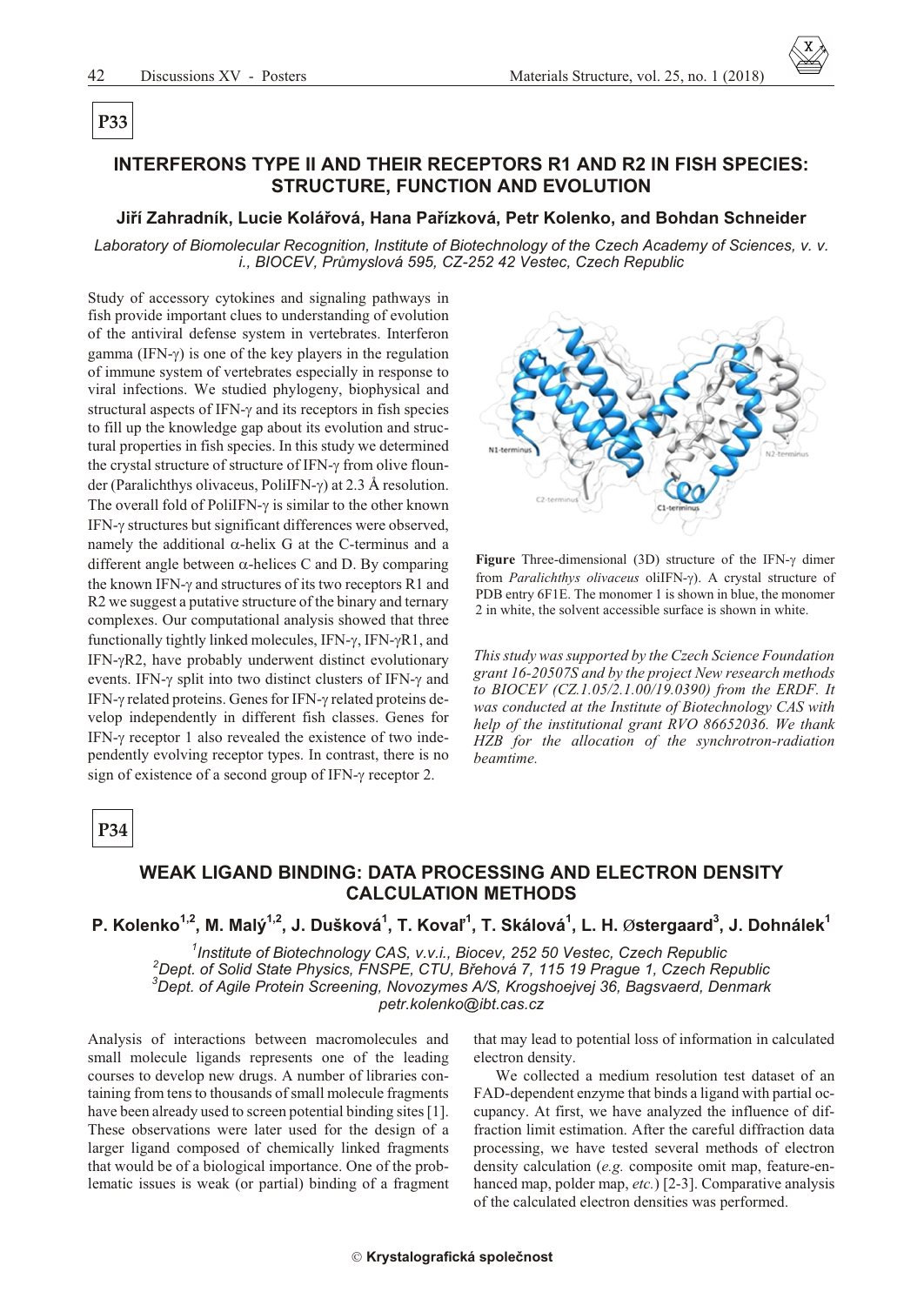Materials Structure, vol. 25, no. 1 (2018)

We show that weak reflections may significantly increase the quality of observed electron density for the ligand, and also an importance of various electron density calculation approaches in the validation of ligand binding. We have demonstrated that careful analysis of the data may lead from initial unobserved ligand binding to final determination and validation of partial occupancy ligand binding.

This publication was supported by the ERDF fund  $(CZ.02.1.01/0.0/0.0/16 013/0001776)$  and by the Grant

P<sub>35</sub>

Agency of the Czech Technical University in Prague, grant No. SGS16/246/OHK4/3T/14.

- $1$ Congreve, M., Chessari, G., Tisi, D. and Woodhead, A.J., J. Med. Chem., 2008, 51, 3661-3680.
- 2. Adams, P. D. et al., Acta Cryst., 2010, D66, 213-221.
- $\mathcal{E}$ Winn, M. D. et al., Acta. Cryst., 2011, D67, 235-242.

#### STUDY ON SEVERAL PLANT ALDEHYDE DEHYDROGENASES FROM MOSS **PHYSCOMITRELLA PATENS**

# Radka Končitíková<sup>1</sup>, Martina Kopečná<sup>1</sup>, Eva Hájková<sup>1</sup>, Tereza Libigerová<sup>1</sup>, Armelle Vigouroux<sup>2</sup>, Marek Šebela<sup>1</sup>, Solange Moréra<sup>2</sup>, David Kopečný<sup>1,\*</sup>

<sup>1</sup>Department of Protein Biochemistry and Proteomics, Centre of the Region Haná, Faculty of Science, Palacký University, Olomouc, Czech Republic <sup>2</sup>Institute for Integrative Biology of the Cell, CNRS-CEA-Univ. Paris-Sud, Université Paris-Saclay, Gif-sur-Yvette, France

Aldehyde dehydrogenases (ALDHs) represent a superfamily of  $NAD(P)^+$ -dependent enzymes that catalyze oxidation of aldehydes to carboxylic acids. Aldehydes are known for being highly reactive and toxic at higher concentrations and ALDHs play a crucial role in detoxifying aldehydes produced by various metabolic pathways and during various stress conditions such as salinity, heat, cold and drought. At least 13 ALDH distinct families are found in plants. ALDHs sharing more than 40% sequence identity belong to the same family. ALDHs share a common fold of three domains and carry a catalytic cysteine residue. While certain algae genomes contain up to nine ALDH genes, the genome of a moss Physcomitrella patens already comprises 21 genes sorted in many more families. Therefore, the moss *Physcomitrella* represents an important non-vascular plant model to study an evolution of ALDH genes.

Here, we focused on ALDH2, ALDH10 and ALDH12 family members from the moss and compare them with their orthologues in maize (Zea mays). Plant ALDH2 family comprises mitochondrial and cytosolic isoforms split into ALDH2B and ALDH2C subfamilies, respectively. While mitochondrial ALDH2 isoforms display acetaldehyde activity across the whole plant kingdom, the role of cytosolic isoforms is much more diverse. They can oxidize various aliphatic and aromatic aldehydes including benzaldehyde or coniferaldehyde from phenylpropanoid pathway and many others. The genome of P. patens contains two *ALDH2* genes coding for PpALDH2A (belonging to ALDH2C subfamily) and PpALDH2B from ALDH2B subfamily. ALDH10 family represents peroxisomal aminoaldehyde dehydrogenases also known as betaine aldehyde dehydrogenases and the family is represented only by a single ALDH10 gene in moss. Finally, the ALDH12 family represents mitochondrial 1-pyrroline-5carboxylat hydrogenases (P5CDHs). There is usually a single ALDH12 gene in both lower and higher plants. P5C is an oxidation product of proline. Proline is known to accumulate in plants during various environmental stresses including drought, high salinity, high light and other oxidative and biotic stresses. We performed X-ray crystallographic study combined with site-directed mutagenesis and enzyme kinetics to analyze active sites and to identify key residues affecting the substrate or coenzyme preferences of above mentioned ALDH family members.

This work was supported by the grant 18-07563S from the Czech Science Foundation, the MOBILITY grant 7AMB17DE009 and the grant LO1204 from the National Program of Sustainability I by the Ministry of Education, Youth and Sports, Czech Republic and internal grants IGA PrF 2017 016 and IGA PrF 2018 033 from Palacký University Olomouc.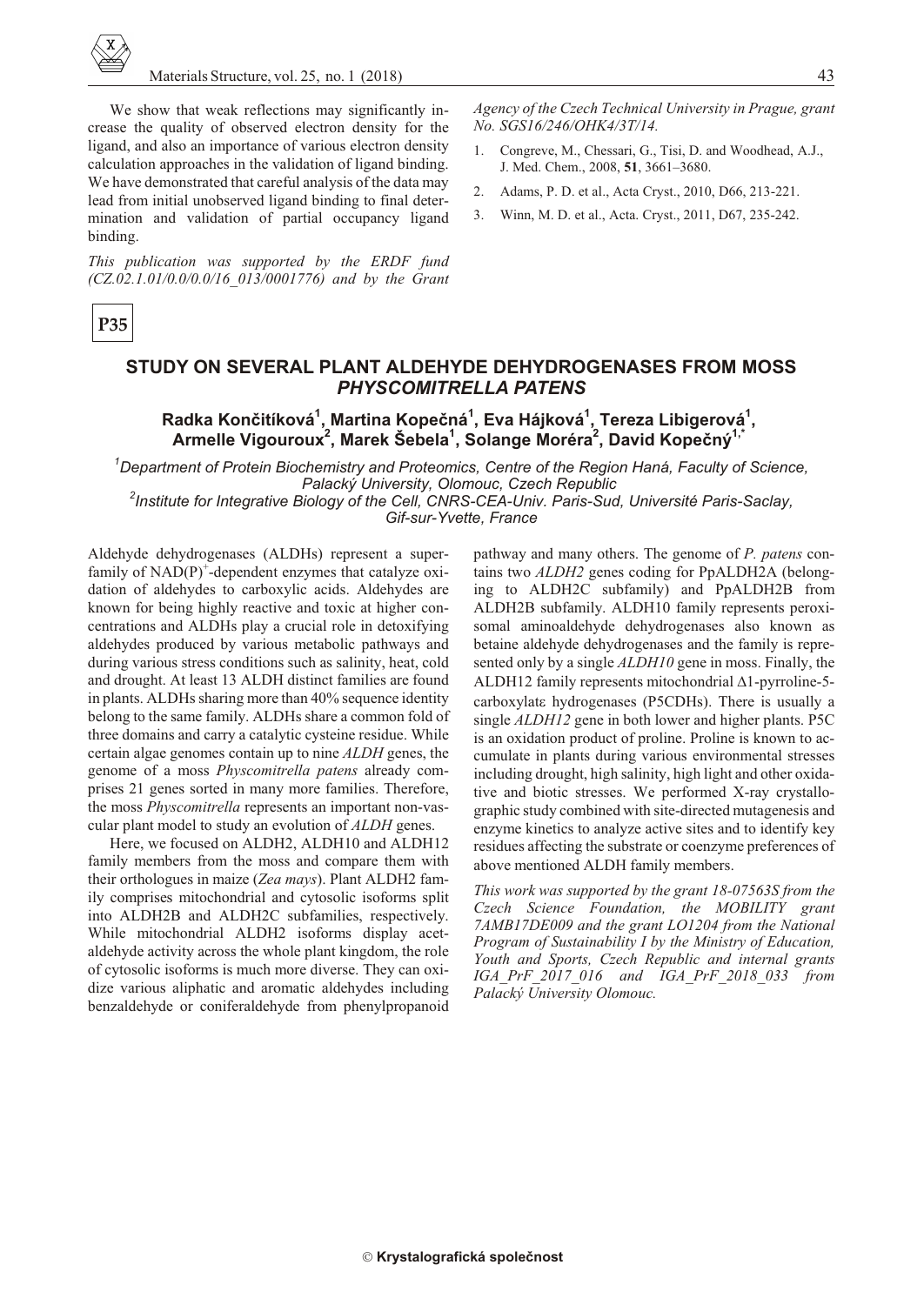#### **STRUCTURAL INSIGHTS INTO THE REGULATION OF CAMKK2 BY CALMODULIN AND 14-3-3 PROTEIN**

**Salome Kylarova1,2 , Katarina Psenakova1,2, Olivia Petrvalska1,2, Dana Kalabova<sup>2</sup> , Veronika Obsilova<sup>2</sup> , Tomas Obsil1,2**

*<sup>1</sup>Department of Physical and Macromolecular Chemistry, Faculty of Science, Charles University,* **Prague 12843, Czech Republic** 

<sup>2</sup> Department of Structural Biology of Signaling Proteins, Division Biotechnology and Biomedicine Center of *the Academy of Sciences and Charles University in Vestec (BIOCEV), Institute of Physiology, The Czech Academy of Sciences, Prague 14220, Czech Republic* 

Calcium/calmodulin-dependent protein kinase kinase 2 (CaMKK2) is a member of the  $Ca^{2+}/cal$ calmodulin-dependent kinase (CaMK) which is indispensable for cell function, gene expression and apoptosis activation. Malfunction of this protein is often associated with neuropathology, genital carcinogenesis and obesity, all making it a promising ther a peutic target. CaMKK2 is activated via binding  $Ca<sup>2</sup>$ sensor protein calmodulin  $(CaM)$  and inhibited by 14-3-3 protein in a phosphorylation-dependent manner. However, the precise molecular mechanisms by which these binding interactions affect CaMKK2 are still unclear.

To elucidate the structural basis of 14-3-3 and CaM binding on CaMKK2 we used analytical ultracentrifugation, small-angle X-ray scattering and methods coupled with mass spectrometry. Analytical ultracentrifugation showed that phosphorylated CaMKK2 and 14-3-3 protein form a stable complex with 1:2 molar stochiometry. Our data from SAXS suggest that the complex has an asymmetric shape and CaMKK2 is located outside the central channel of the 14-3-3 dimer. Moreover, 14-3-3 appears to directly interact with several regions of CaMKK2 outside the 14-3-3 binding motifs, including the kinase domain. SAXS-based modeling of CaMKK2:CaM complex revealed multiple conformations, where nearly half conformers adopts a compact structure. Simultaneously, hydrogen/ deuterium exchange and chemical crosslinking coupled with mass spectrometry suggested that CaM also interacts with the kinase domain of CaMKK2. Direct interaction between CaM and the kinase domain has been previously described only for one related CaMK, Death-associated protein kinase. Altogether, it seems that catalytic domain plays an important role in both activatory and inhibitory interactions. However, these suggestions need to be supported by high-resolution structure of both complexes.

*This study was supported by the Czech Science Foundation (Projects 16-02739S), the Czech Academy of Sciences (Re*search Projects RVO: 67985823 of the Institute of Physiol*ogy).*

**P37**

# **MOLECULAR MECHANISMS OF DNA INTERSTRAND CROSS-LINK FORMATION**

#### **Barbora Landova, Evzen Boura, Jan Silhan**

#### *Institute of Organic Chemistry and Biochemistry AS CR, v.v.i., Flemingovo nam. 2., 166 10, Prague 6,* **Czech Republic**

DNA interstrand cross-links (ICLs) are a common lesion generated in DNA spontaneously or induced by chemical agents *e.g.* chemotherapeutics such as Cisplatin, nitrogen mustard, psolaren. In ICLs two opposite strands of double helix are covalently linked blocking DNA replication and transcription [1]. Presence of ICLs in genomic DNA contributes to aging, neurodegeneration, and cancer. Apurinic/ apyrimidinc (Ap) sites are form of DNA damage occurring frequently and also spontaneously in genomic DNA. Two equilibrating forms of Ap site are cyclic hemiacetal and ring-opened aldehyde. These unstable moieties can easily undergo amino-catalyzed or spontaneous strand cleavage generating an electrophilic 2,3-didehydro-2,3-dideoxyribose sugar remnant. A ring-opened aldehyde form of Ap sites can react with nucleophiles, for example adenine residues on the opposing DNA strand formin ICL with relatively high yields  $(20\%)$ . This can generally at sequences 5'-ApT/5'-AA and under physiologicaly relevant conditions  $[2, 3]$ . Therefore it is feasible that Ap-ICLs are generated within the genetic material of living cells. Recently, it has been shown that N-glycosidic bond forming the ICL is cleaved by Endonuclease VIII-like 3 (NEIL3), leading to unhooked crosslink in S phase. A critical step is programmed collapse of replication forks stalled by the ICL. Replication fork converge on the Ap-ICL, promoting NEIL3 dependent glycosylase cleavage of the N-glycosidic bond and following the nucleotide insertion across from the unhooked lesion, leading to strand extension beyond the unhooked lesion [4].

The focus of this work is the preparation of Ap-ICL, its characterization and mechanisms of its formation. In order to understand the molecular mechanisms of the repair we employed crystallization of purified Ap-ICL with and without DNA repair protein. Additionally, we have set up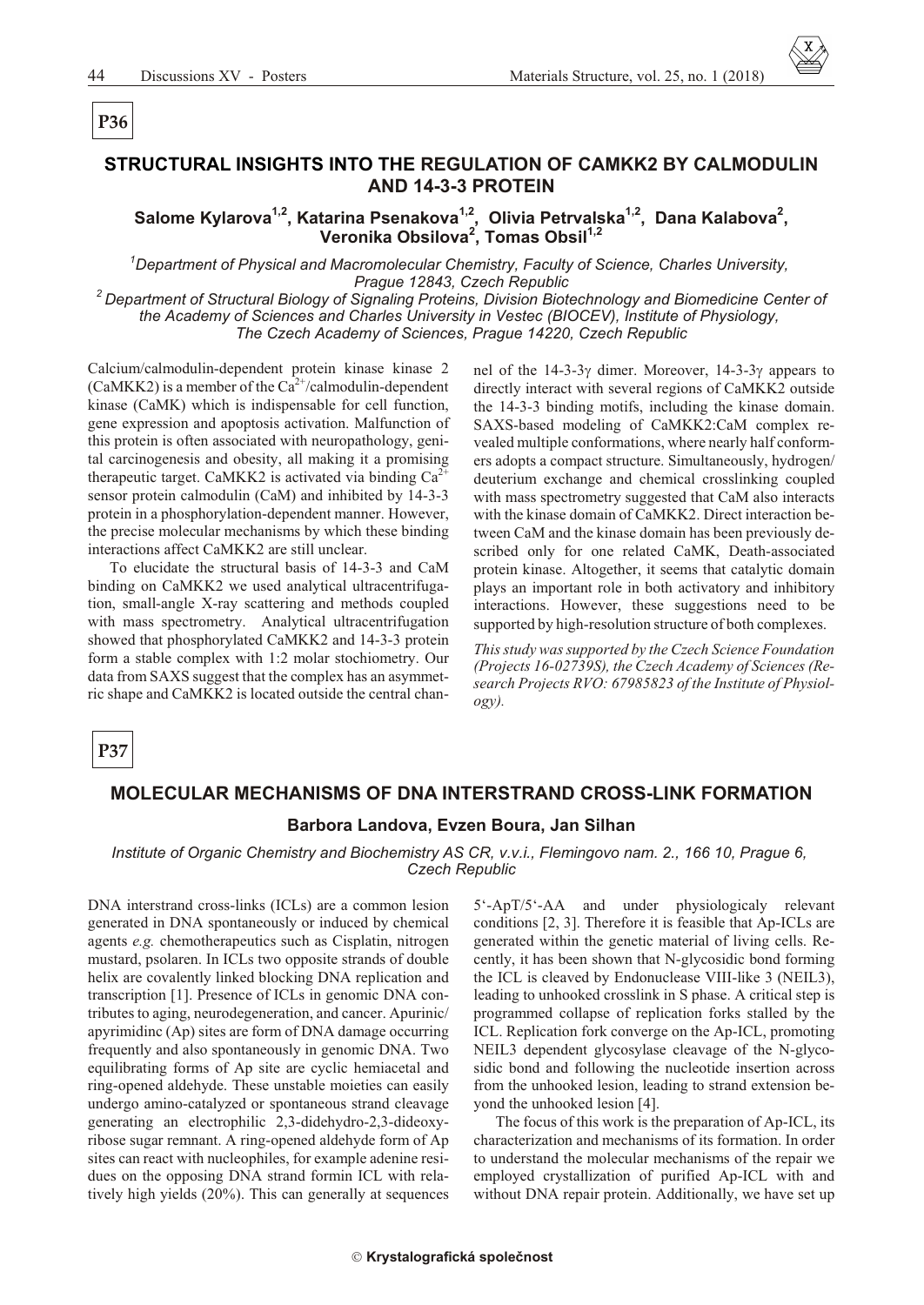mechanistic experiments *in vitro* to reveal and calculate the probability of Ap-ICl formation and its stability *in vivo*. We characterize how environmental conditions affect these processes. Our work suggest that Ap-ICL is relatively a stable lesion in comparison with Ap site itself that is easily fragmented. Our experiments extended the understanding of ICL formation, repair and rough estimates of occurrence of this le sion *in vivo*.

- 1. Knipscheer, P., Räschle, M., Schärer, O.D., Walter, J.C. (2009) *Sci ence (New York, NY)* **326:** 1698-1701.
- **P38**
- 2. Price, N.E., Catalano, M.J., Liu, S., Wang, Y., Gates, K.S. (2015) DNA. *Nu cleic Ac ids Re search* **43:** 3434-3441.
- 3. Price, N.E., Johnson, K.M., Wang, J., Fekry, M.I., Wang, Y., Gates, K.S. (2014) *Journal of the American Chemical So ci ety* **136:** 3483-3490.
- 4. Semlow, D.R., Zhang, J., Budzowska, M., Drohat, A.C., Walter, J.C. (2016) *Cell*, 10.1016/j.cell.2016.09.0081-14.

*The pro ject was sup ported by Pro ject InterBioMed LO1302 from Ministry of Education of the Czech Republic.* 

#### **STRUCTURAL STUDIES OF 14-3-3 COMPLEXES WITH PEPTIDES CONTAINING 14-3-3 BINDING MOTIFS OF PROTEIN KINASE CAMKK2**

**Domenico Lentini Santo<sup>1</sup> , Veronika Obsilova<sup>2</sup> , Tomas Obsil1,2**

<sup>1</sup>Department of Physical and Macromolecular Chemistry, Faculty of Science, *Charles Uni ver sity, 12843 Prague* <sup>2</sup> Institute of Physiology, The Czech Academy of Science, 14220 Prague

Calcium/calmodulin-dependent protein kinase kinase 2 (CaMKK2) is a member of the  $Ca^{2+}/cal$ calmodulin-dependent kinase (CaMK) family involved in adiposity regulation, glucose homeostasis and cancer, and is a potential target for therapeutic intervention. This upstream activator of CaMKI, CaMKIV and AMP-activated protein kinase is negatively regulated by phosphorylation, which triggers an association with the scaffolding protein 14-3-3. Mechanistically, 14-3-3 proteins constrain the conformation, occlude sequence-specific and structural features, promote protein-protein interactions, or prevent the aggregation of their binding partners. Studies have shown that CaMKKs bind to various 14-3-3 protein isoforms and that the conserved motif containing phosphorylated Ser<sup>74</sup> in CaMKK1 (corresponding to Ser<sup>100</sup> in CaMKK2) functions as the primary 14-3-3 binding site. Furthermore, a second 14-3-3 binding motif containing phosphorylated  $\text{Ser}^{475}$  in CaMKK1 (Ser $511$  in CaMKK2) has also been suggested. Although the putative C-terminal  $14-3-3$  binding motif (sequence  $RSLpSer<sup>511</sup>AP$ ) is a canonical "mode I" 14-3-3 binding site  $(RXX(pS/pT)XP)$ , wherein  $pS/pT$  is phosphoserine or phosphothreonine and  $X$  is any residue), the N-terminal motif (sequence  $RKLpS^{100}LQE)$  contains a Gln residue at the position  $+2$  relative to the phosphorylated residue  $p\text{Ser}^{100}$ . Bioinformatics survey of 14-3-3 binding sites revealed that Gln is seldom found at  $+2$  because the Pro residue and, to a lesser extent, Ser, Gly and Asp also, are frequently found at this position.

To elucidate the structural basis of interactions between 14-3-3 proteins and the 14-3-3 binding motifs of CaMKK2, we solved the crystal structures of phosphopeptides pepS100 (sequence RKLpSLQER) and pepS511 (sequence RSLpSAPGN) bound to 14-3-3 and 14-3-3, respectively. The 14-3-3 isoforms were selected based on quality of the resulting crystals. The crystal structures were solved by molecular replacement using the structures of 14-3-3 (PDB ID: 4FJ3) and 14-3-3 (PDB ID: 2B05) as search models, and refined at a resolution of 2.68 and 2.84 A, respectively. The final electron densities allowed us to build seven residues (KLpSLQER) of pepS100 and six residues (RSLpSAP) of pepS511. The crystal structures showed that both phosphopeptides interact with the amphipathic groove of 14-3-3 similarly to other 14-3-3 complexes. Nevertheless, in the case of the N-terminal motif, the interaction between the side-chain of Gln at the position  $+2$  relative to pSer<sup>100</sup> and the phosphate group appears to change the direction of the polypeptide chain. Interestingly, the superimposition of this structure with that of the ternary complex between the phosphopeptide de rived from the C-terminus of plant plasma membrane H + -ATPase, plant 14-3-3C, and fusicoccin showed that the fusicoccin binding cavity stays empty due to the abrupt change in the direction of the C-terminal part of pepS100. Therefore, this protein-protein interaction might be stabilized by small-molecule compounds, as previously reported for other 14-3-3 complexes, which is a potential strategy to inhibit the CaMKK activity.

*This study was supported by the Czech Science Foundation (Projects 16-02739S) and the Initial Training Network, funded by the H2020 Marie Curie Actions of the European Com mis sion un der Grant Agree ment 675179.*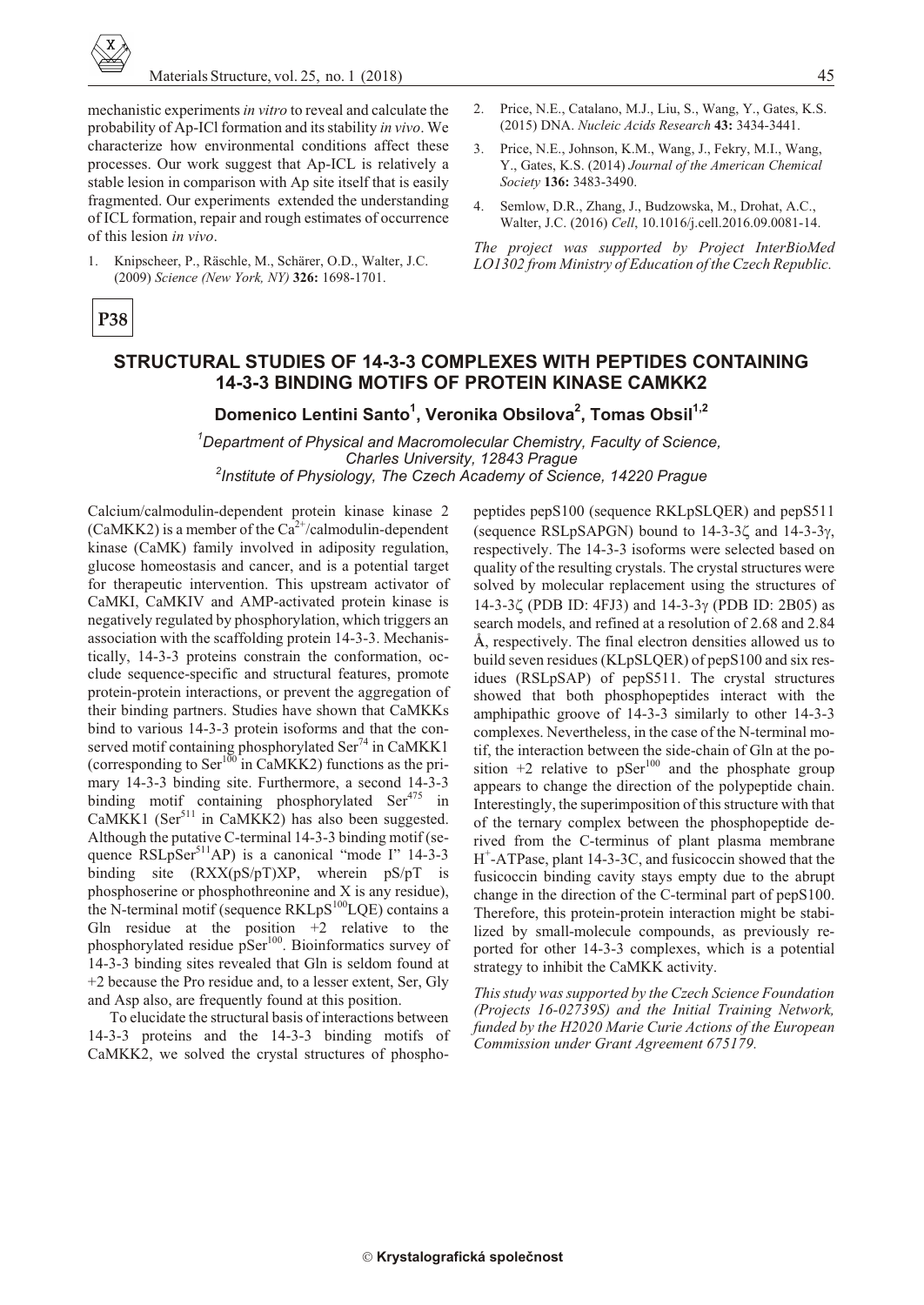#### ELECTRONIC SCULPTING OF AT2R LIGANDS BY WELL-TEMPERED AND FLYING **GAUSSIAN METADYNAMICS**

## V. Mareška<sup>1</sup>, A. Roeselová<sup>2</sup>, V. Spiwok<sup>1</sup>, B. Králová<sup>1</sup>

<sup>1</sup>Department of Biochemistry and Microbiology, University of Chemistry and Technology, Prague, Technická 3, Prague 6, 16628, Czech Republic <sup>2</sup>Johannes Kepler Gymnasium, Parléřova 2, Prague 6, 16900, Czech Republic

One of the important regulators of aldosterone secretion and effector controlling blood pressure is angiotensin II. It acts through two main receptors: AT1R (the angiotensin II type-1 receptor) and AT2R. Second one, AT2R, is a promising target for anticancer drugs. Magnani and co-workers [1] have demonstrated that selectivity towards AT2R (and not to AT1R) can be enhanced in peptides with large population of cis peptide bond preceding proline (Pro7 in angiotensin II). Accordingly, the replacement of His6 by aromatic residues with different propensities can form CH/ interactions with Pro7. In order to design new angiotensin derived AT2R ligands we have carried out molecular simulations of model peptides Ace-Xxx-Pro-Nme, with tyrosine, phenylalanine, 4-nitrophenylalanine and Ophosphotyrosine as Xxx. Cis/trans isomerisation takes place in tens to hundreds millisecond time scales, which is hardly accessible in classical unbiased simulations. Therefore, we used metadynamics [2] to predict equilibrium populations of cis peptide bond. Populations of cis peptide bond determined by 400 ns well-tempered metadynamics simulations were predicted as:  $17 \pm 3\%$  (exp. 40 %) for tyrosine,  $35 \pm 6$  % (exp. 25 %) for O-phosphotyrosine,  $20 \pm 4$ % (exp. 20 %) for phenylalanine and  $14 \pm 4$  % (exp. 5 %) for 4-nitrophenylalanine, respectively (mean  $\pm$  s.d.) as Xxx. The accuracy of these results are currently being improved by combination with Flying Gaussian metadynamics, the new method developed by our group.

- 1. Magnani F. et al.: ACS Chem. Biol. 2014, 9, 1420-1425.
- Laio A., Parrinello M.: Proc. Natl. Acad. Sci. USA 2002,  $\mathcal{D}$ 99.12562-12566.

# P40

#### **CONSTRUCTION OF VECTORS ENABLING EUKARYOTIC EXPRESSION OF** ANTIBODY FABS AIMED AT CRYSTALLOGRAPHY OF TAU FILAMENT CORE

# K. Mihalovicova<sup>1</sup>, R. Skrabana<sup>1,2</sup>, A. Legenova<sup>2</sup>, O. Cehlar<sup>1,2</sup>, P. Majerova<sup>1,2</sup>, P. Filipcik<sup>1,2</sup>,<br>E. Drozdikova<sup>2</sup>, J. Sithova<sup>1,2</sup>, M. Novak<sup>1</sup>

<sup>1</sup> Institute of Neuroimmunology, Slovak Academy of Sciences, Bratislava, Slovakia <sup>2</sup>AXON Neuroscience R&D Services SE, Bratislava, Slovakia klaudia.mihalovicova@savba.sk

In Alzheimer disease and other tauopathies, tau protein is the constituent of neurofibrillary tangles [1]. Ultrastructurally, tau inclusions are made of paired helical filaments (PHFs) and straight filaments [2]. Protein tau emerges as a promising target for developing disease-modifying drugs [3]. Precise atomic-level structural information of the tau fibrils has been recently elucidated using cryo electron microscopy [4], but there are remaining unresolved questions. Structural study of complexes between tau protein fragments derived from the PHF core [5] and monoclonal antibodies specific for a conformation of tau in PHF core may help to elucidate missing parts of assembled tau in tauopathies.

Tau protein alone is not forming crystals, but using binding partners, e.g., monoclonal antibodies, it may be possible to stabilize distinct *(in situ)* fold of recombinant tau and likely crystallize the complex [6]. Fabs of monoclonal antibodies can thus serve as surrogate tau protein binding partners to aid tau crystallization. Fabs are traditionally prepared by papain digestion of intact antibody; however, these Fabs may be heterogeneous and may contain papain, which can cleave sensitive tau molecule during co-crystallization. Alternatively, recombinantly-expressed Fabs can be used. Recombinant Fabs are homogeneous and pure and therefore more suitable for crystallization. Expression of such recombinant antibodies requires the knowledge of the antibody sequence and a suitable cloning vector

Aim of this work was to create a new expression vector yielding a high expression of recombinant Fab in CHO cells. The vector should have a suitable antibiotic resistance and contain restriction sites for facilitating cloning. We constructed vector pHu\_7 derived from pCMV-BD vector (Stratagene), expressing recombinant proteins under the CMV promoter with a human immunoglobulin kappa light chain signal sequence allowing for secretion of the protein. Subsequently, we have inserted light and heavy chain of DC8E8, MN423 and DC25 antibody Fab [6,7]. We have verified the expression of the antibodies from the constructed vectors by a small-scale pilot experiment in CHO cells.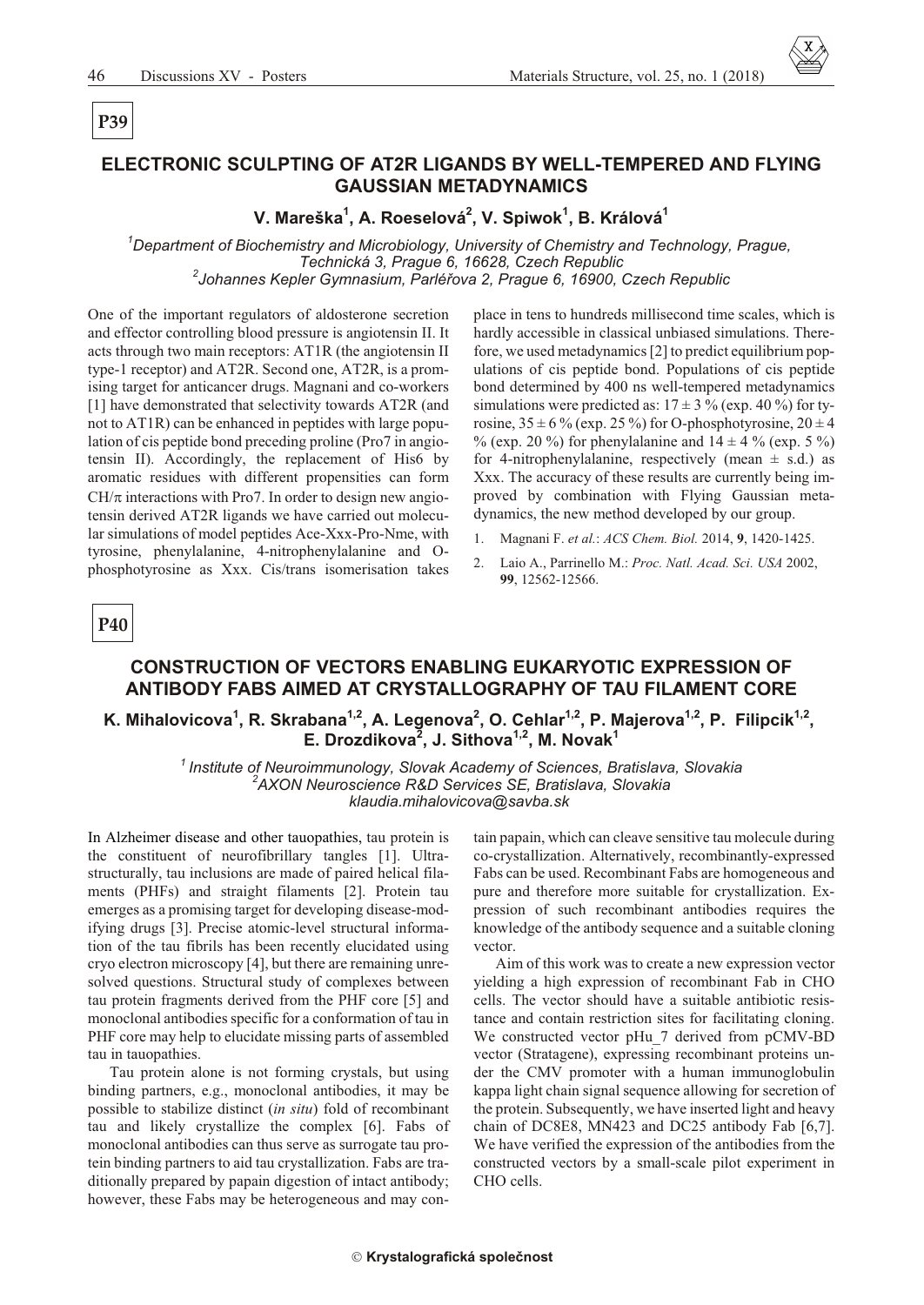Materials Structure, vol. 25, no. 1 (2018)

Summarizing, we successfully constructed expression vectors carrying the light and heavy chains of several monoclonal antibody Fabs. In the next steps we will purify Fab fragments on a large scale, characterize their quality for crystallographic experiments and co-crystallize them with selected variants of tau protein.

- C. M. Wischik, M. Novak, H. C. Thogersen, P. C. Ed-1. wards, M. J. Runswick, R. Jakes, J. E. Walker, C. Milstein, M. Roth, and A. Klug, Proc. Natl. Acad. Sci. USA, 85,  $(1988), 4506-4510.$
- 2. R. A. Crowther, Proc. Natl. Acad. Sci. USA, 88, (1991), 2288-2292.
- 3. L. Chuanzhou, G. Jurgen Nature, 12, (2017) 863-883.
- $\mathbf{A}$ A. W.P. Fitzpatrick, B. Falcon, S. He, G. A. Murzin, G. Murshudov, H. J. Garringer, R. A. Crowther, B. Ghetti, M. Goedert, S. H. W. Scheres, Nature, 547, (2017) 185-190.
- 5. M. Novak, J. Kabat and C. M. Wischik, The EMBO Journal, 12, (1993) 365-370.
- R. Skrabana, R. Dvorsky, J. Sevcik, M. Novak, Journal of 6. Structural Biology, 171, (2010), 74-81.
- E. Kontsekova, N. Zilka, B.Kovacech, R. Skrabana, M. 7. Novak, Alzheimer Res. Ther., 4, (2014), 45.

# P<sub>40</sub>

#### **CRYO-ELECTRON MICROSCOPY OF MAMMALIAN CELLS**

#### J. Moravcová, J. Nováček, M. Procházková, M. Peterek, P. Plevka

CEITEC - Masaryk University, Kamenice 753/5, 62500, Brno, Czech Republic

Until recently, it was not possible, due to technical and methodological limitations, to study the structures of macromolecular complexes in living cells. Cryo-EM studies have been performed on isolated macromolecular complexes and organelles. In contrast cells had to be fixed, stained by heavy metals, and sectioned for imaging in an electron microscope. However, current advances in focused ion beam milling (FIBM) and cryo-electron tomography (cryo-ET) permit imaging of macromolecular complexes in near native state in sections of vitrified cells.

Here we present optimization of FIBM protocol to prepare lamellas from mammalian tissue culture cell lines for cryo-ET. Cells grown on golden electron microscopy holey carbon coated grids with Quantifoil® were blotted and vitrified in liquid ethane using Vitrobot Mark 4 (Thermo Fisher Scientific) to prevent formation of crystalline ice. Subsequently, lamellas were milled using focused beam of gallium ions on dual beam scanning electron microscope Versa 3D (Thermo Fisher Scientific). We strive to prepare lamellas with maximal thickness of 250 nm so that they are suitable for imaging in transmission electron microscope operated at 300 kV. Grids with milled lamellas are then transferred, in cryogenic conditions, to electron microscope Titan Krios (Thermo Fisher Scientific) for cryo-ET of selected objects of interest inside the cell.

This research was supported by ERC Grant Agreement 355855 and EMBO Grant Agreement IG 3041 awarded to Dr. Pavel Plevka. We would like to thank to CEITEC 2020 (LO1601), with financial support from the Ministry of Education, Youth and Sports of the Czech Republic under National Sustainability Program II and Czech Infrastructure for Integrative Structural Biology (LM2015043 funded by the Ministry of Education, Youth and Sports of the Czech Republic).

**P42** 

#### STUDY OF DYNAMICS OF INTRINSICALLY DISORDERED PROTEIN MAP2C USING **NMR RELAXATION**

#### Erik Nomilner, Kateřina Melková<sup>1,2</sup>, Vojtěch Zapletal<sup>1,2</sup>, Séverine Jansen<sup>1</sup>, Jozef Hritz<sup>1</sup>, Lukáš Žídek<sup>1,2</sup>

<sup>1</sup>Central European Institute of Technology, Masaryk University, Kamenice 5, CZ-625 00, Brno, **Czech Republic** 

National Centre for Biomolecular Research, Faculty of Science, Masaryk University, Kamenice 5, CZ-625<sup>2</sup> 00, Brno, Czech Republic

Intrinsically disordered proteins (IDPs) are macromolecules lacking unique 3D structures. In past two decades, it was revealed that a significant part of eukaryotic genome consists of IDPs. In spite of the absence of defined structures, IDPs are necessary for proper function of cells. [1]

One of the largest IDPs studied with atomic reoslution is Microtubule Associated Protein 2c (MAP2c), that belongs to a MAP subfamily expressed in neurons during neuronal differentiation in the developing nervous system and can be found mainly in their dendrites [2]. MAP2c regulates dynamics and structure of microtubules in a phosphorylation-dependent manner, which is essential for the correct function of cytoskeleton of neural cells and its dysfunction may be one of the reasons of the development of neurodegenerative diseases [3].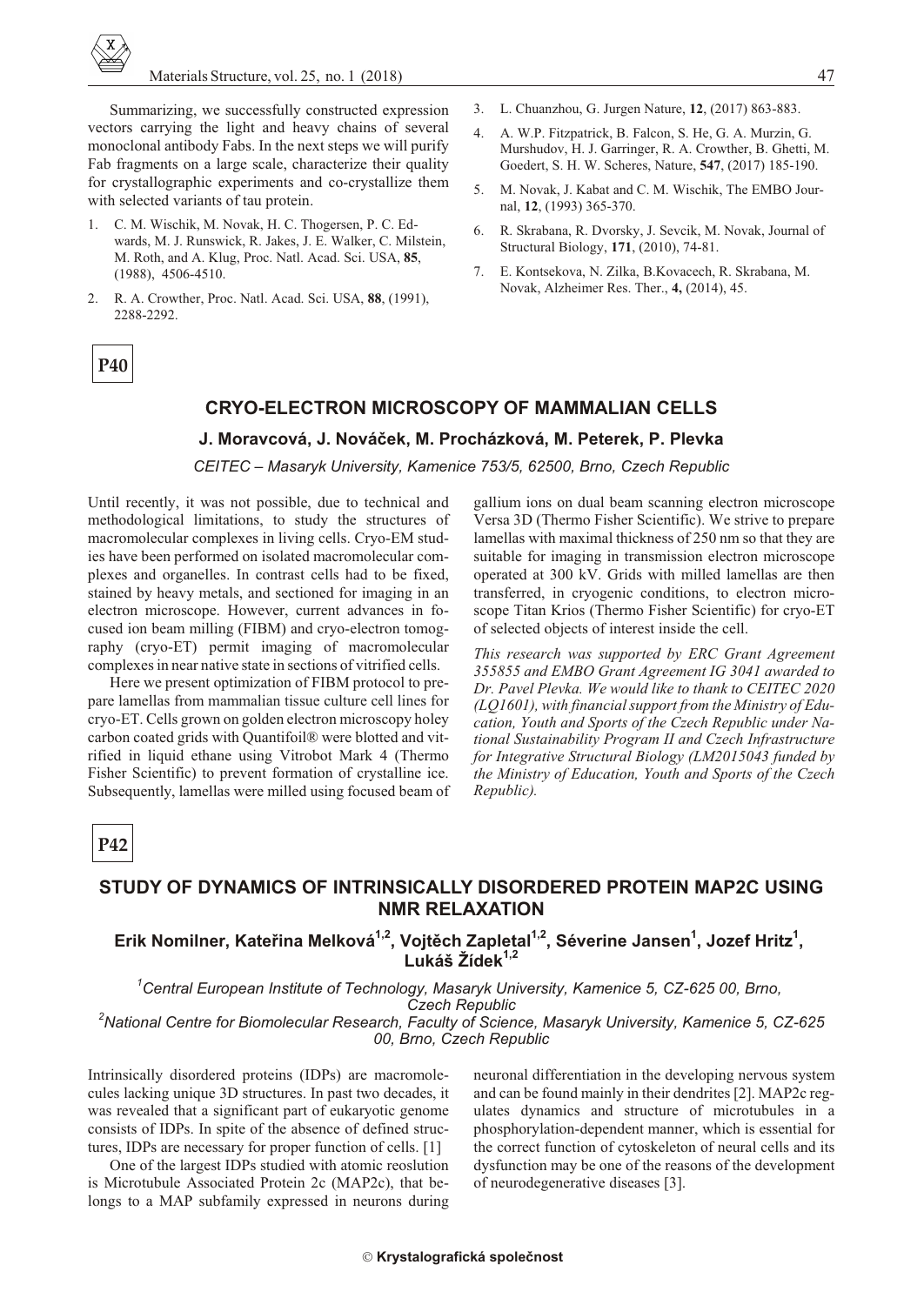To understand the functions of MAP2c, knowledge of its conformational properties is required. NMR relaxation a powerful method well suited to provide information about dynamics of IDPs such as MAP2c. The relaxation study of MAP2c revealed presence of partially ordered regions that correlate well with known or proposed binding sites of the protein.

 $\mathbf{1}$ . Babu, M. M., van der Lee, R., de Groot, N. S., & Gsponer, J. (2011). Intrinsically disordered proteins: regulation and disease. Current Opinion in Structural Biology , 21(3), 432-440.

| ---<br>- -<br>۰. |
|------------------|
|------------------|

 $\overline{2}$ . Weisshaar, B., Doll, T., & Matus, A. (1992). Reorganisation of the microtubular cytoskeleton by embryonic microtubule-associated protein 2 (MAP2c). Development,  $116(4)$ ,  $1151-1161$ .

Valencia, R. G., Walko, G., Janda, L., Novacek, J., Mihailovska, E., Reipert, S., Andrä-Morobela, K., & Wiche, G. (2013). Intermediate filament-associated cytolinker plectin 1c destabilizes microtubules in keratinocytes. Molecular Biology of the Cell, 24(6), 768-784.

#### **INTERACTION OF MOMLV AND MMTV MATRIX PROTEINS WITH MEMBRANEOUS PHOSPHOLIPIDS**

#### Prchal J., Ruml T., Hrabal R.

UCT Prague, Technická 5, 166 28, Praha 6 Dejvice, Czech Republic

The retroviruses are enveloped viruses, therefore during the late phase of their life cycle they need to recruit viral membranous envelope originating from the cytoplasmic membrane from the host cell. The interaction of viral immature particle with the membrane is facilitated by structural protein matrix protein (MA). Like all structural proteins, MA in immature viral particle is a part of Gag polyprotein and it is cleaved by viral protease after virus particle leaves host cell. MAs of most retroviruses are myristoylated and the myristoyl is necessary for the interaction with the membrane, since it serves as an anchor of whole Gag in phospholipid bilayer. The molecule responsible for the binding of MA to the proper membrane is phosphatidylinositol-4,5-bisphosphate (PIP), a phospholipid found exclusively in cytoplasmic membrane. It has been proven for HIV-1, that PIP significantly improves binding of retroviral MAs on the plasma membrane<sup> $1,2$ </sup>.

There are two main types of retroviral virus particle assembly. The B/D type retroviruses assemble the immature virus particle in the cytoplasm and it is then transported towards the membrane. The C-type Gag proteins are transported directly towards the plasma membrane and the formation of immature virus particle occurs on the membrane along with the budding. This type of retrovirus must also affect the interaction of gag with the membrane, since in C-type only single molecules interact with the membrane, while in D-type it is whole immature virus particle. In this work, we used MA of Moloney Murine Leukemia Virus (MoMLV) as a C-type retrovirus model and Mouse Mammary Tumor Virus (MMTV) MA as a model of B/D type retrovirus. We measured the binding of these MA proteins with liposomes of various phospholipid compositions and compared the strength of the interaction between these two proteins and also to compared it with other retroviral MAs (mainly with HIV-1 as a C-type and Mason-Pfizer Monkey Virus as a B/D-type).

The proteins were produced in E. coli cells. The myristoylation was facilitated by co-expression of MAs with yeast N-myristoyl transferase. The purified proteins were then used for interaction with artificial liposomes composed of different lipids and different amounts of PIP. The unbound protein was subsequently removed from the liposomes by ultracentrifugation in sucrose gradient and analyzed by SDS-PAGE.

This work was supported by Czech Science Foundation grant GA17-24281S.

Saad, J. S., Miller, J., Tai, J., et al. (2006). Structural basis  $1$ . for targeting HIV-1 Gag proteins to the plasma membrane for virus assembly. Proc. Natl. Acad. Sci. U. S. A. 103,  $11364 - 9$ 

Prchal, J., Srb, P., Hunter, E., et al. (2012). The structure of myristoylated mason-pfizer monkey virus matrix protein and the role of phosphatidylinositol-(4,5)-bisphosphate in its membrane binding. J. Mol. Biol. 423, 427-38.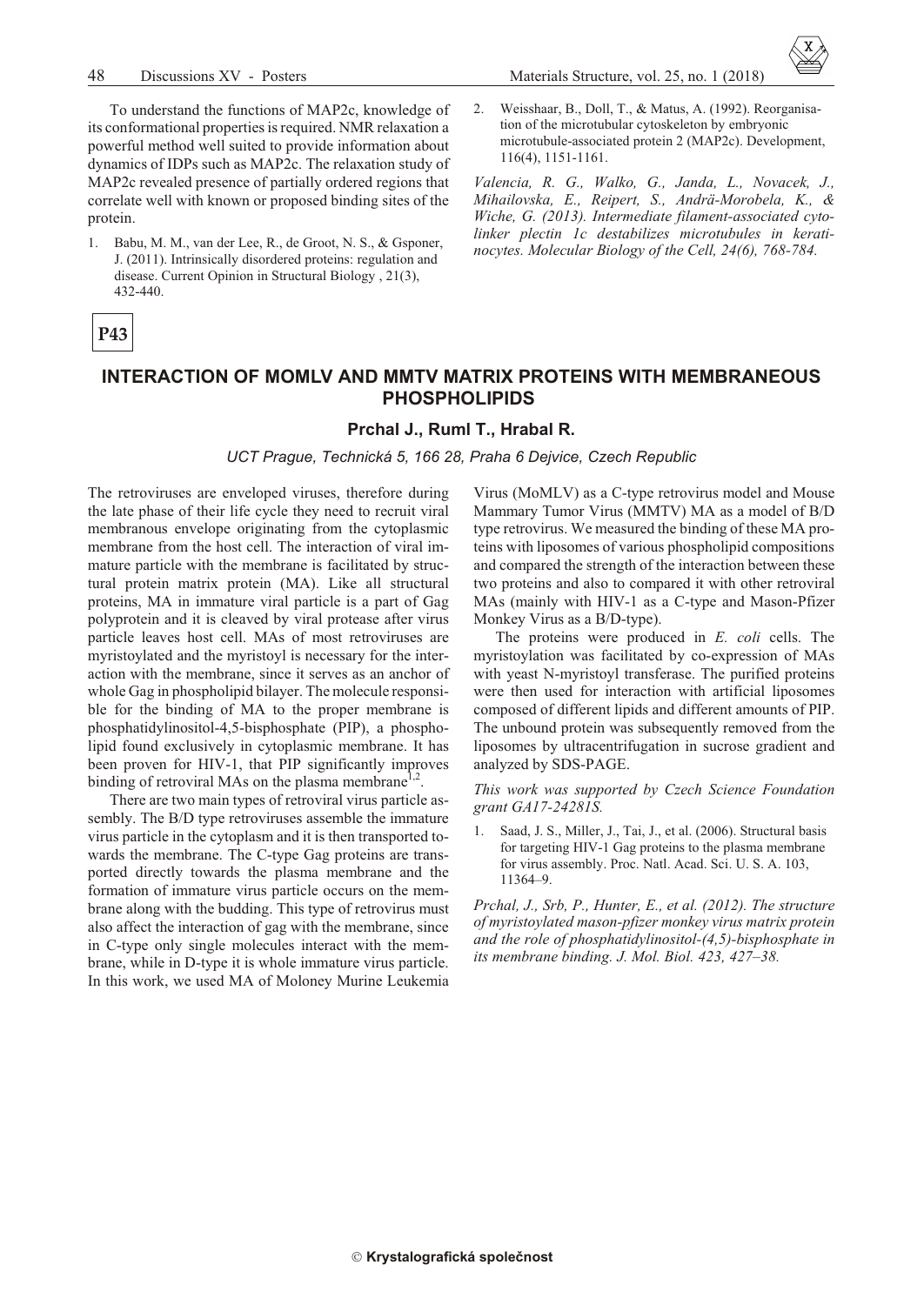

# **ENGINEERED FRAGMENTS OF ANTI-PSMA ANTIBODIES AND THEIR USE IN IMMUNOTHERAPY OF PROSTATE CANCER**

#### Jakub Ptáček, Zora Nováková, Cyril Bařinka

#### Laboratory of Structural Biology, Institute of Biotechnology CAS, BIOCEV

Prostate-specific membrane antigen (PSMA) is an excellent biomarker for prostate cancer (PCa) imaging and therapy. In our ongoing efforts targeting PSMA, we have developed a new monoclonal antibody 5D3 with sub-nanomolar affinity for human PSMA. Next, we used protein engineering to construct single-chain variable fragment derivatives of 5D3 (5D3-scFv), optimized expression and purification protocols and verified their functionality in complementary in vitro assays. We are further extending our experimental approaches by exploiting the 5D3-scFv in immunological platforms including (i) the design of bispecific fusions that will engage effector immune cells (macrophages and T-cells); and (ii) construction of chimeric antigen receptors (CARs) to transduce T-cells. Both of these platforms will be then tested in vitro and in vivo for immunotherapy of PSMA-expressing tumor cells.

P45

#### STRUCTURAL AND ELASTIC PROPERTIES OF DNA MUTATION MOTIFS

Michal Růžička<sup>1,2</sup>, Petr Kulhánek<sup>1,3</sup>, Kamila Réblová<sup>1\*</sup>

 $1$ CEITEC - Central European Institute of Technology, Masaryk University, Kamenice 5, **Brno, Czech Republic** 

<sup>2</sup>Department of Condensed Matter Physics, Faculty of Science, Masaryk University, Kotlářská 2, Brno, Czech Republic

<sup>3</sup>National Centre for Biomolecular Research, Faculty of Science, Masaryk University, Kamenice 5,

**Brno, Czech Republic** 

\* kristina@physics.muni.cz

Mutations in human genes can be responsible for inherited genetic disorders and cancer. It has been shown that certain DNA sequences are more prone to mutate [1]. These sites are termed hotspots and exhibit a higher mutation frequency than expected by chance. In contrast, DNA sequences with lower mutation frequencies than expected by chance are termed coldspots. Mutation hotspots are usually derived from a mutation spectrum, which however often reflects particular population where an effect of a common ancestor plays a role. To detect coldspots and hotspots unaffected by population bias we analysed presence of germline mutations obtained from HGMD database in the 5-nucleotide segments which repeatedly occurring in genes associated with common inherited disorders [2], particularly in PAH, LDLR, CFTR, F8, and F9 genes.

Using molecular dynamics simulations and free energy calculations we have analyzed global bending properties of selected coldspots and hotspots with G/T, G/A and A/C

mismatch base pairs. Coldspots were observed to be inherently more flexible than hotspots. In addition, we observed that mismatch G/T pair opens more easily towards minor groove than a canonical  $G = C$  base pair in the bent DNA conformation. This property might be critical for effective mismatch repair as aberrant DNA recognized by MutS protein is noticeably bent and mismatch base pair is disrupted and shifted towards minor groove where it is recognized by conserved amino acids from MutS.

- Rogozin, I. B. and Y. I. Paylov (2003). "Theoretical analysis of mutation hotspots and their DNA sequence context specificity." Mutation Research-Reviews in Mutation Research 544(1): 65-85.
- $\gamma$ Krawczak, M., E. V. Ball, et al. (1998). "Neighboring-nucleotide effects on the rates of germ-line single-base-pair substitution in human genes." American Journal of Human Genetics 63(2): 474-488.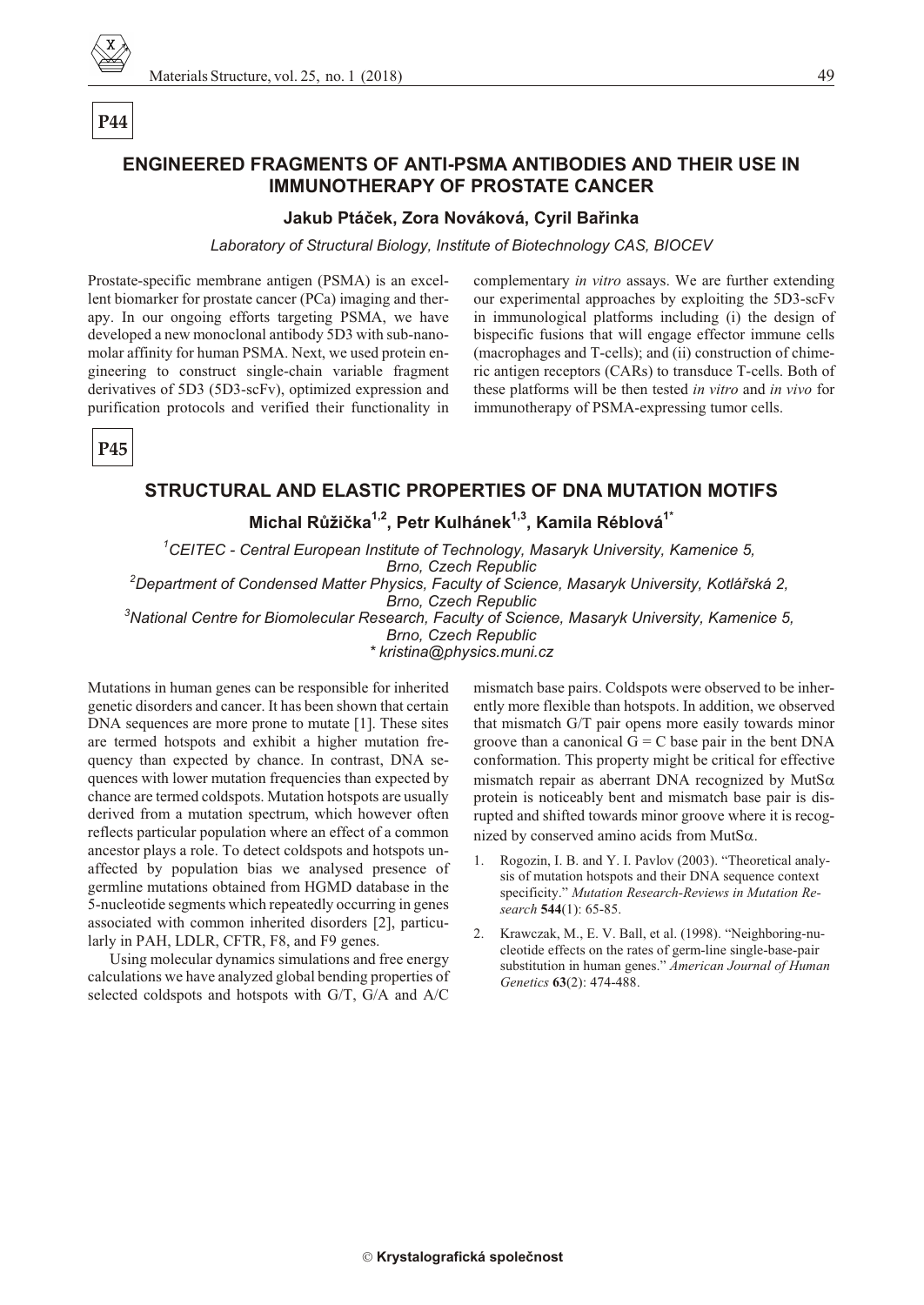#### **DINUCLEOTIDE HYDRATION SITES**

#### M. Nekardová, L. Biedermannová, J. Černý, and B. Schneider

Institute of Biotechnology of the Czech Academy of Sciences, v. v. i., BIOCEV, Průmyslová 595, 252 50 Vestec, the Czech Republic ela.nekardova@gmail.com

Understanding of the biological function of DNA requires to understand its molecular structure. It is generally known that DNA is polymer made up of nucleotides that contain a phosphate group, a sugar group and a nitrogen base. The recurrent pattern of the sugar group and the phosphate group constitute the DNA backbone. DNA complexes are typically comprised of two or more strands. Functional forms of DNA are stabilized by base pairing, base stacking, and interactions with solvent. Influence of water molecules on the structure and function of DNA is an object of numerous researches [1, 2].

Our work is focused on the analysis of the relation between hydration sites and dinucleotide conformations. We used the previously published method [1] to identify the positions and intensities of the hydration sites of the defined dinucleotides conformational classes called NtC (Nucleotide Classes) [3]. The bioinformatic analysis is based on the crystal structures with a resolution better than 2.6 Å with the most frequent resolution being near 2.2 Å. The dinucleotides were classified into the  $N<sub>t</sub>C$  using the protocol [3] and further analysed separately for each of the 16 possible dinucleotide sequences. For the calculation of the average water positions, so called hydration sites [1], we took into account only the dinucleotides for which our database of available dinucleotide structures contains with

more than 500 waters. The distributions of water molecules were expressed as pseudo-electron-density maps, and hydration sites were determined as maxima in the density map  $[1, 6]$ . The results will be presented in the Atlas of biomolecular hydration, Watlas, based on the recently published atlas of amino acid hydration [4, 5]. Here, we present results for selected NtC classes with the highest occupancy of water molecules.

- 1. B. Schneider and H. M. Berman: Biophys J. 69, 2661-2669  $(1995).$
- 2. B. Schneider, K. Patel and H. M. Berman: Biophys. J. 75, 2422-2431 (1996).
- $\mathcal{E}$ Schneider, B., et al., Acta Crystallographica Section D-Structural Biology, 74, (2018), 52-64.
- 4. L. Biedermannova and B. Schneider, Acta Crystallogr D Biol Crystallogr, 71, (2015), 2192-2202.
- 5. J. Cerny, B. Schneider, L. Biedermannova: PCCP, 19, 17094 (2017).
- 5. M. D. Winn et al., Acta Crystallogr D Biol Crystallogr, D67, (2011), 235-242.

The institutional support from the Institute of Biotechnology (RVO 86652036) is greatly acknowledged.

#### P47

#### THE THEORETICAL STUDY OF CHARGE TRANSFER EFFICIENCY THROUGH **DAMAGED DNA DUPLEXES**

Jakub Šebera<sup>1</sup>, David Řeha<sup>2</sup>, Viliam Kolivoška<sup>3</sup>, Táňa Sebechlebská<sup>3,4</sup>, Magdaléna Hromadová $^3$ , Yoshiyuki Tanaka $^5$ , Miloš Buděšinský $^1$ , Vladimír Sychrovský $^1$ 

<sup>1</sup> Institute of Organic Chemistry and Biochemistry, Academy of Sciences of the Czech Republic, Flemingovo nám. 2, CZ-166 10, Prague 6

<sup>2</sup>Center for Nanobiology and Structural Biology, Institute of

Microbiology, Academy of Sciences of the Czech Republic, v.v.i., Zámek 136, 373 33 Nové Hrady, **Czech Republic** 

<sup>3</sup>Department of Physical and Theoretical Chemistry, Faculty of Natural Sciences, Comenius University in Bratislava, Mlynská dolina, Ilkovičova 6, 84215 Bratislava 4, Slovakia

<sup>4</sup>J. Heyrovský Institute of Physical Chemistry, Academy of Sciences of the Czech Republic, Dolejškova 3, CZ-182 21, Prague 8

<sup>5</sup> Graduate School of Pharmaceutical Sciences, Tohoku University, 6-3 Aza-Aoba, Aramaki, Aoba-ku, Sendai, Miyagi 980-8578, Japan

We theoretical studied the charge transfer efficiency for donor-acceptor pairs in DNA duplexes containing damaged nucleosides. The donor was 2-aminopurine (Ap) while the acceptor was guanine  $(G)$ , 8-oxoguanine  $(Ox \circ G)$ or 2,6-diamino-4-oxo-5-formamidopyrimidine (FapyG).

The OxoG and FapyG are mutations of normal guanine that occur owing to interaction of DNA with free radicals. The human 8-oxoguanine DNA glycosylase 1 (hOGG1) repair enzyme that performs excision of damaged bases, however, the exact excision mechanism is currently unknown.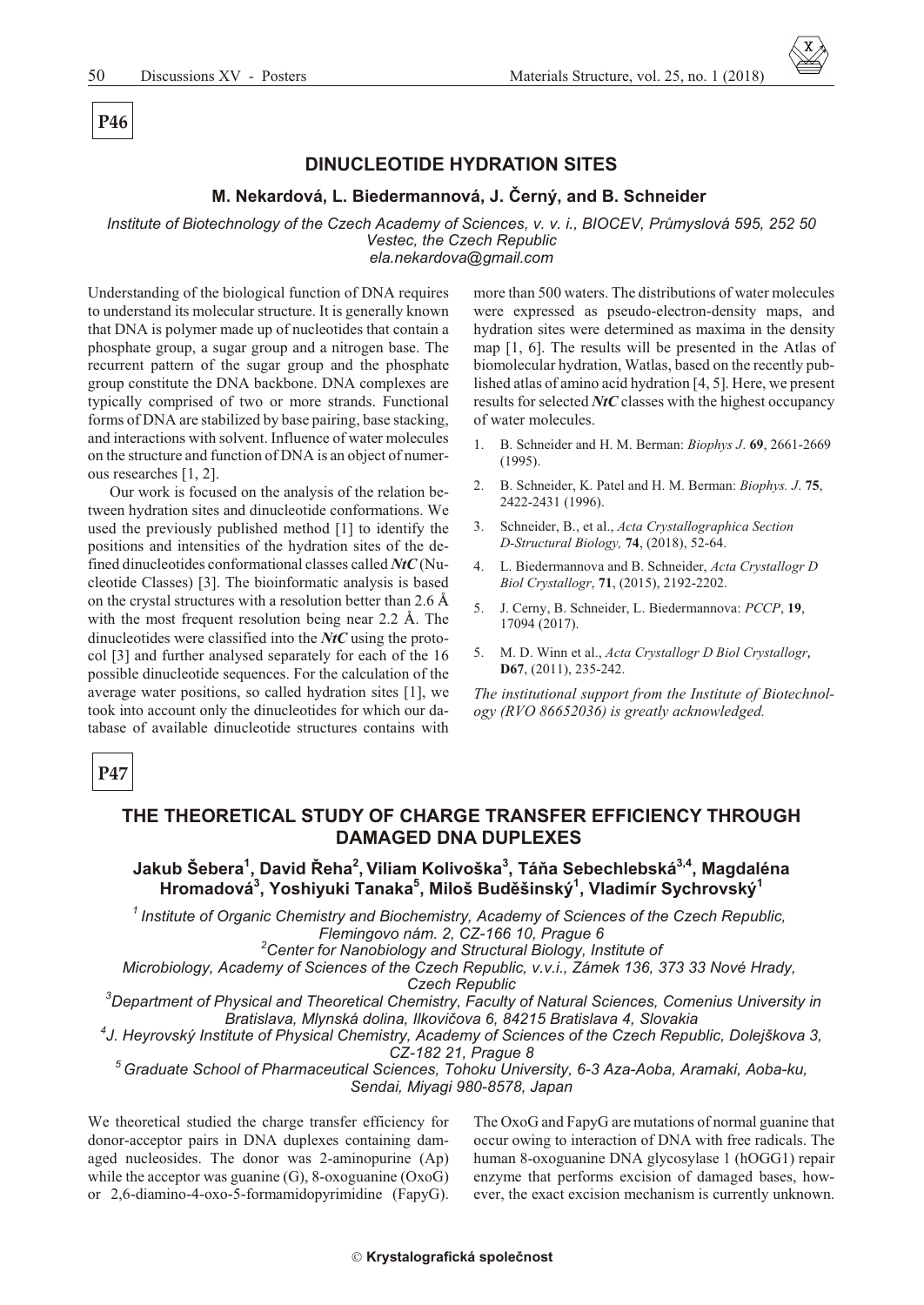

Recently, we proposed new catalytic scheme for hOGG1 enzyme  $[1, 2]$ . In the current study we wanted to find out whether the base excision by  $hOGG1$  could be in principle monitored in real time employing fluorescence spectroscopy. In our previous studies on charge transfer the calculated donor – acceptor coupling integrals described successfully modulation of charge transfer efficiency that was measured in DNA molecules  $[2, 3]$ . In particular, the coupling integrals described quenching of fluorescence radiation from 2-aminopurine by guanine in relation with the hole transfer from Ap to G  $[3, 4]$ . The calculated coupling integrals indicated that guanine is better quencher than OxoG or FapyG. The results indicated that experimental detection of damaged nucleosides within DNA duplex employing fluorescence spectroscopy is possible.

*This work was sup ported by the Grant Agency of the Czech Re pub lic 18-14990S. The ac cess to the MetaCentrum com puting facilities is appreciated.* 

- 1. Šebera J, Trantírek L, Tanaka Y, Sychrovský, V. J. Phys. Chem. B, 2012, 116, 12535-12544.
- 2. Šebera J, Hattori Y, Sato D, Řeha D, Nencka R, Kohno T, Kojima C, Tanaka Y, Sychrovský V., Nucleic acids Res., 2017, 45, 5231-5242.
- 3. Kratochvílová I, Vala M, Weiter M, Špérová M, Schneider B, Páv O, Šebera J, Rosenberg I, Sychrovský V., Biophys. Chem., 2013, 180, 127-134.
- 4. Kratochvílová I, Golan M, Vala M, Špérová, M, Weiter M, Páv O, Šebera J, Rosenberg I, Sychrovský V, Tanaka Y, Bickelhaupt FM., J. Phys. Chem. B, 2014, 118, 5374-5381.

**P48**

#### **STRUCTURE OF VIRUS LIKE PARTICLES OF MERKEL CELL POLYOMAVIRUS**

#### **Marta Šiborová<sup>1</sup> , Tibor Füzik<sup>1</sup> , Hana Španielová<sup>2</sup> , Pavel Plevka<sup>1</sup>**

*<sup>1</sup>Struc tural Vi rol ogy, CEITEC, Kamenice 753/5, Brno, 625 00* <sup>2</sup> Faculty od Science, Charles University, Viničná 1965/5, Prague, 128 43

Polyomaviruses are small, non enveloped, dsDNA viruses. Their capsids are formed by major capsid protein (VP1) and two minor capsid proteins (VP2 and VP3). Merkel cell polyomavirus (MCPyV) is a human pathogen form the family *Polyomaviridae*. MCPyV is widespread in humans and causes rare but aggressive skin tumors - Merkel cell carcinomas, in immunosuppressed individuals. No vaccines or antivirals against MCPyV are known. We determined the structure of the MCPyV virus like particle

 $(VLP)$  by cryo-electron microscopy and single particle analysis to the resolution of  $3.7 \text{ Å}$ . Previously, structure of MCPyV VP1 pentamer, truncated from C and N terminus, was solved. Our reconstruction of whole VLPs reveals how pentamers form the capsid through interactions of C- and N-terminal parts of VP1s. Capsid stability is strengthened by disulfide bonds between VP1s from two adjacent pentamers.

**P49**

#### **THE STUDY OF THE ROLE OF FANCI PHOSPHORYLATION IN FANCD2 MONOUBIQUITYLATION AND DNA CROSSLINK REPAIR**

#### **Petra Krafcikova, Barbora Landova, Evzen Boura, Jan Silhan**

Institute of Organic Chemistry and Biochemistry AS CR, v.v.i., Flemingovo nam. 2., 166 10, Prague 6, **Czech Republic** 

Interstrand crosslinks (ICLs) are cytotoxic form of DNA damage. ICLs precipitate Fanconi anaemia (FA) a rare genetic disease with patients carrying biallelic mutations in one of some 22 genes (FANC genes). The patients suffer from developmental defects, small stature, bone marrow failure and often succumb to cancer. Cell lines derived from FA patients are hypersensitive to DNA crosslinking agents, such as Cisplatin. Leading to implication of FANC genes in ICL repair and further postulation of FA DNA repair pathway  $[1]$ . The hallmark of FA dependent ICL repair is FANCD2 monoubiquitylation, a crucial reaction required for further ICL excisions by DNA nuclease complex SLX4-XPF-ERCC1 [2-4]. Additinally, genetic studies have shown that phosphorylation of FANCI triggers FANCD2 monoubiquitylation. In this work we investigate

the role of phosphorylated FANCI in the process of initiation and progression of ICL repair.

To dissect the molecular mechanisms FANCI phosphorylation, we generated mutants of five known ATR phosphorylation. These sites were mutated to Asp as a phosphorylation mimic and Ala as a control. To test the influence of FANCI phosphorylation we used various DNA substrates mimicking DNA replication including single stranded and double stranded DNA. We have measured fluorescent anisotropy, gel based DNA binding assays and kinetics of FANCD2 monoubiquitylation reaction. We have validated DNA binding of FANCD2 and FANCI in comparison with FANCD2-FANCI complex. Here FANCD2 bound to DNA with lower affinity then FANCI. Although we did not observe striking differences between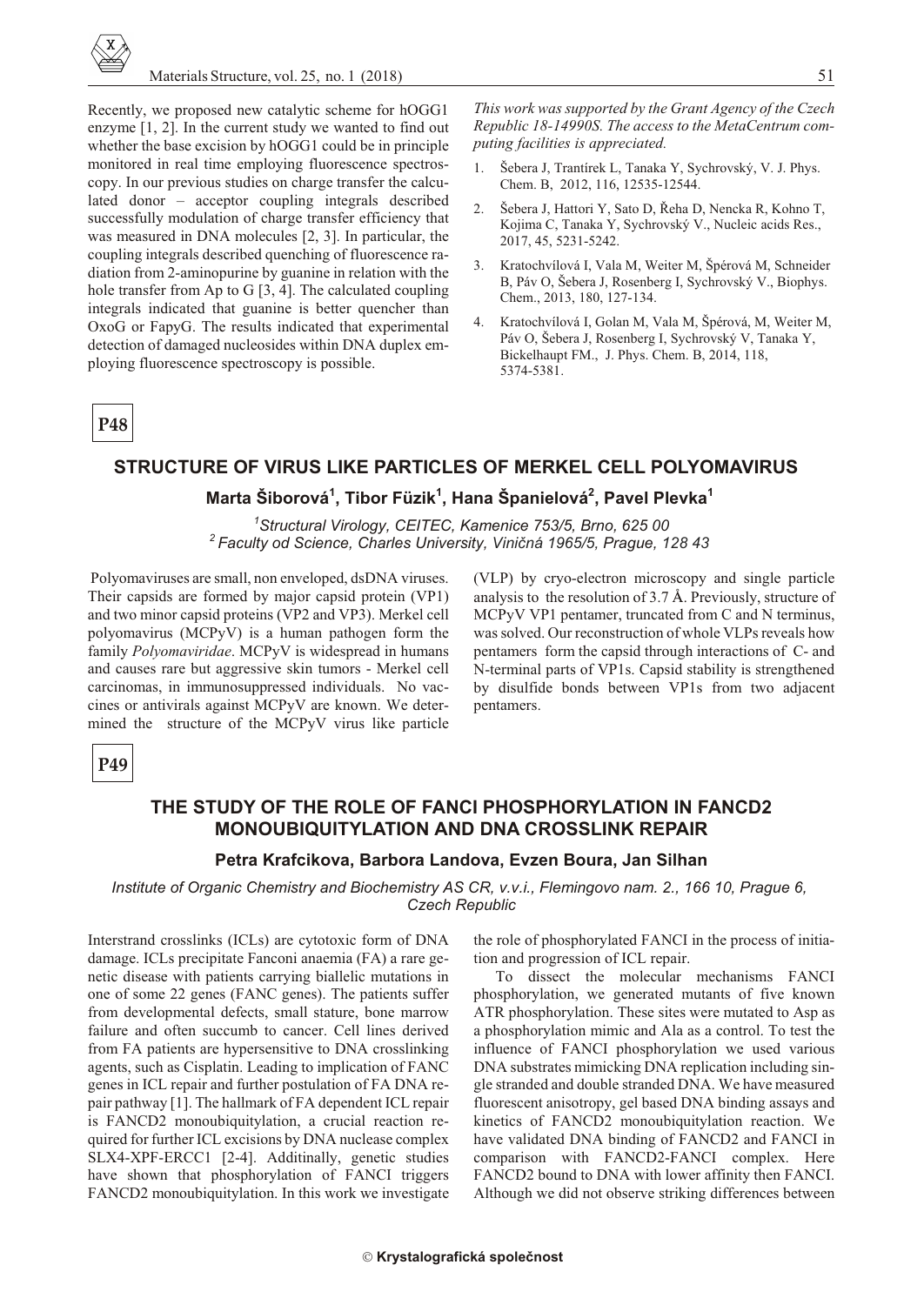individual DNA structures, combining the two proteins led to significant increase of DNA binding affinity. This is in accordance with the fact that FANCD2 is monoubiquitylated on DNA. Although the presence of monoubiquitylated FANCD2 has not revealed significant changes in DNA binding affinities we have observed significant stimulatory effect of DNA binding using phosphomimetic mutants of FANCI. Our data bring the evidence that ATR phosphorylation triggers the FANCI and FANCD2 ubiquitylation by its localisation on DNA.

1. Ceccaldi, R., Sarangi, P., D'Andrea, A.D. (2016), *Na ture Re views Mo lec u lar Cell Bi ol ogy* **17:** 337.

- 2. Hodskinson, M.R.G., Silhan, J., Crossan, G.P., Garaycoechea, J.I., Mukherjee, S., Johnson, C.M., Scharer, O.D., Patel, K.J. (2014), *Mo lec u lar Cell* **54:** 472-484.
- 3. Klein Douwel, D., Boonen R.C., Long, D.T., Szypowska, A.A., Räschle, M., Walter, J.C., Knipscheer, P. (2014), *Mo lec u lar Cell* **54:** 460-471.
- 4. Zhang, J., Dewar, J.M., Budzowska, M., Motnenko, A., Cohn, M.A., Walter, J.C. (2015), *Nature Structural & Molec u lar Bi ol ogy* **22:** 242-247.

The work was supported by the Czech Science Foundation *(17-21649Y). The pro ject was also sup ported by the Acad emy of Sciences Czech Republic (RVO: 61388963).* 

# **P50**

#### **STRUCTURAL CHARACTERIZATION OF THE COMPLEX BETWEEN THE PROCASPASE-2 AND THE 14-3-3 PROTEIN**

#### **Aneta Smidova1,4, Dana Kalabova1,4, Miroslava Alblova<sup>1</sup> , Katarina Psenakova1,2 , Petr Herman<sup>3</sup> , Tomas Obsil1,2 and Veronika Obsilova<sup>1</sup>**

<sup>1</sup> Department of Structural Biology of Signaling Proteins, Division Biotechnology and Biomedicine Center of *the Academy of Sciences and Charles University in Vestec (BIOCEV), Institute of Physiology, The Czech* Academy of Sciences, Prague 14220, Czech Republic

<sup>2</sup> Department of Physical and Macromolecular Chemistry, Faculty of Science, Charles University, Prague 12843, Czech Republic

<sup>3</sup> Institute of Physics, Faculty of Mathematics and Physics, Charles University, Prague, Czech Republic  $^4$ 2<sup>nd</sup> Faculty of Medicine, Charles University, Prague 15006, Czech Republic

The process of programmed cell death, apoptosis, is generally characterized by distinct morphological characteristics and energy-dependent biochemical mechanisms. Apoptosis is considered a vital component of various processes including normal cell turnover, proper development and functioning of the immune system, hormone-dependent atrophy, embryonic development and chemical-induced cell death. Caspases were identified to play a crucial role in apoptotic pathways. It was described previously that sufficient NADPH level induces phosphorylation of procaspase-2 ( $proc2$ ) and 14-3-3 protein binding preventing proC2 maturation. The nutrient depletion promotes the 14-3-3 protein release and caspase-2 activation as was described previously in *Xenopus laevis* [1]. Our recent research suggested that two phosphorylation sites are required for proC2 binding to  $14-3-3$  [2].

Conformational behavior of phosphorylated proC2 and its changes upon 14-3-3 protein binding was studied next by time resolved fluorescence intensity and decay measurements and acrylamide quenching. Four proC2 mutants containing single tryptophan residue at positions 151, 188, 218 and 426 and wt (containing  $Trp^{385}$ ), were prepared to sample various regions of proC2. Values of mean fluorescence lifetimes clearly show the different vicinity in individual mutants after 14-3-3 binding with exception of  $Trp<sup>188</sup>$  which seems to be buried within the structure of proC2. Data obtained from fluorescence anisotropy determined  $\text{Trp}^{151}$  and  $\text{Trp}^{426}$  exhibit significantly lower fast local motions of Trp upon complex formation, indicating lower mobility of this region upon 14-3-3 protein binding.

- 1. Nutt LK et al. Developmental Cell 16:856-866, 2009.
- 2. Kalabova D et al., Biochem Biophys Res Commun, 493(2):940-945, 2017.

*This study was supported by the Czech Science Foundation (Projects 17-00726S), the Czech Academy of Sciences (Research Projects RVO: 67985823 of the Institute of Physiology).*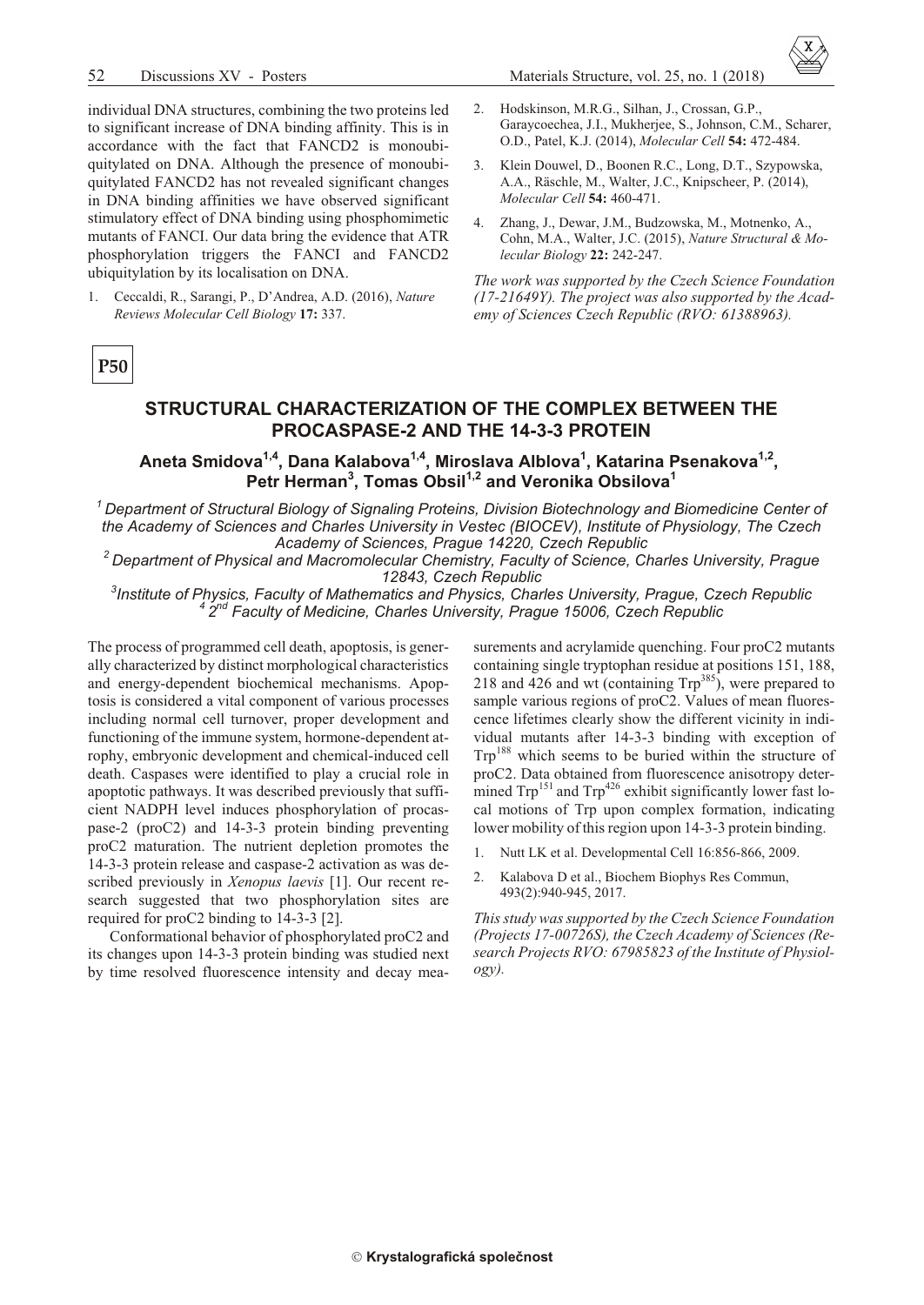

## **BIOMOLECULAR SIMULATIONS BY COMBINATION OF FLYING GAUSSIAN METHOD AND PARALLEL TEMPERING**

#### $\mathbf{V}$ ojtěch Spiwok $^1$ , Pavel Kříž $^2$ , Jana Pazúriková $^3$ , Aleš Křenek $^4$ , Nikola Ďásková $^1$ , **Zoran Šuæur<sup>1</sup>**

<sup>1</sup>*Department of Biochemistry and Microbiology, University of Chemistry and Technology, Prague,* <sup>2</sup>*Department of Mathematics, University of Chemistry and Technology, Prague,* <sup>3</sup> Institute of Computer Science, Masaryk University, Brno

Biomolecular simulations can simulate nano- or microsecond time scales. Unfortunately, many biological processes take place in significantly longer time scales. In order to make such simulations possible it is necessary to apply enhanced sampling methods. In our group we developed a method called flying Gaussian method [1]. The studied system is simulated in multiple replicas by this method. Replicas with similar states of the system (e.g. similar conformations) repulse each other forcing the system to sample various states. Free energy of the simulated system can

be obtained from sampling and from onergis by which replicas influence each other.

In order to further extend sampling we combined flying Gaussian method with parallel tempering. Each replica is simulated at different temperature. Every 1 ps a exchange of coordinates is attempted in a pair of replicas. Here we present the design of the method as well as preliminary results of its application.

1. Šućur, Z. and Spiwok, V. J. Chem. Theory Comput. 2016, 12(9), 4644-4650.

**P52**

#### **STRUCTURAL CHARACTERIZATION OF A NOVEL TYPE OF REACTIVE SITE FOR INHIBITION OF SERINE PROTEASES**

#### **Jaroslav Srp1,2, Petr Pachl1,3, Zdenìk Kukaèka<sup>4</sup> , Jiøí Brynda1,3, Manasi Mishra1,5, Mar tin Horn<sup>1</sup> , Petr Novák2,4 , Mi chael Mareš<sup>1</sup>**

<sup>1</sup> Institute of Organic Chemistry and Biochemistry AS CR, Prague, Czech Republic <sup>2</sup>Department of Biochemistry, Faculty of Science, Charles University, Prague, Czech Republic <sup>3</sup> Institute of Molecular Genetics AS CR, Prague, Czech Republic <sup>4</sup> Institute of Microbiology AS CR, Prague, Czech Republic <sup>5</sup>DST-INSPIRE Faculty Department of Life Sciences, School of Natural Sciences Shiv Nadar University, NH *91, Dadri Gautam Bud dha Nagar Uttar Pradesh, In dia*

Protease inhibitors from the Kunitz family are widely distributed in plant kingdom. They share a conserved -trefoil fold in which variable loops are involved in interactions with proteases. The majority of the Kunitz inhibitors are targeting serine proteases using canonical (Laskowski) mechanism based on a single binding loop with conserved structure. Here, we present high-resolution crystal structures of two potato Kunitz inhibitors in complexes with the serine protease trypsin. We identified a new, non-canonical type of a reactive center on these inhibitors that is formed by two loops. Furthermore, we employed cross-linking mass spectrometry approach to demonstrate that the non-canonical reactive site interacts also with chymotrypsin.

**P53**

## **FLYING GAUSSIAN METHOD: NEW APPLICATIONS**

#### Zoran Šućur, Nikola Ďásková, Vojtěch Spiwok

*University of Chemistry and Technology Prague, Technicka 5, Prague 6, Czech Republic spiwokv@vscht.cz*

The time necessary to overcome significant energy barriers in complex free energy surfaces (FES) can be considered as a major drawback in molecular dynamics simulations. This issue can be tackled by developing enhanced sampling techniques. Metadynamics is one of those methods and it has been successfully used for more than 15 years now [1]. In metadynamics, the history-dependent bias potential acts on preselected collective variables (CV) and by doing so, it discourages the system from visiting previously sampled states. The bias potential is defined as a sum of Gaussian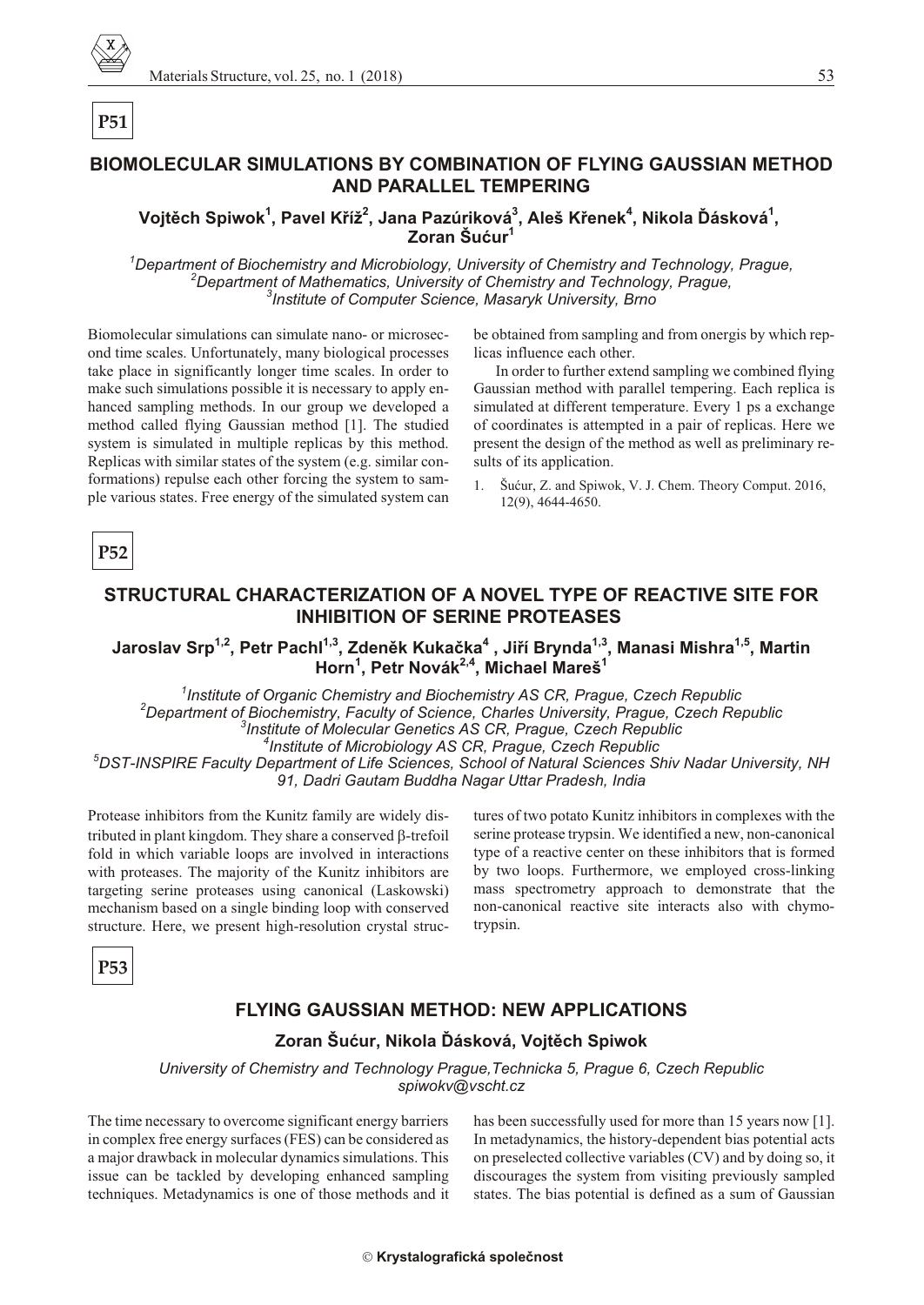"hills" (with preselected height and width) which are added to the system and accumulate during the simulation, forcing the system to visit new areas of FES. Selection of CVs is of crucial importance primarily in distinguishing important states of the studied system.

Flying Gaussian method [2] was inspired by multiple walkers metadynamics. The system is simulated in multiple walkers (replicas), but the bias potential does not accumulate during the simulation. Instead, with the new value of CV being calculated for each walker in every microscopic step of the simulation, the position of the "hill" for each walker is only updated. This means that during the whole simulation, the number of "hills" is the same as the number of the walkers. The filling of the free-energy minima is achieved by walkers concentrating in them.

This method was successfully applied to exploration of CV space of selected biomolecules, showed good performance in the terms of time saving and efficiency in exploring FES. FES were reconstructed using on-the-fly reweighting, as the bias potential is too dynamic to directly estimate it. Furthermore, the method was tested for cases where choice of CVs is particularly difficult, by aligning the starting replicas to a reference structure and applying the bias based on the calculations of components of position of preselected atoms of the replicas. We also present preliminary results of using flaying Gaussian method in docking simulations.

- 1. Laio A, Parrinello M. Escaping free-energy minima. Pro*ceed ings of the Na tional Acad emy of Sci ences of the United States of Amer ica*. 2002, 99 (20):12562-12566.
- 2. Sucur Z, Spiwok V. Sampling Enhancement and Free Energy Prediction by the Flying Gaussian Method. J. Chem. Theory Comput., 2016, 12 (9):4644–4650.



#### **INTO THE WILD: EXPRESSION AND CHARACTERIZATION OF RANDOM PROTEIN LIBRARIES**

#### **Vyacheslav Tretyachenko<sup>1</sup> , Lucie Bednarová<sup>2</sup> , Kosuke Fujishima<sup>3</sup> , Klara Hlouchová1,2**

<sup>1</sup>Charles University in Prague, Faculty of Science, Department of Biochemistry, Hlavova 2030, *128 00, Praha 2, Czech Re pub lic, klara.hlouchova@natur.cuni.cz* <sup>2</sup> Institute of Organic Chemistry and Biochemistry, Flemingovo nám. 2, 166 10, Praha 6, Czech Republic <sup>3</sup>*Earth-Life Science Institute, Tokyo Institute of Technology, Tokyo, 1528550, Japan* 

Modern protein science heavily relies and benefits from the data generated from experimental characterization of natural protein sequences. Our study moves beyond the natural world in attempt to construct and describe the behaviour of random protein libraries without any evolutionary background. In order to investigate the structure-forming potential of random proteins we designed and applied a novel random library construction and purification methodology.

Our libraries, although being random in sequence, are customized in amino acid content and ratios. This approach allowed us to study the secondary structure content of (i) natural-like random proteins composed of all 20 amino acids, library of proteins built from amino acids present in (ii) prebiotic and (iii) early biotic world and protein library made from (iv) minimal set of amino acids from the rational protein design point of view.

**P55**

## **THERMODYNAMIC AND KINETIC STUDY OF 14-3-3 PROTEIN**

#### **Zuzana Trošanová1,2, Petr Louša<sup>1</sup> , Tomáš Brom<sup>1</sup> , Ga briel Žoldák<sup>3</sup> , Jozef Hritz<sup>1</sup>**

*<sup>1</sup>CEITEC-MU, Kamenice 5, 625 00, Brno, Czech Re pub lic, jozef.hric@gmail.com <sup>2</sup>Na tional Cen tre for Biomolecular Re search, Fac ulty of Sci ence, Masaryk Uni ver sity, Kamenice 5,*  625 00 Brno, Czech Republic

<sup>3</sup>enter for Interdisciplinary Biosciences, Technology and Innovation Park P.J. Šafárik University, Jesenná 5, *041 54 Košice, Slovakia*

14-3-3 proteins are regulatory proteins involved in many signaling pathways. They play a key role in nervous system and neurodegeneration  $[1-3]$ . The 14-3-3 family of proteins consists of seven isoforms in mammals, which interact with large number of binding partners containing phosphorylated Serine or Threonine [4]. The X-ray threedimensional structure showed dimeric form of 14-3-3. Each monomer consists of 9 -helices in an antiparallel arrangement. Dimer interface is stabilized by multiple conserved hydrophobic interactions (e.g. L12), polar contacts and by several isoform-specific salt bridges (e.g. K78)  $[5–6]$ . However, dimer dissociation constants as well as fundamental kinetic rate constants remain unknown.

In order to study thermodynamics and kinetics of 14-3-3 dimer, we prepared a new construct with a single accessible cysteine at the N terminus of protein. This construct was used in our recently developed assays based on the Förster resonance energy transfer (FRET) and self-quenching (SQ) phenomena and in microscale thermophoresis (MST) methodology. We determined the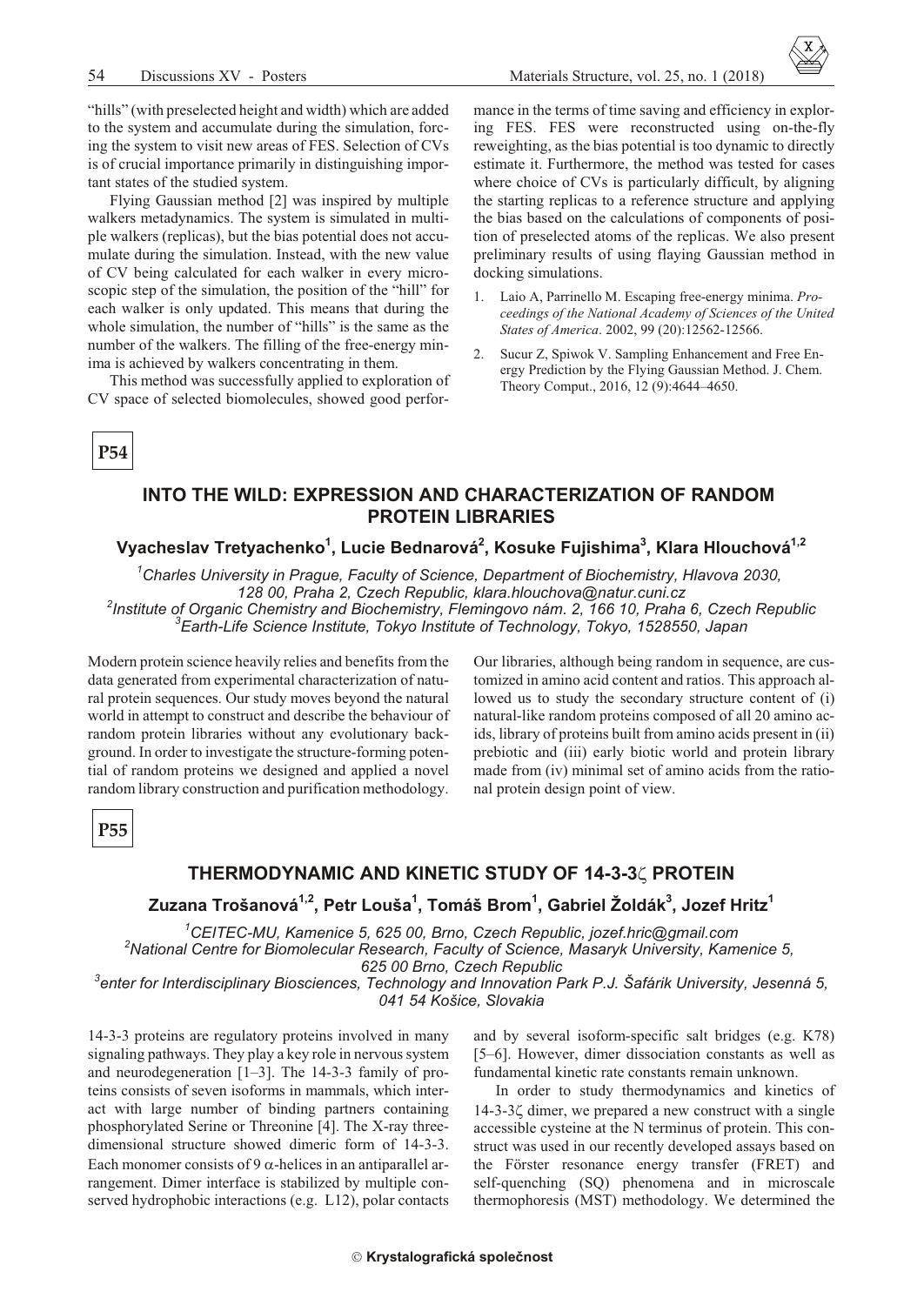

thermodynamic parameter (dissociation constant,  $K_d$ ) and kinetic parameter represented by life-time of 14-3-3 dimer. Moreover, we studied the stability of 14-3-3 dimer under variety of factors.

This work was supported by the research grant from the Czech Science Foundation, grant no. GA. 15-34684L. The results of this research have been acquired within CEITEC  $2020$  (LQ1601) project.

Berg, D., Holzmann, C. and Riess, O., Nat. Rev. Neurosci.,  $\mathbf{1}$ 2003, 4(9), 752-762.

- Steinacker, P., Aitken, A. and Otto, M., Semin. Cell Dev.  $\overline{2}$ Biol., 2011, 22, 696-704.
- $\overline{\mathcal{E}}$ Sluchanko, N. N. and Gusev, N. B., J. Alzheimer's Dis., 2011, 27(3), 467-476.
- $\overline{4}$ Aitken, A., Semin. Cancer Biol., 2006, 16, 162-172.
- 5 Liu, D., Bienkowska, J., Petosa, C., Collier, R.J., Fu, H. and Liddington, R., Nature, 1995, 376(6536), 191-194.
- 6 Yang, X., Lee, W.H., Sobott, F., Papagrigoriou, E., Robinson, C.V., Grossmann, J.G., Sundström, M., Doyle, D.A., Elkins, J.M., Proc. Natl. Acad. Sci. U. S. A., 2006, 103(46), 17237-42.



#### INTRINSICALLY DISORDERED MICROTUBULE ASSOCIATED PROTEIN 2c (MAP2c) STUDIED VIA COMPUTATIONAL METHODS AND NUCLEAR MAGNETIC **RESONANCE**

#### Vojtěch Zapletal<sup>1,2</sup>, Kateřina Melková<sup>1,2</sup>, Séverine Jansen<sup>2</sup>, Martin Blackledge<sup>3</sup>, Lukáš Žídek $1,2$

 $1$ NCBR, Faculty of Science, Masaryk University, Kamenice 5, 62500 Brno, Czech Republic ʿCEITEC-MU, Masaryk University, Kamenice 5, 62500 Brno, Czech Republic <sup>3</sup>Institut de Biologie Structurale, CEA, CNRS, University Grenoble Alpes, Grenoble 38044, France lzidek@chemi.muni.cz

The microtubule dynamics in the neuronal cells is mainly modulated by two members of the structural MAPs, MAP2 and tau, which play fundamental roles in the development of dendrites and axons. The MAP2 proteins are present mainly in the dendrites of neuronal cells, while tau is present in axons.

MAP2c is a 49 kDa intrinsically disordered protein (IDP). IDPs are macromolecules interesting both from biophysical and physiological point of view, but difficult to study by the current biophysical methods. Nuclear magnetic resonance (NMR) is a key technique for atomic-resolution studies of IDPs, but its applicability is limited by a spectral overlap in case of long or highly repetitive amino-acid sequences. Our group developed high-resolu-

tion NMR methodology that overcomes this limitation and makes studies of large IDPs possible.

We present an atomic-resolution conformational analysis of MAP2c based on chemical shifts obtained from 5D NMR experiments, paramagnetic relaxation enhancement providing information about intramolecular distances, and small angle x-ray scattering experiments reflecting the overall size and shape of the MAP2c molecule in solution. Ensembles of structures of phosphorylated and nonphosphorylated MAP2c reproducing the experimental data were selected by the program ASTEROIDS. The ensembles were used to evaluate local conformation and long-range contacts in the MAP2c molecule.